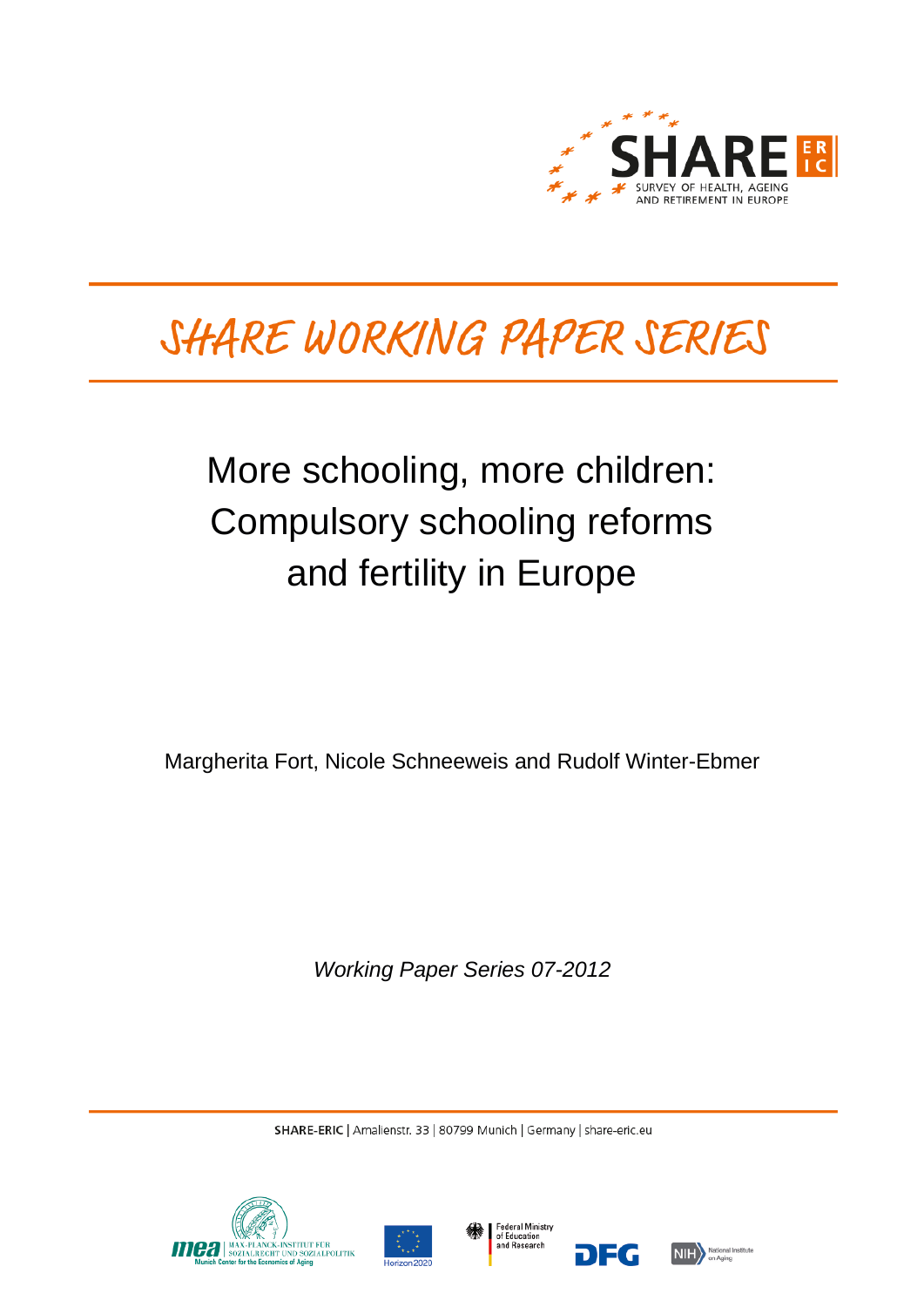## More Schooling, More Children: Compulsory Schooling Reforms and Fertility in Europe

Margherita Fort, Nicole Schneeweis and Rudolf Winter-Ebmer<sup>∗</sup>

April 4, 2012

#### Abstract

We study the relationship between education and fertility, exploiting compulsory schooling reforms in Europe as source of exogenous variation in education. Using data from 8 European countries, we assess the causal effect of education on the number of biological kids and the incidence of childlessness. We find that more education causes a substantial decrease in childlessness and an increase in the average number of children per woman. Our findings are robust to a number of falsification checks and we can provide complementary empirical evidence on the mechanisms leading to these surprising results.

JEL Classification: I2, J13 Keywords: Education, Fertility, Causal effects

<sup>∗</sup>Fort: Univ. of Bologna, Dept. of Economics, Piazza Scaravilli 2, 40100 Italy, also affiliated with IZA and CHILD, [margherita.fort@unibo.it.](mailto:margherita.fort@unibo.it) Schneeweis: Johannes Kepler Univ. of Linz, Dept. of Economics, Altenbergerstr. 69, 4040, [nicole.schneeweis@jku.at.](mailto:nicole.schneeweis@jku.at) Winter-Ebmer: Johannes Kepler Univ. of Linz, Dept. of Economics, Altenbergerstr. 69, 4040, [rudolf.winterebmer@jku.at,](mailto:rudolf.winterebmer@jku.at) also affiliated with the IHS, IZA and CEPR. We would like to thank D. Card, C. Dustmann, B. Fitzenberger, R. Riphahn, G. Weber, B. Hart, E. Moretti as well as seminar participants in Amsterdam, Freiburg, Stirling, Padova, Bologna, Milano, Alghero, Vienna, Mannheim, UC Berkeley, UC Davis and RES Cambridge. We would like to thank the Austrian FWF for funding of the "Center for Labor Economics and the Welfare State". M. Fort acknowledges financial support from MIUR- FIRB 2008 project RBFR089QQC-003-J31J10000060001. N. Schneeweis acknowledges support from UC Berkeley for hospitality. The SHARE data collection has been primarily funded by the EC through the 5th, 6th and 7th framework programme, and the U.S. National Institute of Aging (NIA) and other national Funds. The ELSA data were made available through the UK Data Archive (UKDA). The funding is provided by the U.S. NIA, and a consortium of UK government departments co-ordinated by the Office for National Statistics. The usual disclaimer applies.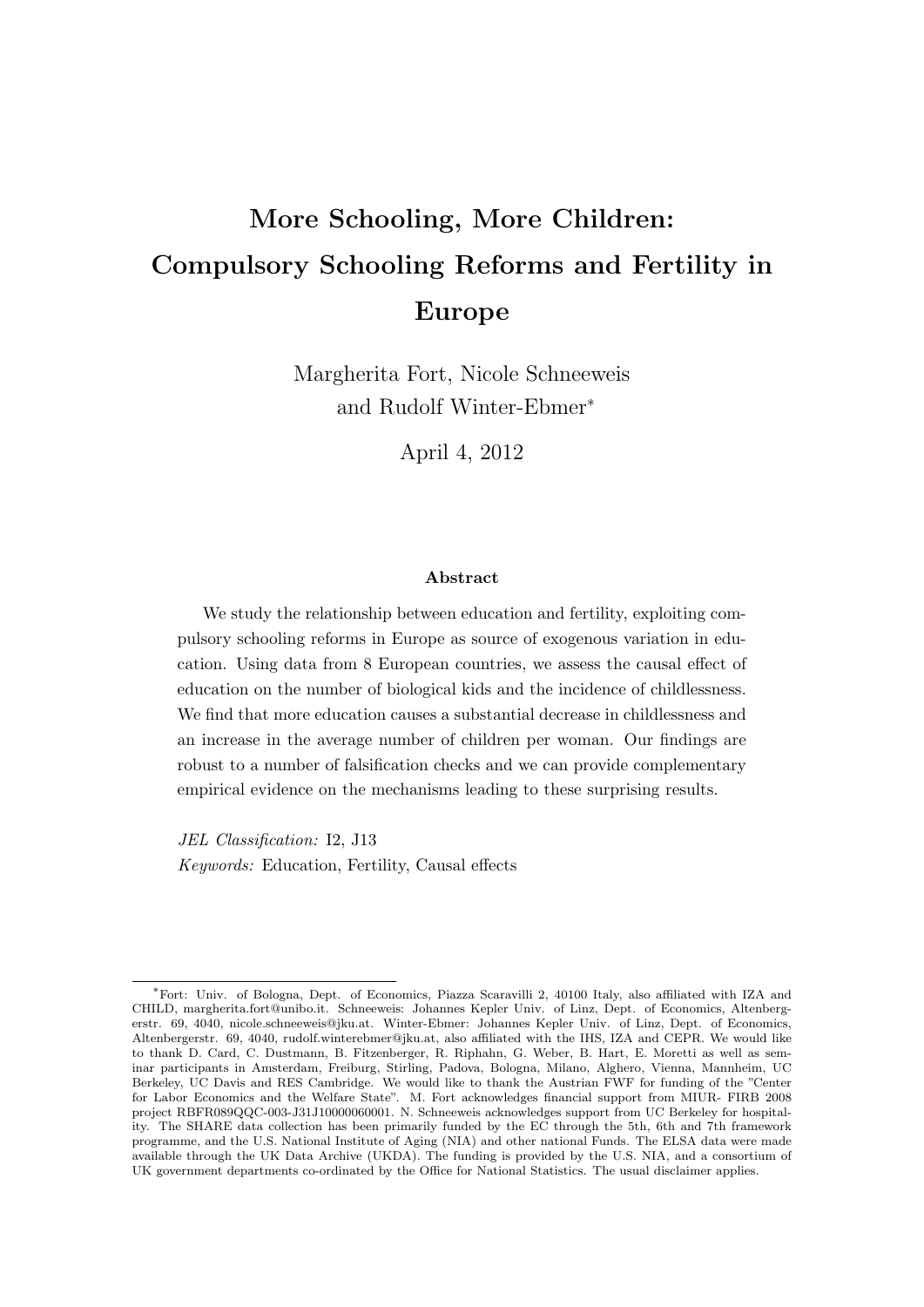## 1 Introduction

Conventional wisdom on fertility rates tells us that more education reduces fertility. [Skirbekk](#page-41-0) [\(2008\)](#page-41-0) provides a meta-study on the correlation of social status, wealth and education with fertility: while in previous centuries higher social status was positively correlated with the number of children, this relation shifted to a negative or neutral one in the last century. Only since the beginning of the 20th century, data on education became available: out of 528 samples, in more than 88 percent the higher educated group had lower average fertility. Whereas fertility generally dropped in most developed countries, the fertility gap between high and low educated women has not converged [\(Skirbekk,](#page-41-0) [2008,](#page-41-0) p. 160). The situation is similar for developing countries [\(Martin,](#page-40-0) [1995;](#page-40-0) [Strauss and Thomas,](#page-41-1) [1995\)](#page-41-1).

These correlations do not necessarily imply a causal relationship running from education to fertility; they may instead be due to reverse causation or third factor problems: early pregnancies might impede further education or school drop-outs might also have a personality prone to early motherhood. While in the surveys above no causal papers were included, available causal studies relying on compulsory schooling reforms do not show a clear picture: most studies show that more education is reducing teen-pregnancies whereas the effect on completed fertility is less clear.

Studying the impact of education on fertility is important to get a complete picture of the non-pecuniary effects of education [\(Oreopoulos and Salvanes,](#page-40-1) [2011\)](#page-40-1). Moreover, socio-economic gradients in fertility patterns might have long-term impacts on the structure of society with wide-ranging consequences.

In this paper, we extend the analysis of education and fertility to a pan-European framework, combining data from two big panel surveys (Survey on Health, Ageing and Retirement in Europe and the English Longitudinal Study of Ageing) in which we can observe completed fertility patterns. We use compulsory school reforms over 30 years to instrument for years of education. Our main results show that more education increases fertility and reduces the percentage of childlessness among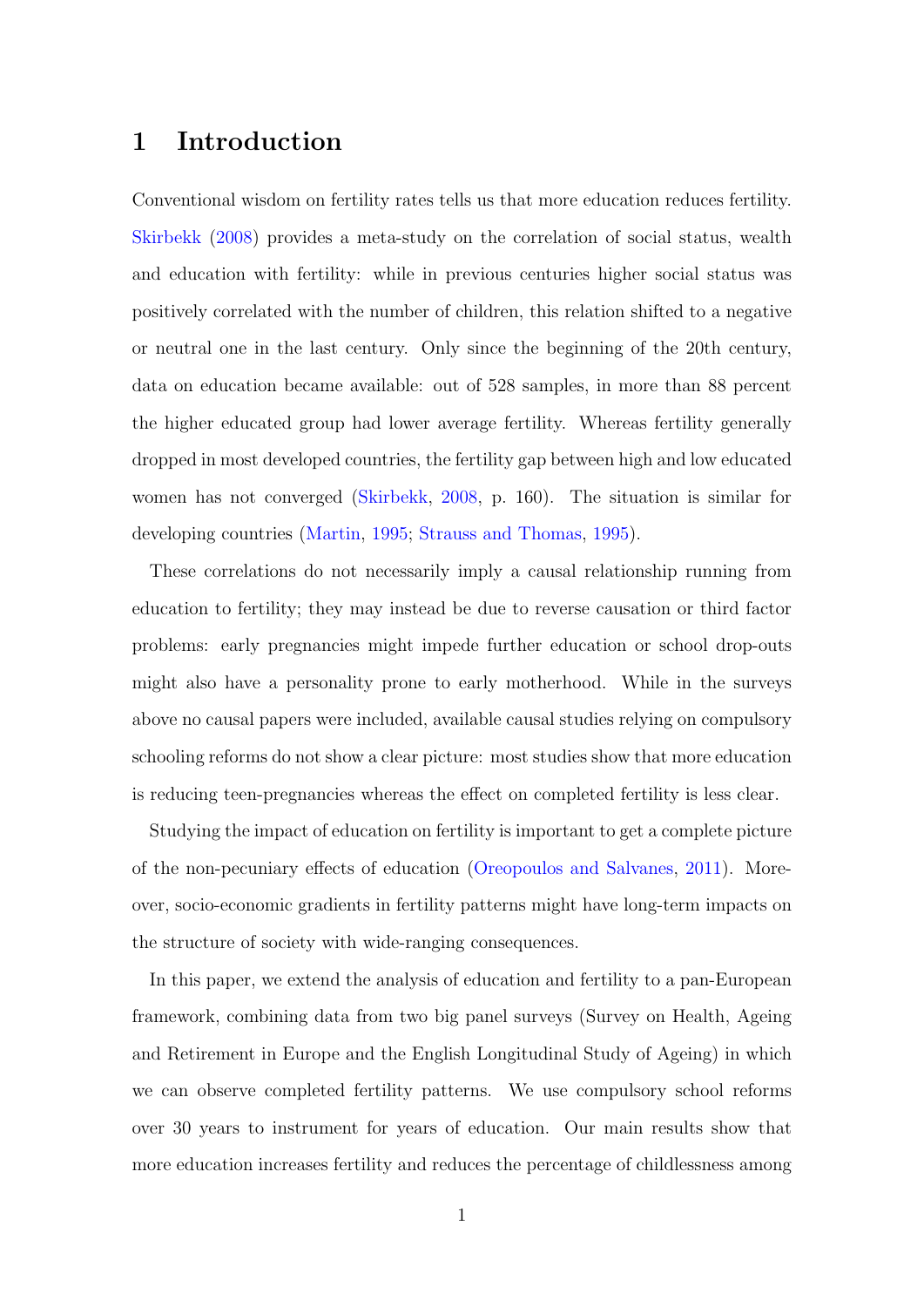women. We explain our results by investigating the impact of education on the marriage market: women with higher education are more likely to be married, have more stable marriages and their partners have higher education as well.

## 2 Literature: Education and Fertility

There are several ways how economists think about the relationship between education and fertility. The first channel is labor supply [\(Becker,](#page-37-0) [1965\)](#page-37-0). Education increases the earnings capacity, thus the opportunity costs of leaving the labor market to have and raise children. This substitution effect predicts a decrease in fertility. On the other hand, the income effect of higher permanent income would predict an increase in fertility. The strength of the income effect might be weakened by a quantity-quality trade-off in children [\(Becker and Lewis,](#page-37-1) [1973\)](#page-37-1), i.e. due to higher income parents tend to invest more in the quality of their children, not the quan-tity.<sup>[1](#page-3-0)</sup> Depending on the magnitudes of the substitution and income effect, both, a positive and negative relationship between education and fertility are possible. Next to labor supply, higher education will render females more attractive on the marriage market; it will increase their marriage chances and - due to assortative mating - will also boost the educational attainment and income of their potential partners [\(Behrman and Rosenzweig,](#page-37-2) [2002\)](#page-37-2). These effects from the marriage market will tend to increase fertility. Moreover, education may improve information and decision making on contraceptive use [\(Thomas et al.,](#page-41-2) [1991\)](#page-41-2) and may increase female's bargaining power within a marriage. Finally, staying longer in school might, in principle, reduce the reproductive life of females, if fertility rates during formal education are lower.

Several recent studies investigated the relationship between education and fertility using compulsory schooling reforms to instrument for years of schooling. Most of

<span id="page-3-0"></span><sup>&</sup>lt;sup>1</sup>Recent studies on female employment rates, unemployment and fertility [\(Adsera,](#page-37-3) [2005;](#page-37-3) [Ahn](#page-37-4) [and Mira,](#page-37-4) [2002;](#page-37-4) [Dehejia and Lleras-Muney,](#page-38-0) [2004;](#page-38-0) [Del Bono et al.,](#page-38-1) [2011\)](#page-38-1) question the preponderance of the substitution effect and find pro-cyclical fertility in more developed countries.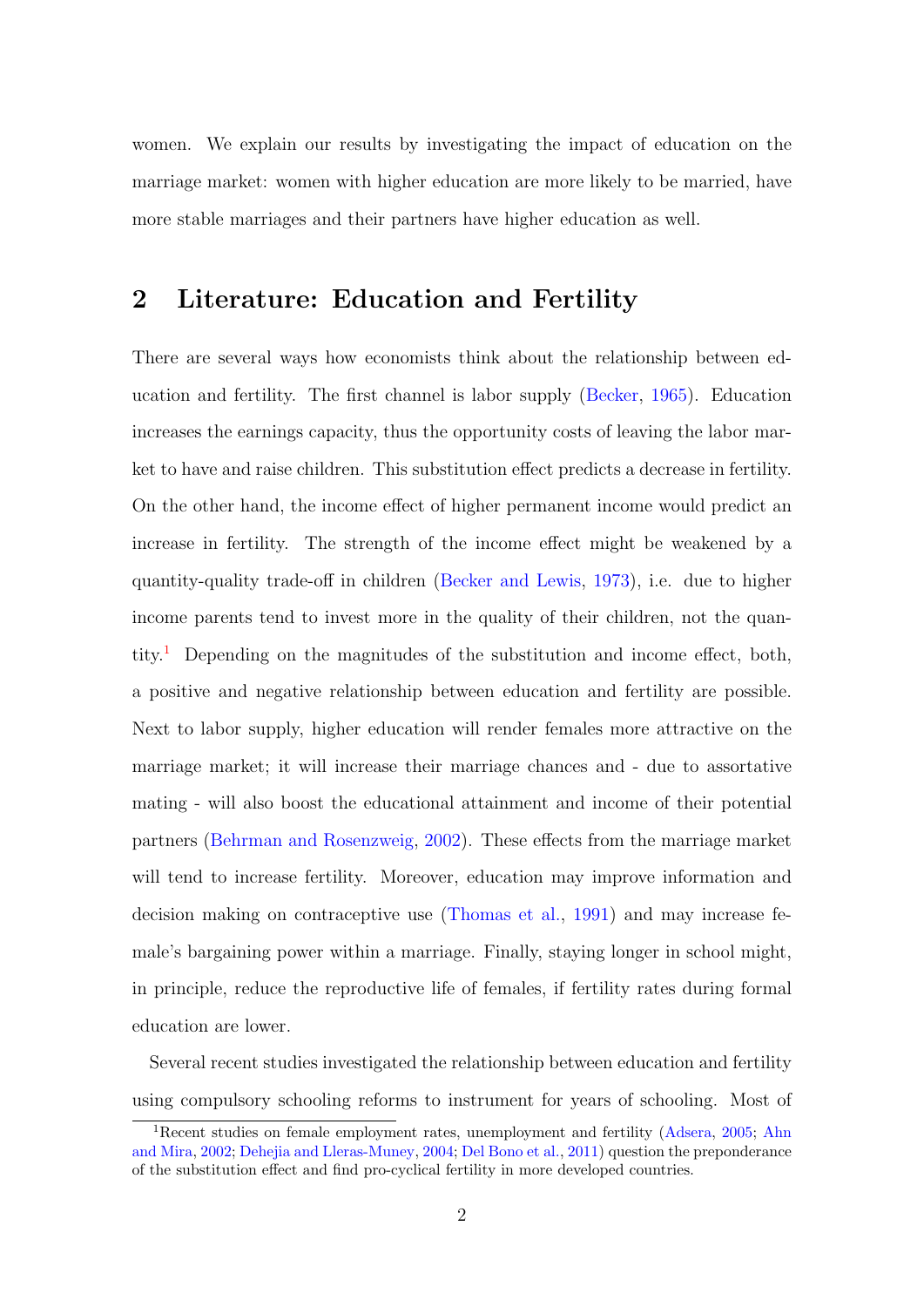the papers that use European data, focus on a single country. [Monstad, Propper](#page-40-2) [and Salvanes](#page-40-2) [\(2008\)](#page-40-2) studied completed fertility and timing of births in Norway, [Fort](#page-39-0) [\(2009\)](#page-39-0) looks at Italy and [Braakmann](#page-38-2) [\(2011\)](#page-38-2) at Britain. [Monstad, Propper and](#page-40-2) [Salvanes](#page-40-2) [\(2008\)](#page-40-2) and [Fort](#page-39-0) [\(2009\)](#page-39-0) found evidence on postponement of childbearing away from the teenage years towards (first) births later in the women's reproductive life. These authors cannot detect significant effects on total fertility. Conversely, [Braakmann](#page-38-2) [\(2011\)](#page-38-2) detected a positive causal effect of education on the number of children a woman has.

For the U.S., three further studies present contradictory evidence: [Leon](#page-40-3) [\(2004\)](#page-40-3) uses compulsory schooling laws and shows that education causally reduces fertility. [McCrary and Royer](#page-40-4)  $(2011)$ , on the other hand, use age at school entry as an instrument and find basically no effect in two American states, California and Texas. [Duflo, Dupas and Kremer](#page-39-1) [\(2010\)](#page-39-1) argue that such an experiment is different from extending schooling because here children typically drop out at the same age, but some start schooling earlier. Therefore, school extension experiments might have impacted fertility differently due to the fact that young females are longer in school during teenage years.<sup>[2](#page-4-0)</sup> Moreover, [Amin and Behrman](#page-37-5) [\(2011\)](#page-37-5) use the Minnesota Twin Registry. Their within-twin estimates show that more educated twins tend to have somewhat less children, but there is no effect on the probability to be childless. Note, that these twins have on average more than 13 years of schooling and, thus, are not comparable to compliers of compulsory schooling laws.

[Black, Devereux and Salvanes](#page-38-3) [\(2008\)](#page-38-3) investigated the direct effect of the change in mandatory schooling legislation in Norway and in the U.S. on the timing of births and found a reduction in teenage-births due to the increase in compulsory education.

<span id="page-4-0"></span><sup>2</sup>Causal studies for less developed countries (Nigeria, Kenya) or population groups with higher fertility levels (Arabs in Israel) generally find negative effects of education on fertility [\(Duflo et al.,](#page-39-1) [2010;](#page-39-1) [Lavy and Zablotsky,](#page-40-5) [2011;](#page-40-5) [Osili and Long,](#page-41-3) [2008\)](#page-41-3). The exception is [Breierova and Duflo](#page-38-4) [\(2004\)](#page-38-4), who use a large school expansion program in Indonesia and find no effects on total fertility, but some effects on teenage fertility suggesting that higher education leads to motherhood postponement. Similarly, [Kirdar et al.](#page-40-6) [\(2011\)](#page-40-6) found that the compulsory schooling reform in Turkey lead to motherhood postponement.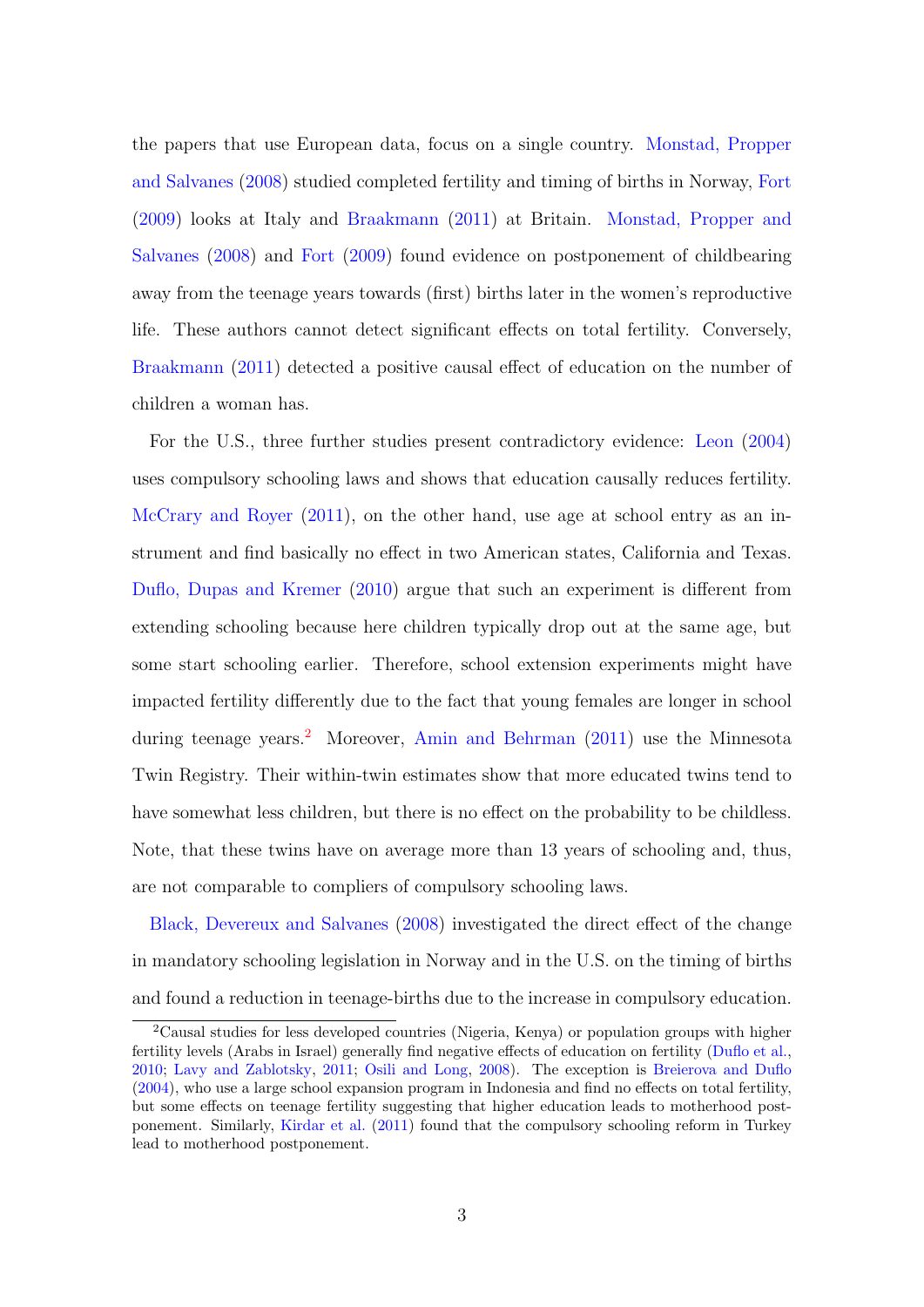In short, while most studies across different countries suggest that education leads to motherhood postponement, the empirical evidence on the effect of education on total fertility is inconclusive: the results obtained vary substantially with some authors finding no significant relationships, while others found positive or negative effects.

There are few studies on the causal impact of education on the marriage market, which is one important route by which fertility effects of education could be channeled. [Currie and Moretti](#page-38-5) [\(2003\)](#page-38-5) use college openings in the U.S. to identify the causal impact of maternal education on marriage probabilities and find a positive impact. As the authors concentrate on child outcomes, they have only a sample of women with kids. Furthermore, their IV estimates are based on compliers that may be different to those affected by compulsory schooling reforms.

[Leon](#page-40-3) [\(2004\)](#page-40-3) uses compulsory schooling reforms in the U.S. and finds positive, although insignificant effects of education on marriage. [Fort](#page-39-0) [\(2009\)](#page-39-0) finds no effects on the timing of first marriages in Italy, whereas [Lefgren and McIntyre](#page-40-7) [\(2006\)](#page-40-7) - using U.S. Census data and instrumenting education by quarter of birth - find positive causal effects of females' education on husbands' earnings, but no effects on the probability of marriage. No significant effects on husbands' employment status and the probability of marriage are obtained by [Braakmann](#page-38-2) [\(2011\)](#page-38-2) for the UK.

In our study, we are using compulsory schooling reforms in Europe to instrument for years of education, a strategy which has been used by [Brunello, Fort and Weber](#page-38-6) [\(2009\)](#page-38-6) to investigate the returns to schoolign and [Brunello, Fabbri and Fort](#page-38-7) [\(2012,](#page-38-7) [forthcoming\)](#page-38-7) to study the effect of schooling on obesity.

## 3 Empirical strategy

We use the plausibly exogenous variation in schooling induced by mandatory schooling reforms in 8 European countries to identify the causal effect of education on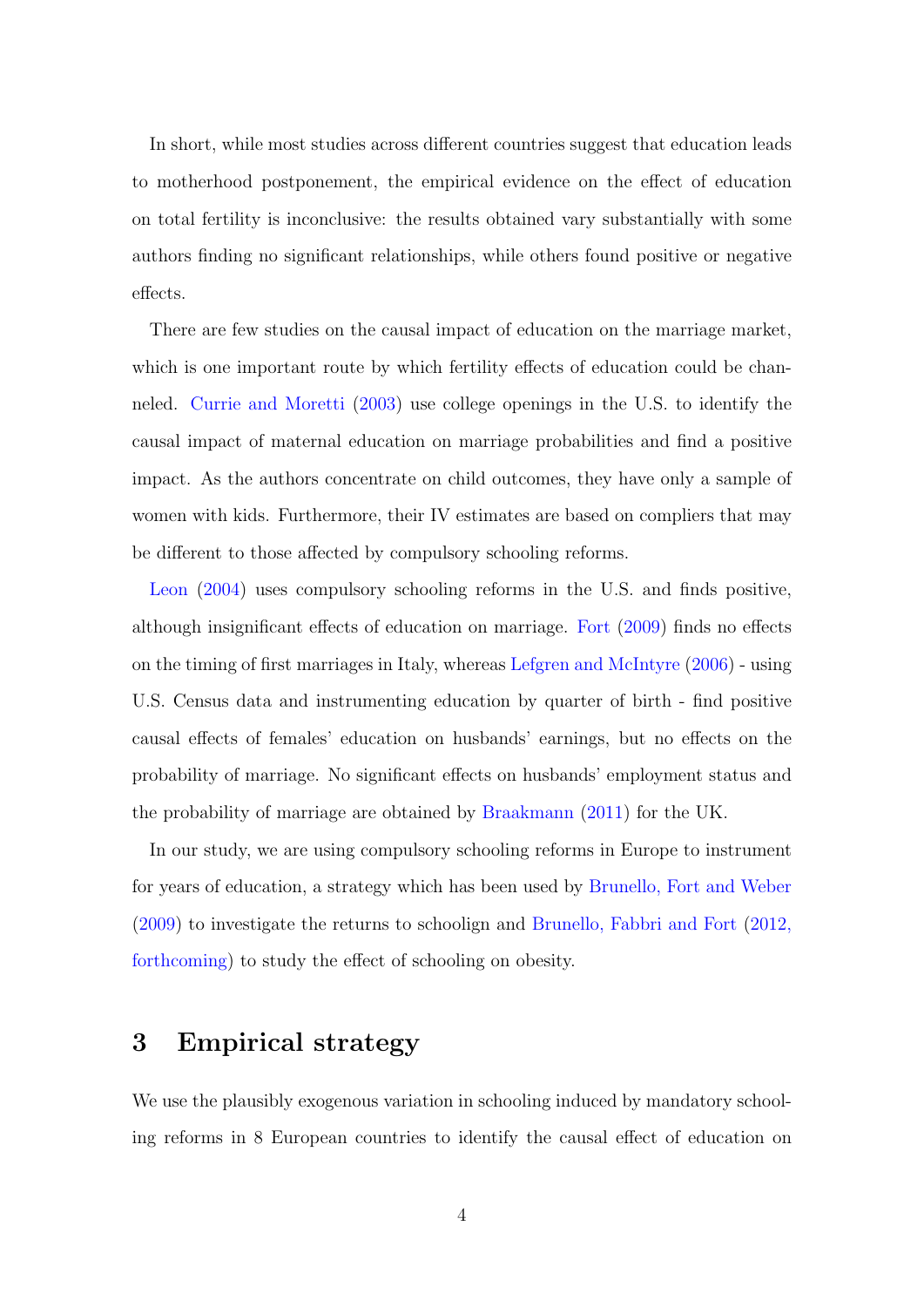fertility. The use of school entry-age laws or minimum school leaving age laws as instruments for educational attainment was firstly introduced by [Angrist and Krueger](#page-37-6) [\(1991\)](#page-37-6) and is now widespread in the literature. As in previous studies, the key assumption we make to guarantee causal interpretation of our estimates is that, within each country, additional schooling was assigned to women only on the basis of their date of birth and thus independently of their future fertility choices.

As in previous studies exploiting educational reforms in Europe, we select reforms who affected the individuals' years of schooling at roughly the same education level, i.e. secondary education (either ISCED 2 or ISCED 3, depending on the specific country considered). To avoid blurring the difference between pre-treatment and post-treatment cohorts, we focus on one reform per country and design the sample to exclude the occurrence of other compulsory schooling reforms. [Brunello et al.](#page-38-6) [\(2009\)](#page-38-6) and [Brunello et al.](#page-38-7) [\(2012, forthcoming\)](#page-38-7) used samples symmetric around the pivotal cohort, i.e. the first cohort of individuals potentially affected by each reform, to include in the sample of analysis broadly the same number of treated and control units. Our baseline results are based on data from asymmetric windows around the pivotal cohort within each country instead. We show in Section [5.4](#page-33-0) that these choices do not affect our point estimates but guarantee higher precision.

Our instrumental variable is the number of mandatory schooling years given by law and we assume that each additional mandatory year of education exerted the same effect on the actual number of years of schooling in all the countries included in the study.[3](#page-6-0) This variable exhibits variation over cohorts within each country and across countries for any given cohort. The variability over both cohorts and countries allows us to control for country specific fixed effects as well as cohort fixed effects, which we assume invariant across countries, while we capture the trends in fertility across cohorts with country-specific polynomials. We estimate equations [\(1\)](#page-7-0)

<span id="page-6-0"></span> $3B$ runello et al. [\(2009\)](#page-38-6) discuss why this is a plausible assumption (see Table B.2 in the Technical Appendix).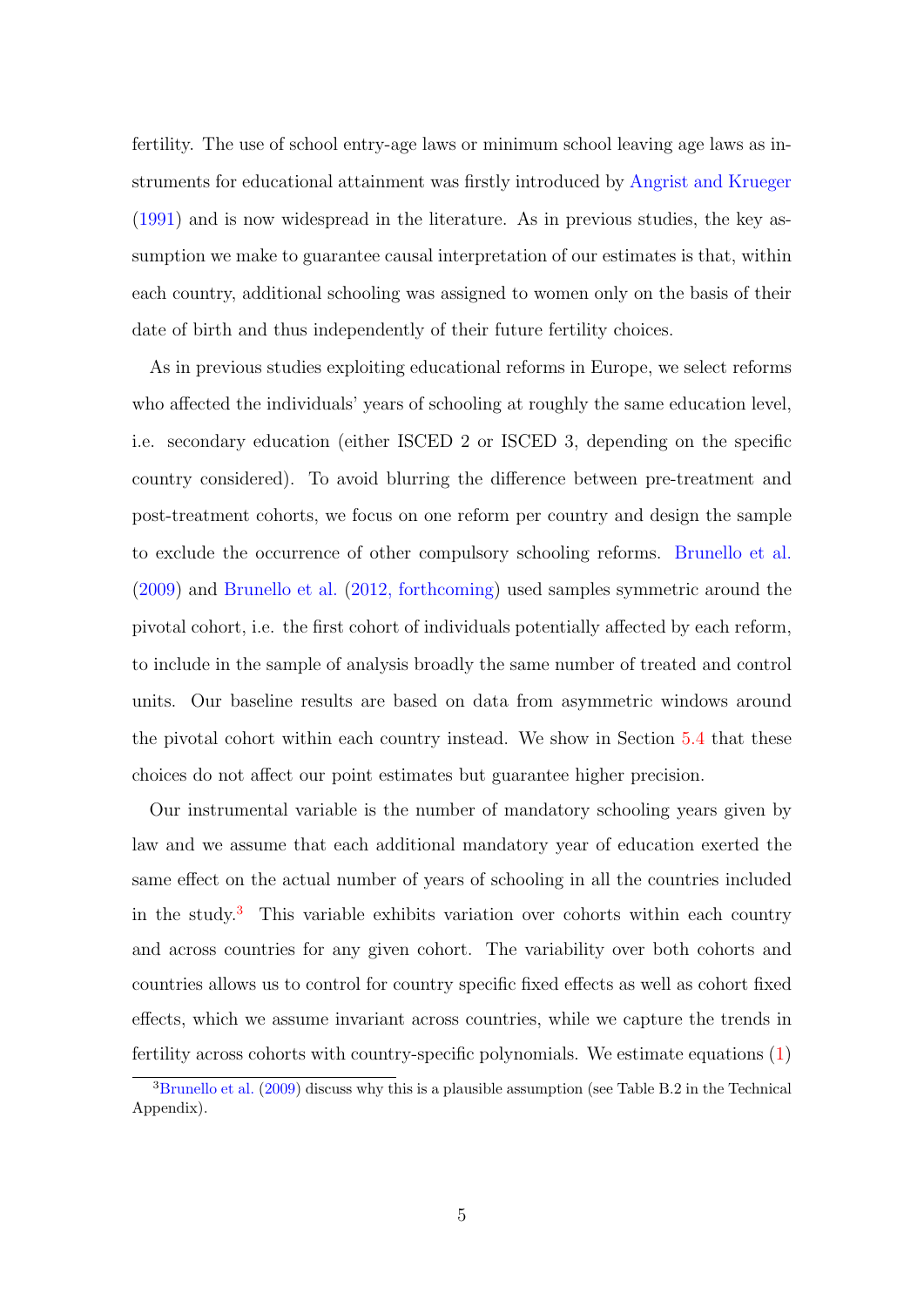and  $(2)$ 

<span id="page-7-0"></span>
$$
Y_{ick} = \beta_0 + \beta_1 E du_{ick} + \beta_2 \mathbf{X}_{ick} + \beta_3 Country_c + \beta_4 Cohort_k + \beta_5 C Trend_{ck} + \epsilon_{ick} \tag{1}
$$

<span id="page-7-1"></span>
$$
E du_{ick} = \alpha_0 + \alpha_1 Comp_{ck} + \alpha_2 \mathbf{X}_{ick} + \alpha_3 Country_c + \alpha_4 Cohort_k + \alpha_5 CTrend_{ck} + \nu_{ick} (2)
$$

where  $Y_{ick}$  is the dependent variable capturing fertility or marriage behavior of individual i in country c of birth cohort k;  $Edu_{ick}$  is the number of years in education;  $\mathbf{X}_{ick}$  is a vector of some control variables<sup>[4](#page-7-2)</sup>; Country<sub>c</sub> and Cohort<sub>k</sub> refer to country and cohort-fixed effects and  $CTrend_{ck}$  captures country-specific linear or quadratic trends in cohorts. Since  $\epsilon_{ick}$  might be correlated with education, we estimate equa-tion [\(1\)](#page-7-0) with 2SLS, instrumenting education with  $Comp_{ck}$ , the compulsory years of schooling in the respective country and cohort. Equation [\(2\)](#page-7-1) is the first stage equation.

We are able to account for smooth trends in education and fertility using countryspecific polynomial trends. These trends account for all the societal changes that either evolve slowly over time (like attitudes) or change at once (eg. the introduction of the pill or changes in divorce laws) but exert an influence on all women regardless of their cohort and age. Indeed, our identifying strategy relies on changes affecting cohorts differently before and after the change (i.e. the schooling reform) whereas other societal changes do never affect cohorts differently to a large extent and should be well captured by our country-specific polynomial time trends. Furthermore, our identifying assumptions become more plausible when the width of the window around the pivotal cohort is small, i.e. when the comparison between individuals assigned to the new mandatory schooling obligations and individuals not assigned to the new regulations is *local*. Thus, we replicate our estimates using individuals born up to 10 years before/after the pivotal cohort, up to 7 years and up to 5 years and find no substantial change in the results.

<span id="page-7-2"></span><sup>&</sup>lt;sup>4</sup>An indicator for whether the individual is foreign born, whether there was a proxy respondent used for the interview and indicators for interview-years.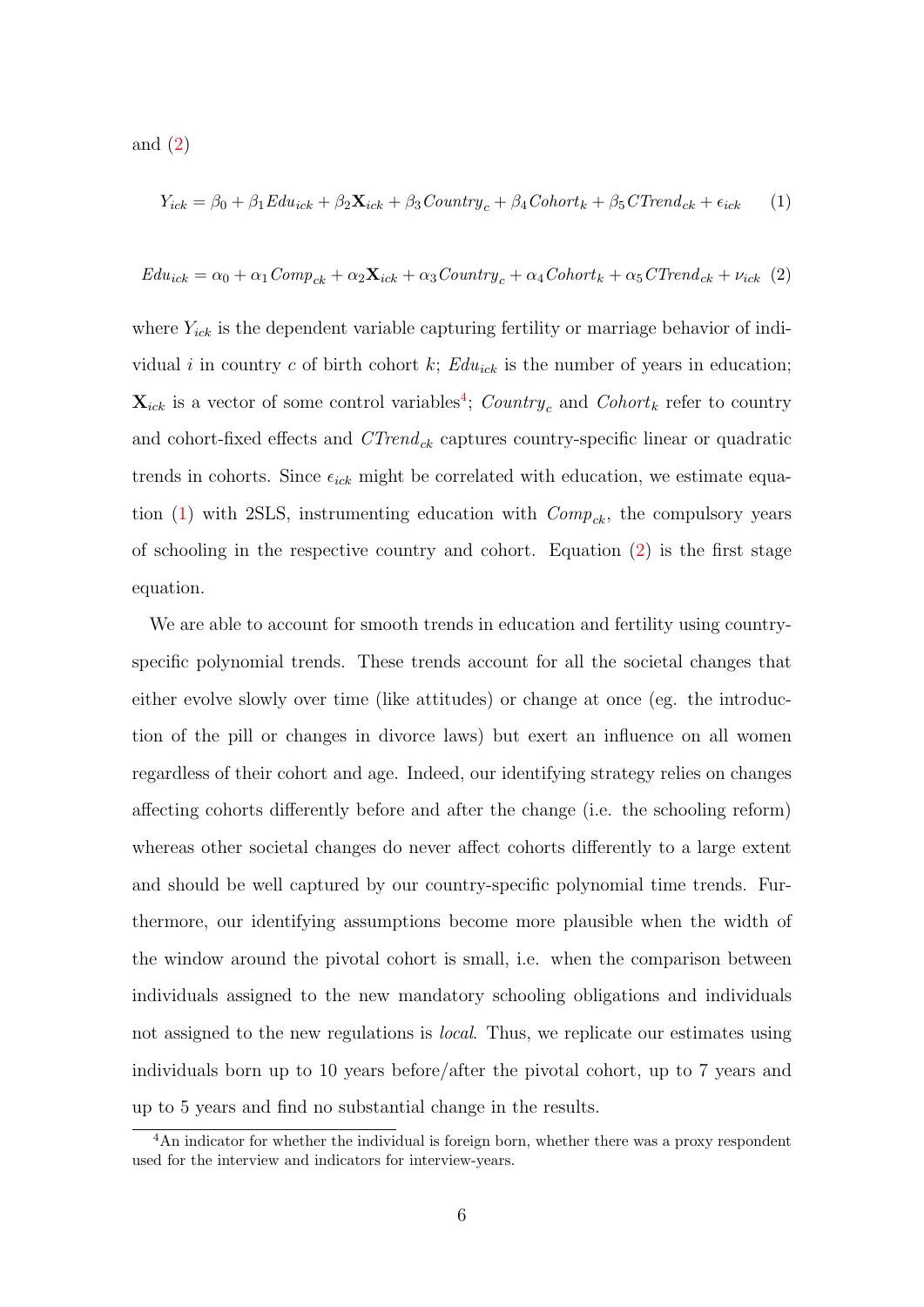| Country                     | Reform  | Schooling          | Pivotal Cohort |
|-----------------------------|---------|--------------------|----------------|
| Austria                     | 1962/66 | 8 to 9             | 1951           |
| Czech Republic              | 1948    | 8 to 9             | 1934           |
| Denmark                     | 1958    | 4 to 7             | 1947           |
| England                     | 1947    | $9 \text{ to } 10$ | 1933           |
| France                      | 1959/67 | 8 to 10            | 1953           |
| Germany:                    |         |                    |                |
| Northrhine-Westphalia       | 1967    | 8 to 9             | 1953           |
| Hesse                       | 1967    | 8 to 9             | 1953           |
| <i>Rhineland-Palatinate</i> | 1967    | 8 to 9             | 1953           |
| Baden-Wuerttemberg          | 1967    | 8 to 9             | 1953           |
| Italy                       | 1963    | $5 \text{ to } 8$  | 1949           |
| Netherlands                 | 1942    | 7 to 8             | 1929           |

<span id="page-8-0"></span>Table 1: Compulsory schooling reforms in Europe

Table [1](#page-8-0) lists the countries and reforms we consider, presenting the change in years of education prescribed by the law and the pivotal cohort, i.e. the first cohort potentially affected by the reform. For a short description of each reform and the explanation of the choice of the pivotal cohort see the Appendix.<sup>[5](#page-8-1)</sup>

With some exceptions, the reforms considered prescribed a 1-year increase in school-leaving age and in most countries, the reforms affected the educational attainment of individuals born after World War II.

#### 3.1 Data

We pool data on women from the first two waves of the Survey on Health, Ageing and Retirement in Europe (SHARE) and the second wave (interviews in 2004/05) of the English Longitudinal Study of Ageing  $(ELSA)$ .<sup>[6](#page-8-2)</sup> As for SHARE, we use the

<span id="page-8-1"></span><sup>&</sup>lt;sup>5</sup>We use different reforms than [Brunello et al.](#page-38-7)  $(2009)$  and Brunello et al.  $(2012,$  forthcoming) for Denmark and the Netherlands due to data restrictions: we cannot include the most recent reforms because we do not observe treated individuals in our 50+ sample. As a result, while we are able to include the Czech Republic and England, we are forced to exclude some other countries (Belgium, Finland, Greece, Ireland, Portugal, Spain and Sweden).

<span id="page-8-2"></span> ${}^{6}$ Previous studies using a similar strategy cover a slightly larger number of countries by using data from the first wave of SHARE in combination with other sources (European Community Household Panel, International Social Survey Program, German Socio Economic Panel). However,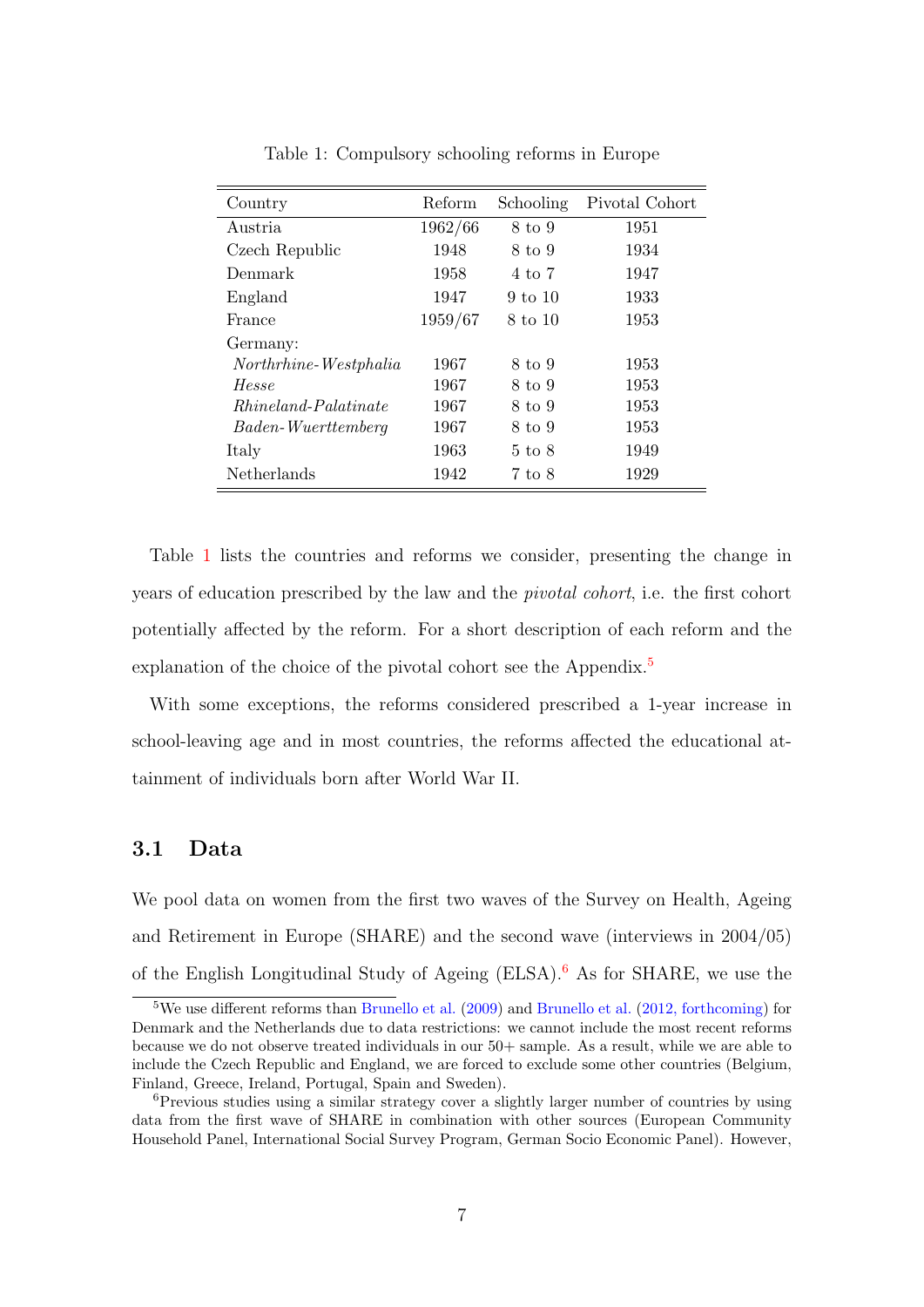second wave information for longitudinal individuals (interviews in 2006/07) and for those with missing information in wave 2, we use data from the interview in 2004/05 (wave 1). We also include records of individuals only interviewed in 2004/05 and for individuals only interviewed in 2006/07. The longitudinal individuals represent roughly 46 percent of the overall SHARE sample, nearly 36 percent are observed in wave 2 only and for 18 percent of records we use information from wave  $1<sup>7</sup>$  $1<sup>7</sup>$  $1<sup>7</sup>$ 

We use only records of females aged 50 or above who were born in the country of residence or migrated before the age of 5 to ensure that they went to school in the host country at least at the early stages of their school career, i.e. when they were eligible for the changes induced by the reforms.<sup>[8](#page-9-1)</sup> From this dataset, we extract women born up to 10 years before/after the pivotal cohort so that the final sample for the baseline regressions includes a total of 6,728 observations.

We measure education as years of education. As dependent variable we consider measures of completed fertility as well as whether the woman was ever married. It is important to highlight that we consider cohort measures of these phenomena and not period measures. Period measures of fertility are generally based on crosssection data and measure current fertility, giving up-to-date information on levels. However, most of these measures are affected by distortions due to changes in the timing of events (marriage, births), the so-called tempo-effects. As a consequence, the period-measures are quite misleading estimates of the long-run fertility of a given population. The cohort measures of fertility are mainly based on longitudinal or retrospective data. Their main advantage is that individuals belonging to the same cohort experience events (marriage, births) in the same socio-economic conditions (say, an economic boom or a recession period, a war, dramatic changes in laws,

those additional data sources would not allow us to measure cohort fertility in a consistent way across countries as SHARE and ELSA do.

<span id="page-9-0"></span><sup>&</sup>lt;sup>7</sup>Note that sample attrition between the two waves of SHARE is no problem in our study because all individuals that appear at least once in the survey are included in our sample.

<span id="page-9-1"></span><sup>8</sup>We exclude records with missing information of key variables, i.e. no information on the level of education attained, no information on the number of children. We also exclude records of women whose age at birth of the first biological child was below 15 or above 45.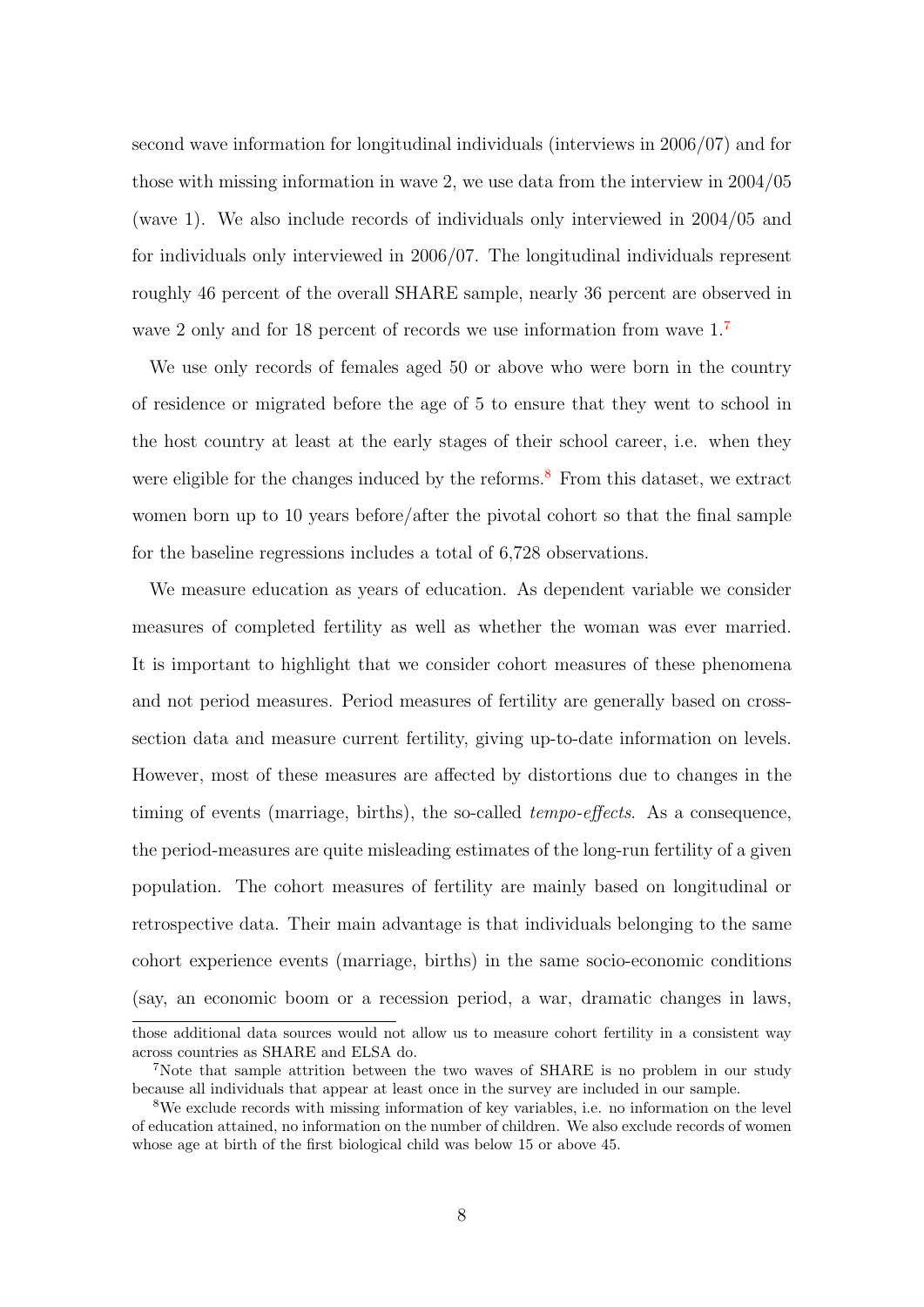and so on); therefore those measures are not distorted by transient effects. As our measure for completed fertility of women we use the number of biological children. Our data are censored at 4 but we highlight that only a minority of women (4.75 percent) had more than 4 children in total (including non-biological ones), because the survey gives exact information only for the first 4 children. We control for this censoring in the section [5.3.](#page-30-0) The available retrospective information allows us to construct cohort measures of fertility for women who are aged at least 50, i.e. women who have completed their fertile lifespan.

Table [2](#page-12-0) reports descriptive statistics on key variables in the sample used for the baseline estimations in the paper. The average number of biological children per woman in the sample is slightly below replacement level (i.e. 2), it is at replacement level for a few countries and its highest in the Netherlands (2.4 children per woman on average), where also the average age of the respondents is highest.<sup>[9](#page-10-0)</sup> Since this variable is censored at 4, we report also the total number of children per woman, including step-children, adopted children, foster children and the children of the current spouses. This variable is slightly higher, 2.1 on average. The third column of the table shows the proportion of women without biological children, ranging from about 9 percent in Denmark to almost 18 percent in Germany. The average age of women at their first births is about 25, the average years of education around 11 and the average number of compulsory schooling years around 8. About 95% of the women in our sample are married at the time of the interview or have been married in the past and about 10% declare to be separated or divorced at the time of the interview.

Our measures of the number of children only refer to those children who are still alive at the time of the interview. This could potentially affect our identification strategy if children of women whose education is affected by the reform are more

<span id="page-10-0"></span><sup>&</sup>lt;sup>9</sup>Note that due to our sampling windows  $(+10/-10)$  cohorts around the reforms) and the differences in the timing of the reforms, a comparison of variable means across countries is not meaningful.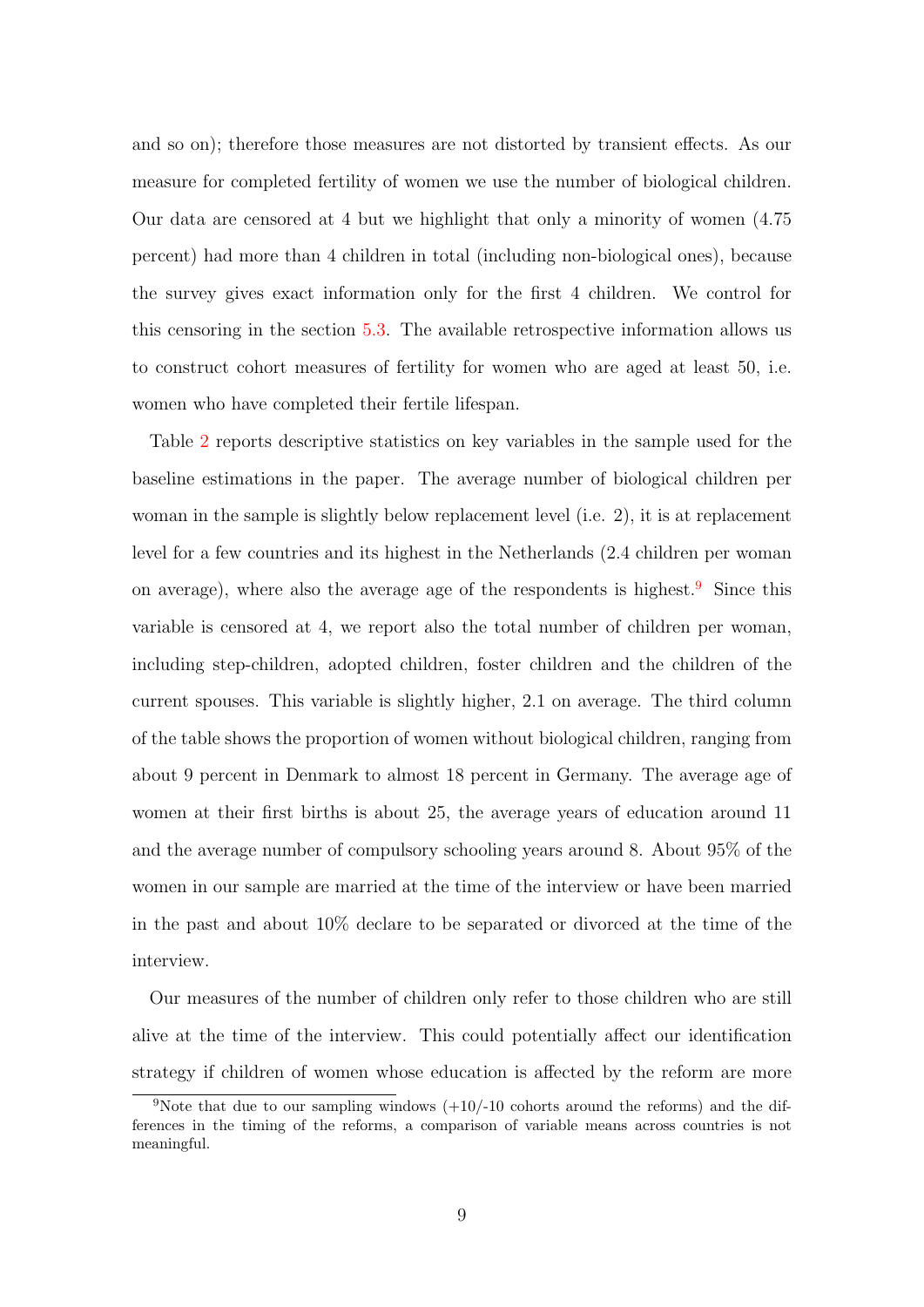likely to still be alive at the time of the interview. We postpone this discussion to Section [5.1.](#page-24-0)

## 4 Results

First, we present our baseline results of the causal impact of schooling on the number of biological kids and childlessness. In section [4.2,](#page-14-0) we discuss the external validity of our estimates and try to characterize the subpopulation of compliers. Furthermore, we discuss possible mechanisms and present additional estimates on potential channels for a transmission of educational impacts on fertility, such as marriage behavior or social status of respective partners.

#### 4.1 Baseline results

We first look at the effect of the reforms on years of education (first stage) and the outcomes (reduced form parameters). The first stage and the effect of the reforms on the number of biological kids are shown graphically in Figure [1.](#page-13-0) In these graphs cohorts from different countries are normalized with the compulsory schooling reforms, showing cohorts before and after the event, respectively. The graph in the left panel shows the first stage: the reforms had an impact on years of education: mean years of schooling are higher for cohorts after the reforms. The reduced form graph (right panel) shows the (adjusted) number of biological kids for cohorts before and after the reforms.<sup>[10](#page-11-0)</sup> The graph shows generally a decrease in fertility, but indicates a small positive jump at the pivotal cohort.

Table [3](#page-15-0) shows the estimated coefficients of education on the number of biological kids and childlessness for three samples as well as for two different specifications of the country-specific trends in cohorts, a linear and a quadratic trend. Sample 10

<span id="page-11-0"></span><sup>10</sup>The adjusted number of biological kids is the residual from a regression of the number of biological kids on a set of control variables (foreign born, proxy interview, interview year, cohort, country and country-specific linear trends in cohorts).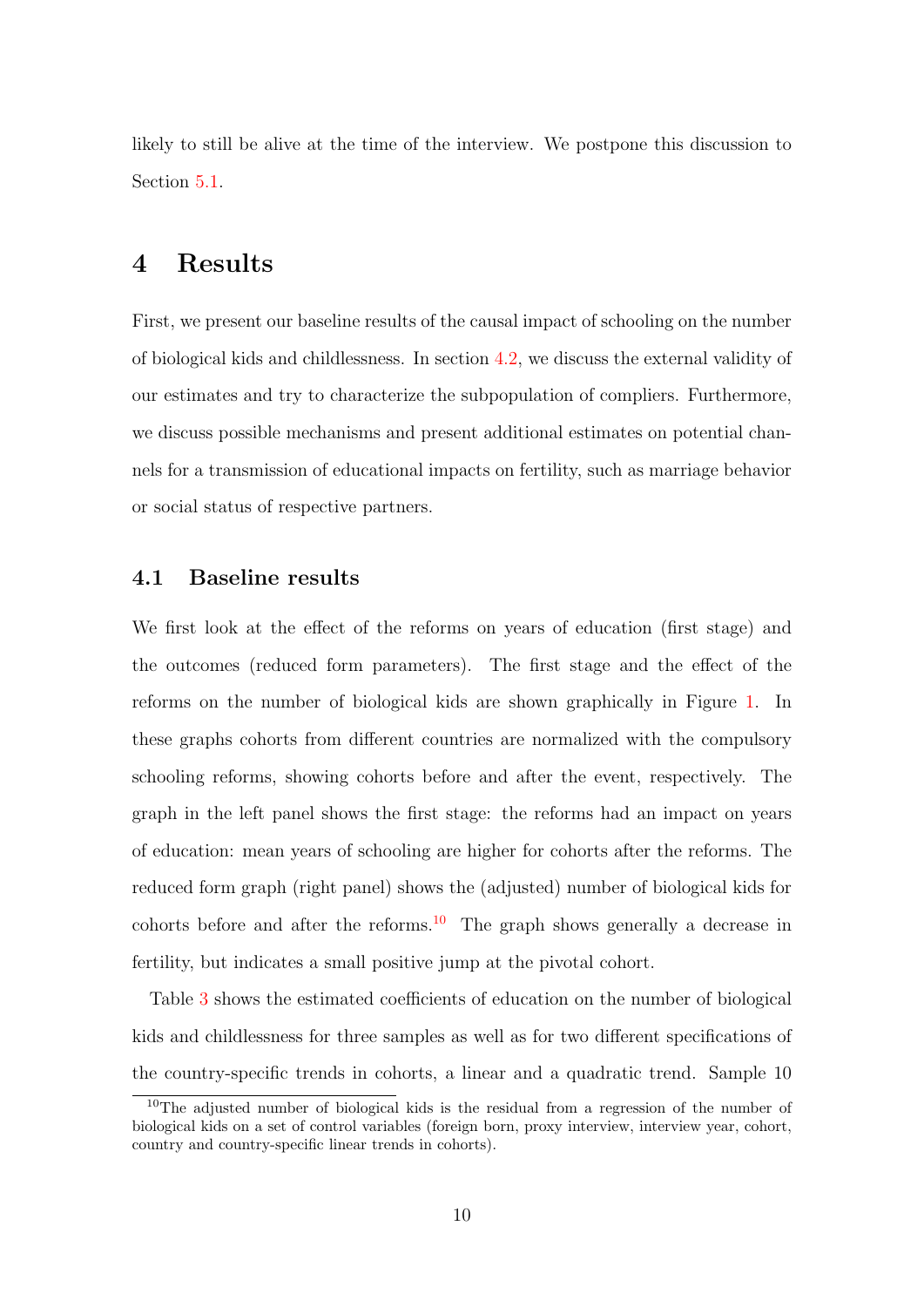<span id="page-12-0"></span>

|                | Number of children                                                                                                                                                                                                                                                                   |                  | Proportion    | Age at      |            | Education        | Ever                 | Separated                | Age  | Obs   |
|----------------|--------------------------------------------------------------------------------------------------------------------------------------------------------------------------------------------------------------------------------------------------------------------------------------|------------------|---------------|-------------|------------|------------------|----------------------|--------------------------|------|-------|
| Country        | biological <sup>a</sup>                                                                                                                                                                                                                                                              | $\equiv$         | $childless^b$ | first birth | individual | compulsory       | $\mathrm{married}^c$ | or divorced <sup>c</sup> |      |       |
| Austria        | 1.8                                                                                                                                                                                                                                                                                  | $\frac{1}{1}$    | 14.8          | 23.3        | 10.4       | $8.\overline{3}$ | 90.3                 | 16.0                     | 58.9 | 425   |
| Czech Republic |                                                                                                                                                                                                                                                                                      | 2.2              | 5.8           | 23.5        | 10.4       | 8.4              | 97.4                 | 8.7                      | 74.7 | 391   |
| Denmark        |                                                                                                                                                                                                                                                                                      | 2.2              | 9.6           | 24.1        | 11.9       | 5.7              | 94.7                 | 14.3                     | 58.9 | 968   |
| England        | نې<br>:                                                                                                                                                                                                                                                                              | $\frac{1}{2}$    | 15.8          | 25.5        | 10.7       | 9.6              | 96.0                 | $10.0$                   | 70.5 | 2,399 |
| France         |                                                                                                                                                                                                                                                                                      | $\frac{1}{2}$    | 10.2          | 24.7        | 12.0       | 8.6              | 92.5                 | 15.2                     | 56.6 | 816   |
| Germany        |                                                                                                                                                                                                                                                                                      | $\overline{1.1}$ | 17.7          | 25.2        | 13.2       | 8.2              | 96.3                 | 13.5                     | 56.6 | 350   |
| Italy          | <u>ာ</u>                                                                                                                                                                                                                                                                             | 2.0              | 11.5          | 24.9        | 8.2        | $\overline{6}$ . | 94.9                 | 3.0                      | 59.3 | 1109  |
| Netherlands    | 2.i                                                                                                                                                                                                                                                                                  | 2.7              | 12.6          | 27.0        | 9.2        | 7.4              | 94.0                 | 5.2                      | 78.2 | 270   |
|                |                                                                                                                                                                                                                                                                                      |                  | 13.0          | 24.9        | 10.7       | $\overline{8.0}$ | 94.9                 | 10.4                     | 64.4 | 6,728 |
| cohort.        | NOTES: Sample includes one reform per country (see Table 1) and women born up to 10 years before or after the pivotal                                                                                                                                                                |                  |               |             |            |                  |                      |                          |      |       |
|                | in the sample in percent; <sup>c</sup> the sample size is slightly smaller for these variables due to missing values in the marital status<br>$^a$ the variable is censored: we count up to four biological children; $^b$ this is the fraction of women with no biological children |                  |               |             |            |                  |                      |                          |      |       |
|                | question and amounts to 6,718.                                                                                                                                                                                                                                                       |                  |               |             |            |                  |                      |                          |      |       |

| $-10+10$<br>a<br>t<br>5 |
|-------------------------|
| ACCOMMENTED<br>ſ        |
| i<br>$\frac{c}{c}$<br>₹ |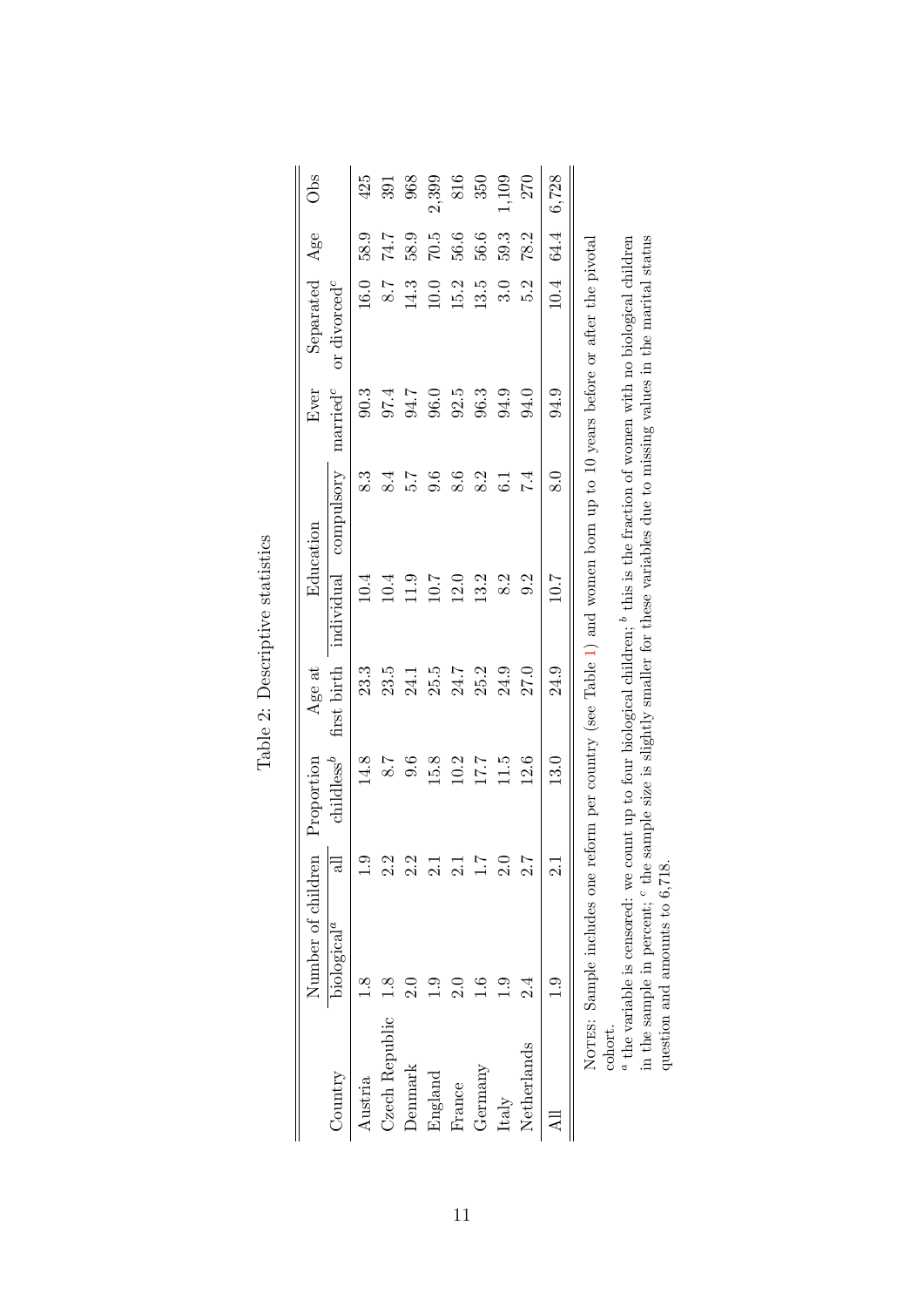

<span id="page-13-0"></span>Figure 1: Effect of the reforms on education and the number of biological children

includes at maximum 10 cohorts before and 10 cohorts after the reform, sample 7 is restricted to 7 and sample 5 to 5 cohorts before and after.<sup>[11](#page-13-1)</sup> Consistently across samples and specification, the coefficients of the OLS regressions show the same signs as comparable correlation studies: years of education are negatively correlated with the number of biological kids and positively correlated with childlessness.

Furthermore, Table [3](#page-15-0) reports reduced form estimates and first stage results of our model. The first stage results show that the reforms actually had an effect on schooling, one more year of compulsory education increased schooling by about  $0.2 - 0.3$  years. The magnitudes of these coefficients are similar to other studies using compulsory schooling reforms in Europe [\(Brunello et al.](#page-38-6) [\(2009\)](#page-38-6)[,Brunello et al.](#page-38-7) [\(2012, forthcoming\)](#page-38-7)) . The F-statistics of the excluded instrument in the first stage ranges from about 18 to 25 in the specification with the linear country-specific trend, indicating that the instrument is sufficiently correlated with the endogenous variable. The specifications with the quadratic trends - where more variation in school attainment is filtered out - show smaller F-statistics, especially with sample 5. The reduced form estimates confirm the graphical inspection: one year of additional

<span id="page-13-1"></span> $11$ In some countries  $10/7/5$  cohorts before and after are not available because the reform was too early or too late for our sampling period or another reform was implemented.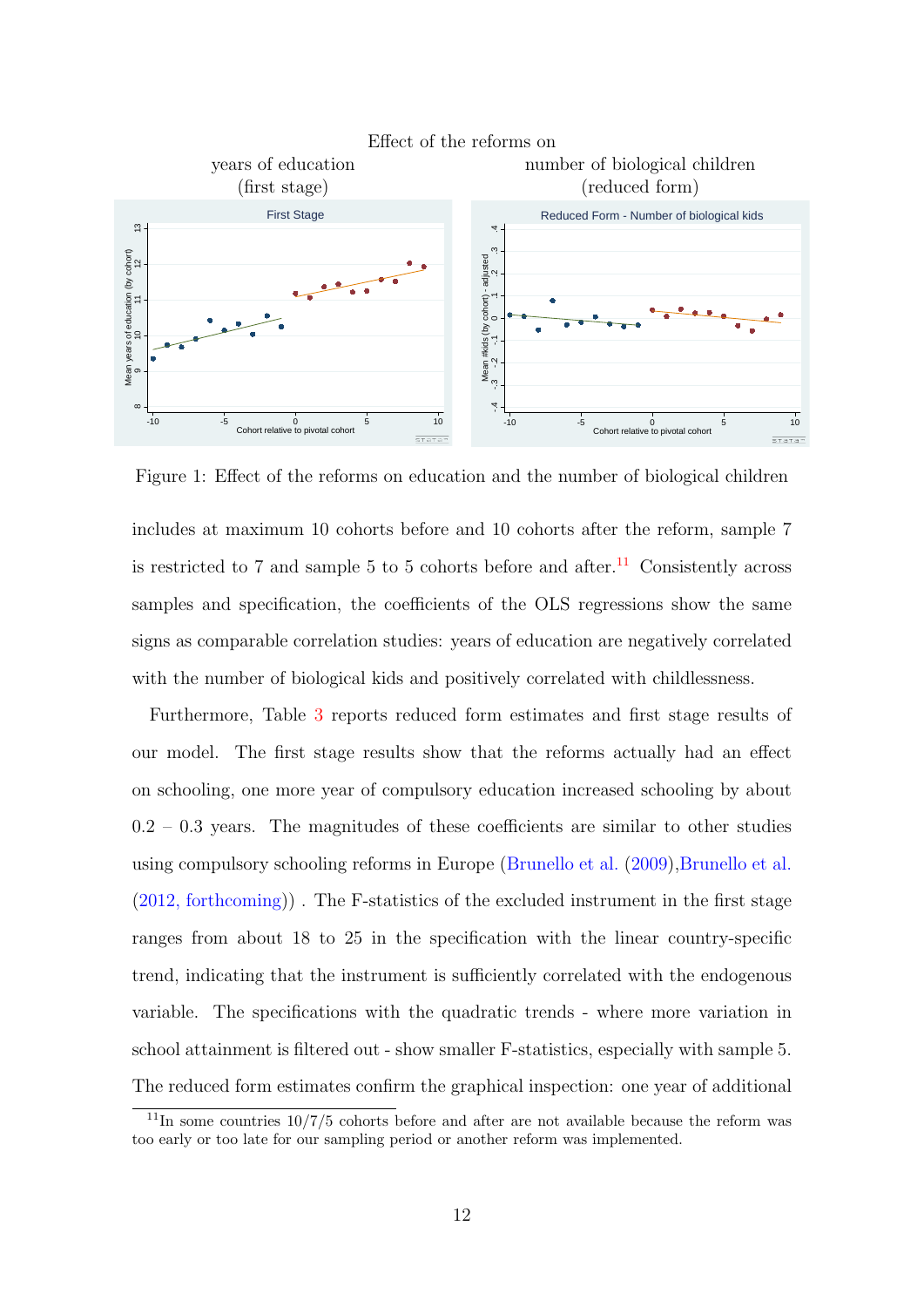compulsory schooling increases the average number of children by between 0.06 and 0.08 depending on the specification and causes a large reduction in childlessness (by between 1 and 4 percentage points depending on the specification); i.e. nearly up to 30 percent of the childlessness observed in our sample.

Two-stage least-squares estimates have the same signs as the reduced form leading to an unexpected and interesting result: when we instrument years of education with the number of compulsory schooling years, all coefficients change their signs, i.e. schooling increases fertility. One additional year of schooling raises the number of biological kids a women has by  $0.2 - 0.3$  and decreases childlessness by about 7.5 – 13 percentage-points.

As shown in Table [3,](#page-15-0) the main results are very robust across the different specifications - with respect to sampling and trend specifications.

#### <span id="page-14-0"></span>4.2 Interpretation and Mechanisms

We observe a positive causal relationship between education and fertility. On average, one year of education increases the number of biological kids by about 0.27 and reduces childlessness by about 11 percentage-points. These coefficients are large in magnitude and amount to about 14 percent and 85 percent of the dependent variable. We interpret these results as Local Average Treatment Effects, i.e. the effect of education on fertility for those who changed their schooling attainment because they were affected by the reforms (compliers). Since we are analyzing compulsory schooling reforms, our estimates might apply for those at the bottom of the education distribution. Figure [2](#page-15-1) shows the distribution of years of education for our full sample three cohorts before and three cohort after the respective reforms. The graph shows that the reforms had the largest effects for those with few years of education.[12](#page-14-1)

<span id="page-14-1"></span> $12$ [Brunello et al.](#page-38-6) [\(2009\)](#page-38-6) show that this is true using quantile regressions.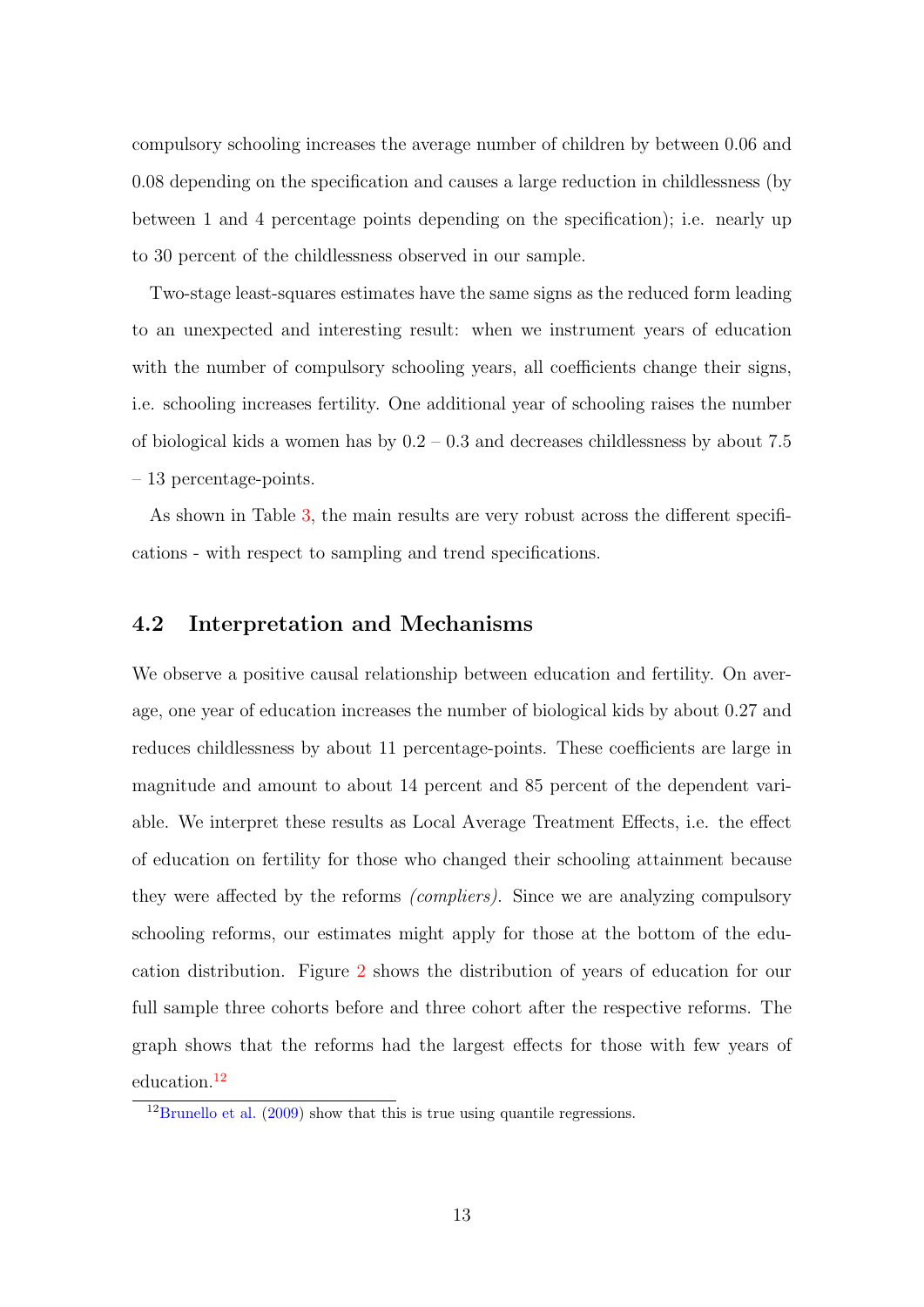|                         |               | Sample 10     |               | Sample 7                |               | Sample 5      |
|-------------------------|---------------|---------------|---------------|-------------------------|---------------|---------------|
|                         | $l$ -trend    | q-trend       | l-trend       | q-trend                 | l-trend       | q-trend       |
| A: $\#$ biological kids |               |               |               |                         |               |               |
| <b>OLS</b>              | $-0.033$      | $-0.033$      | $-0.033$      | $-0.033$                | $-0.031$      | $-0.032$      |
|                         | $(0.005)$ *** | $(0.005)$ *** | $(0.005)$ *** | $(0.005)$ ***           | $(0.006)$ *** | $(0.006)$ *** |
| 2SLS                    | 0.205         | 0.284         | 0.312         | 0.294                   | 0.188         | 0.311         |
|                         | $(0.075)$ *** | $(0.095)$ *** | $(0.111)$ *** | $(0.134)$ <sup>**</sup> | $(0.064)$ *** | $(0.058)$ *** |
| Reduced Form            | 0.064         | 0.078         | 0.083         | 0.068                   | 0.064         | 0.056         |
|                         | $(0.018)$ *** | $(0.019)$ *** | $(0.021)$ *** | $(0.021)$ ***           | $(0.021)$ *** | $(0.024)$ **  |
| <b>B:</b> Childlessness |               |               |               |                         |               |               |
| <b>OLS</b>              | 0.007         | 0.007         | 0.007         | 0.007                   | 0.006         | 0.006         |
|                         | $(0.002)$ *** | $(0.002)$ *** | $(0.002)$ *** | $(0.002)$ ***           | $(0.002)$ *** | $(0.002)$ *** |
| 2SLS                    | $-0.075$      | $-0.127$      | $-0.137$      | $-0.121$                | $-0.090$      | $-0.137$      |
|                         | $(0.025)$ *** | $(0.039)$ *** | $(0.039)$ *** | $(0.051)$ <sup>**</sup> | $(0.025)$ *** | $(0.024)$ *** |
| Reduced Form            | $-0.023$      | $-0.035$      | $-0.036$      | $-0.028$                | $-0.031$      | $-0.012$      |
|                         | $(0.006)$ *** | $(0.007)$ *** | $(0.007)$ *** | $(0.009)$ ***           | $(0.008)$ *** | (0.010)       |
| First Stage             | 0.312         | 0.274         | 0.265         | 0.230                   | 0.341         | 0.180         |
|                         | $(0.065)$ *** | $(0.070)$ *** | $(0.063)$ *** | $(0.087)$ ***           | $(0.068)$ *** | (0.111)       |
| F-Statistics            | 23.34         | 15.20         | 17.92         | 6.93                    | 24.95         | 2.63          |
| Observations            | 6,728         | 6,728         | 5,118         | 5,118                   | 3,923         | 3,923         |

<span id="page-15-0"></span>Table 3: Baseline results

Notes: Each coefficient represents a separate linear regression. Country-fixed effects, cohort-fixed effects, country-specific trends in birth cohorts (linear and quadratic), indicators for interview year, foreign born and proxy interview are included in all regressions. Heteroscedasticity and cluster-robust standard errors in parentheses (clusters are country-cohorts). \*\*\*, \*\* and \* indicate statistical significance at the 1-percent, 5-percent and 10-percent level.



<span id="page-15-1"></span>Figure 2: Education distribution before and after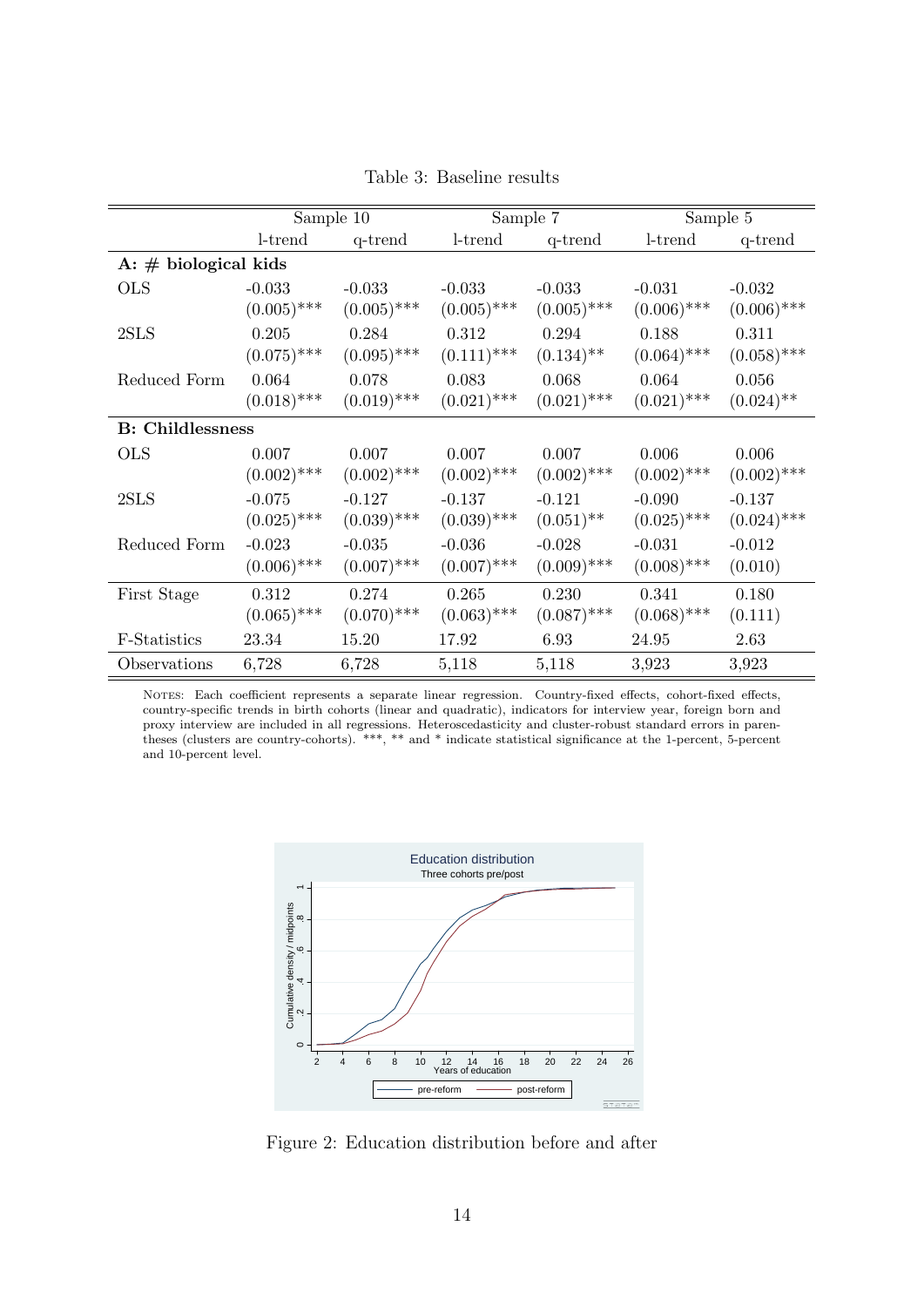Though it is not possible to identify compliers using observed data, since they are defined by means of counterfactual outcomes, we can characterize the population of compliers with respect to some interesting pre-treatment variables, as first suggested by [Angrist](#page-37-7) [\(2004\)](#page-37-7). The compliers population can be easily characterized by exploiting Bayes theorem (see [Angrist](#page-37-7) [\(2004\)](#page-37-7) for the details) when both the treatment (education) and the instrument (compulsory schooling) are binary variables. The extension of the result to continuous or discrete variables is not trivial, thus, we re-coded our treatment and instrument as binary.<sup>[13](#page-16-0)</sup> Both surveys, SHARE and ELSA, include retrospective information about the respondent's histories. We select pre-treatment variables that are similarly reported in the two surveys and can be considered as proxies for family attitudes and/or parental background, namely: (i) a binary indicator of whether the individual had few books (between 0 and 10) at home when aged 10; (ii) a binary indicator taking the value 1 if the individual has more (alive) siblings with respect to the country median (nearly 2 in almost all countries), 0 otherwise and (iii) a binary indicator taking the value 1 if the individual used to live in a large household, i.e. an household with more persons with respect to the country median in the sample, when aged 10.

We find that, with respect to the sample average, compliers tend to be: (i) 60 percent more likely to have had few books at home when aged 10; (ii) 97 percent more likely to have an above median number of siblings alive and iii) 86 percent more likely to come from large (i.e. above median) households. We interpret these results as suggestive evidence that compliers tend to have a poorer background and be more family oriented with respect to the average individual in the sample.

<span id="page-16-0"></span><sup>&</sup>lt;sup>13</sup>The treatment is a binary indicator taking the value 1 if the individual's actual years of education are equal or exceed the post-reform number of mandatory schooling years and 0 otherwise. The instrument is a binary indicator taking the value 1 for post-reform cohorts and 0 otherwise. For this exercise, we consider only countries for which the new mandatory schooling prescribed a one-year increase, so that the instrument coefficient has the same interpretation in all countries. The first stage on this sub-sample is smaller compared to our baseline results, but still statistically significant at 10 percent level.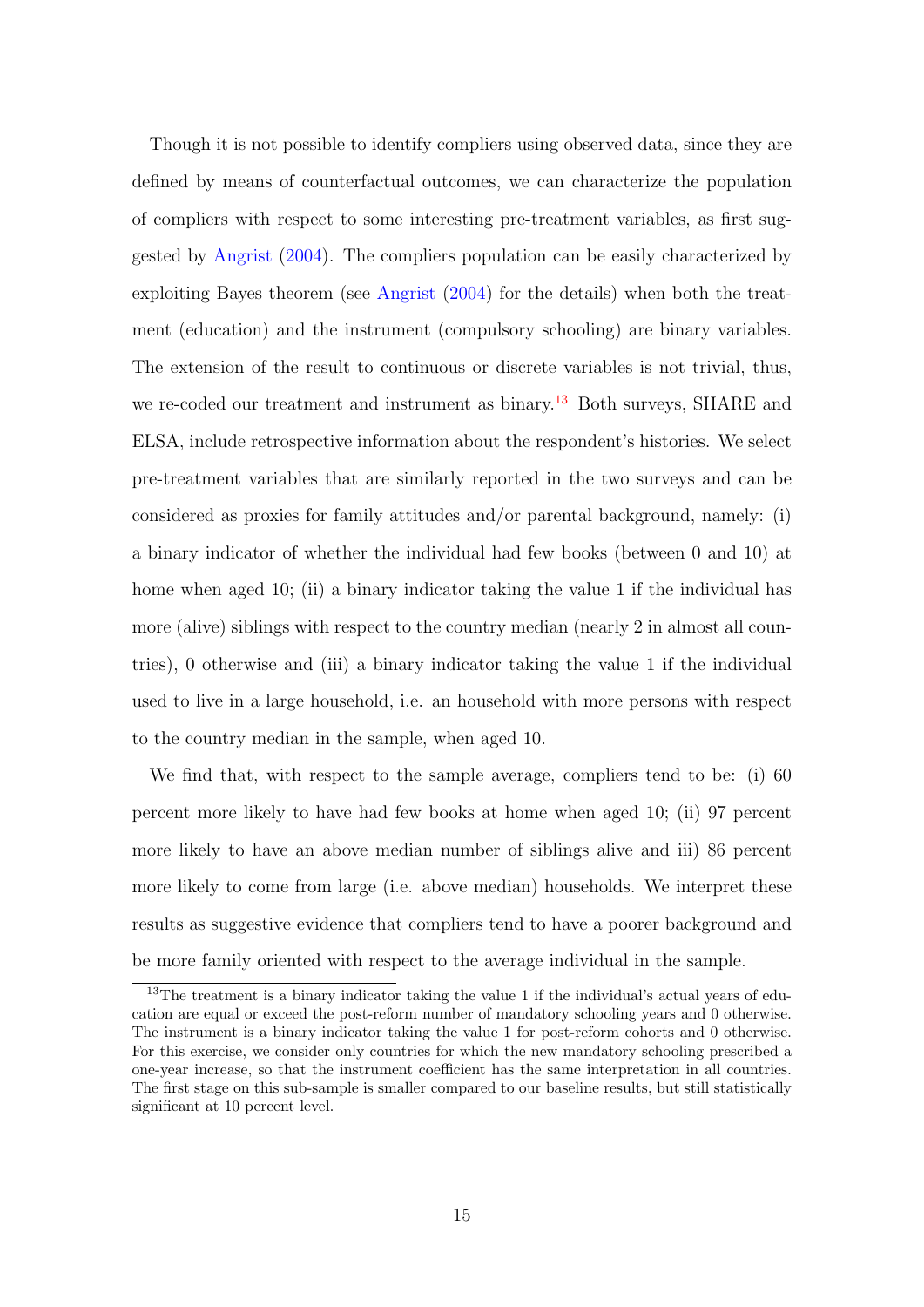If the causal effect of education on fertility is positive, why are those variables negatively correlated in OLS regressions? One explanation is, that the OLS results are biased downwards because of an omitted variables bias. Assume the true econometric model to be

$$
Fertility_{ick} = \gamma_0 + \gamma_1 Edu_{ick} + \gamma_2 Family_{ick} + \dots + \epsilon_{ick}, \tag{3}
$$

with Family capturing positive general attitudes towards the family or preferences for having children ( $\gamma_1 > 0$  and  $\gamma_2 > 0$ ). This variable will be positively related to fertility, but might be negatively related to years of education  $(COV(Edu, Family) <$ 0) because women often have to decide between being family or career-oriented. If this variable is omitted from the regression and sufficiently correlated with education, the OLS coefficient on education will be biased downwards.<sup>[14](#page-17-0)</sup>

As described above, one possible channel why education may influence fertility is marriage behavior. We investigate whether education is related to the probability and the stability of marriage.

Panel A of Table [4](#page-18-0) shows the OLS and the 2SLS coefficients on marriage behavior. The OLS model exhibits that education is negatively correlated with an indicator variable of ever being married and positively related to being separated or divorced. When taking care of the endogeneity of education again using compulsory schooling laws, all coefficients change their signs. One additional year of education increases the likelihood that a women got married by 6 percentage-points on average (6.3 percent). The 2SLS estimates on separation/divorce are less precisely estimated in the smaller samples but show similar magnitudes. One year of education decreases the likelihood of separation/divorce by 5 percentage-points (50 percent). Both results

<span id="page-17-0"></span><sup>14</sup>Normalize family orientation between 0 (no family orientation) and 1 (highest family orientation). If  $\gamma_2 = 1$ , then women with the highest level family-orientation have one child more than those with the lowest level family-orientation. In that case, a slope coefficient of 0.247 from the regression of family orientation on years of schooling (in the sample 10 model with linear trend) would explain the difference between the OLS and the IV model.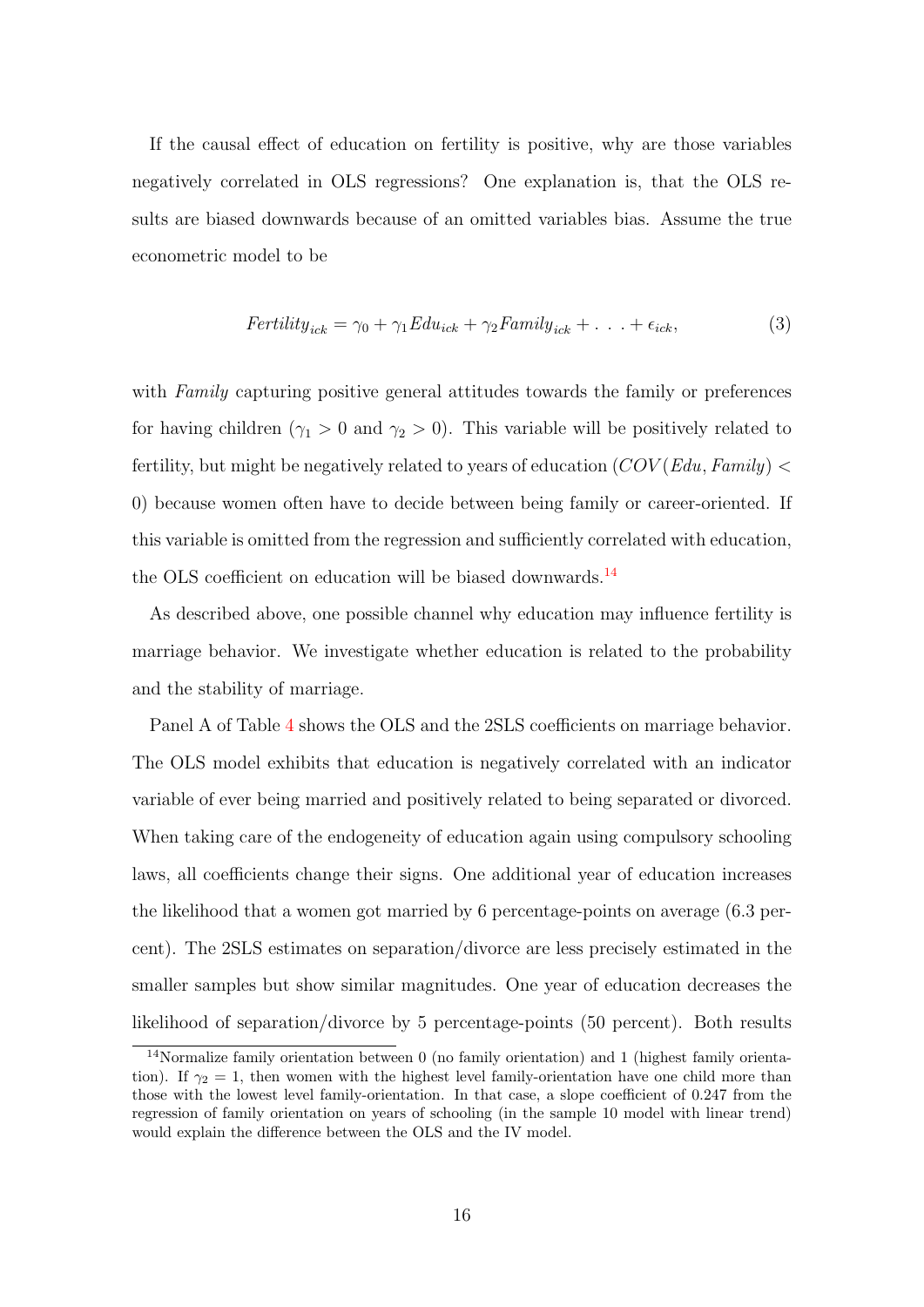|                               |               | Sample 10               |               | Sample 7                |               | Sample 5      |
|-------------------------------|---------------|-------------------------|---------------|-------------------------|---------------|---------------|
|                               | l-trend       | q-trend                 | l-trend       | q-trend                 | l-trend       | q-trend       |
| A: Marriage outcomes          |               |                         |               |                         |               |               |
| Ever married                  |               |                         |               |                         |               |               |
| <b>OLS</b>                    | $-0.005$      | $-0.004$                | $-0.005$      | $-0.005$                | $-0.004$      | $-0.004$      |
|                               | $(0.001)$ *** | $(0.001)$ ***           | $(0.001)$ *** | $(0.001)$ ***           | $(0.001)$ *** | $(0.001)$ *** |
| 2SLS                          | 0.037         | 0.062                   | 0.054         | 0.082                   | 0.057         | 0.086         |
|                               | $(0.017)$ **  | $(0.026)$ <sup>**</sup> | $(0.022)$ **  | $(0.041)$ <sup>**</sup> | $(0.020)$ *** | $(0.018)$ *** |
| Separated/divorced            |               |                         |               |                         |               |               |
| <b>OLS</b>                    | 0.003         | 0.003                   | 0.002         | 0.002                   | 0.002         | 0.002         |
|                               | $(0.001)$ **  | $(0.001)^*$             | (0.002)       | (0.002)                 | (0.002)       | (0.002)       |
| 2SLS                          | $-0.053$      | $-0.056$                | $-0.057$      | $-0.077$                | $-0.030$      | $-0.041$      |
|                               | $(0.028)^*$   | $(0.027)$ **            | $(0.030)*$    | (0.055)                 | (0.022)       | $(0.016)$ **  |
| Observations                  | 6,718         | 6,718                   | 5,108         | 5,108                   | 3,916         | 3,916         |
| <b>B:</b> Quality of partner  |               |                         |               |                         |               |               |
| Years of education of partner |               |                         |               |                         |               |               |
| <b>OLS</b>                    | 0.612         | 0.613                   | 0.611         | 0.610                   | 0.605         | 0.603         |
|                               | $(0.020)$ *** | $(0.020)$ ***           | $(0.022)$ *** | $(0.022)$ ***           | $(0.025)$ *** | $(0.025)$ *** |
| 2SLS                          | 0.532         | 0.821                   | 0.613         | 0.629                   | 0.648         | 0.594         |
|                               | $(0.257)$ **  | $(0.330)$ **            | $(0.370)^*$   | $(0.360)^*$             | $(0.260)$ **  | (0.432)       |
| Observations                  | 3,705         | 3,705                   | 2,784         | 2,784                   | 2,123         | 2,123         |

<span id="page-18-0"></span>Table 4: Mechanisms

NOTES: Each coefficient represents a separate linear regression. Country-fixed effects, cohort-fixed effects, country-specific trends in birth cohorts (linear and quadratic), indicators for interview year, foreign born and proxy interview are included in all regressions. Heteroscedasticity and cluster-robust standard errors in parentheses (clusters are country-cohorts). \*\*\*, \*\* and \* indicate statistical significance at the 1-percent, 5-percent and 10-percent level.

are in line with our results on fertility, i.e. education improves marriage outcomes, which in turn may increase fertility.

Next to its effect on the likelihood of marriage, education might improve the quality of the husband. Panel B in Table [4](#page-18-0) presents an analysis of this channel, based on a restricted sample of females with cohabiting partners.[15](#page-18-1) The OLS and 2SLS coefficients of the impact of female education on the years of education of their partners are very similar and amount to about 0.6, indicating a high degree of assortative mating. With respect to fertility, the education of the partner should

<span id="page-18-1"></span><sup>&</sup>lt;sup>15</sup>Other than the females' sample, this sample also includes couples whose partner is below the age of 50. However, all individuals in this sample are at least 40 years old.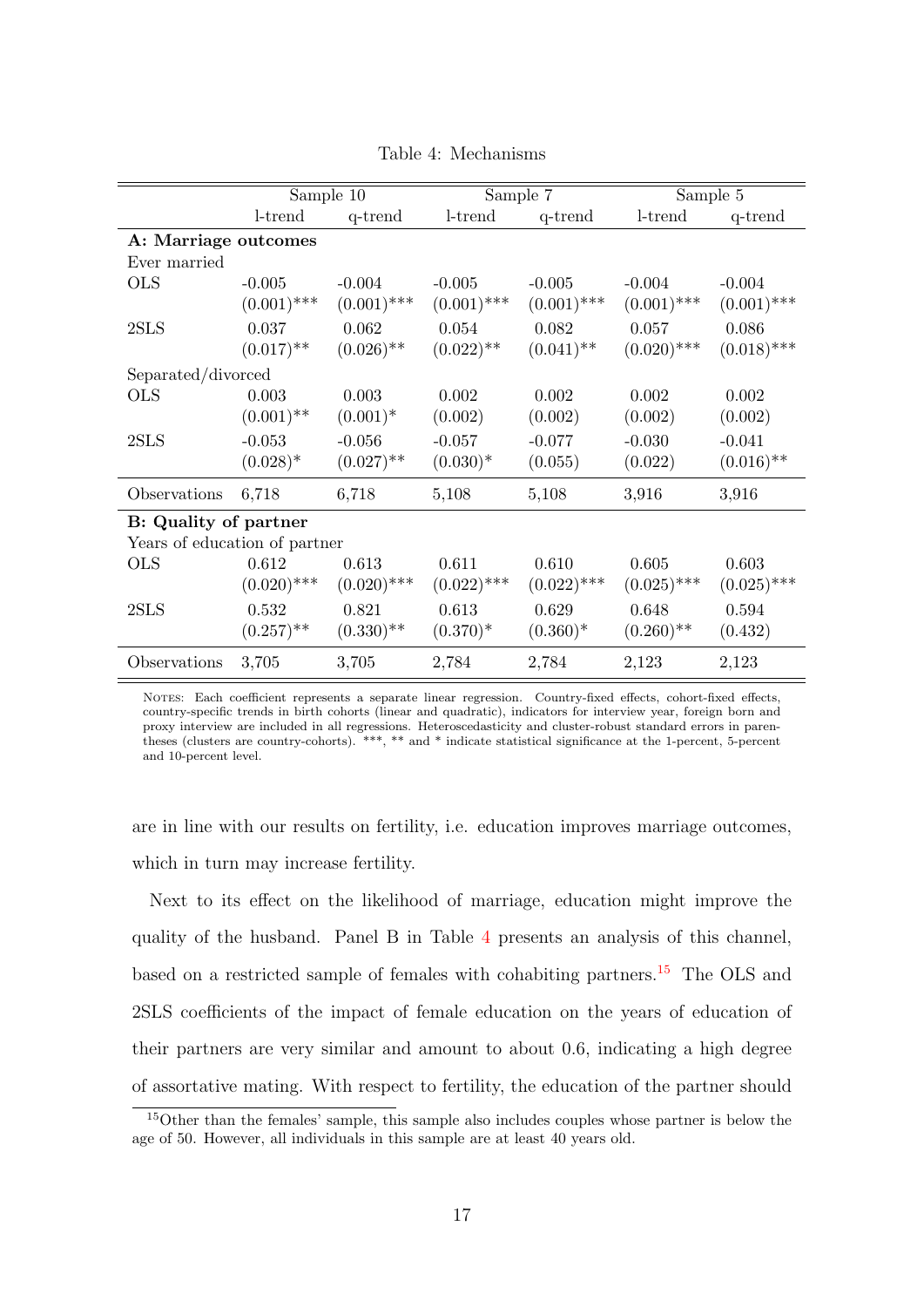increase household income and fertility. Note that these conditional effects on the quality of the partner for those who do have a partner are lower bounds to the unconditional effects of increased education on the probability for all women to have a highly-educated partner, because also the probabilities to get and stay married are higher for those women with higher education. The effects of education on marital outcomes and the quality of a potential partner are very consistent across the board: more education means a higher probability to live with a partner; a partner with higher education, as well.

Proper identification of the causal effect hinges on two conditions: first, as in all studies using compulsory schooling reforms, we rule out general equilibrium effects (Stable Unit Treatment Value Assumption, see discussion in [Angrist et al.](#page-37-8) [\(1996\)](#page-37-8)). In particular, we assume that the compulsory schooling reforms did not change the general availability of more educated partners for women affected by compulsory schooling reforms with respect to women not affected. Typically, females are younger that their partners. For instance, in the estimation sample 10, in 77% of the couples the woman is younger than the man; the mean age difference between husband/partner and wife is 2.6 years. As the mean schooling effect of an increase in compulsory schooling is rather modest for both men and women and for many women close to the threshold year, potential (elder) partners are not treated, general equilibrium issues seem to be less severe.

Secondly, we need to assume that the reforms affected female fertility only through female education and did not affect fertility directly. This assumption may be violated if women marry men of the same age – which would imply the same treatment status – and male education has a direct effect on female fertility. In what follows, we present complementary empirical evidence and discuss arguments that rule out such direct effects of the education of husbands or partners on fertility.

In our set-up, we can propose an internal validity test under mild conditions. The test is motivated by previous work by [Oreopoulos et al.](#page-41-4) [\(2006\)](#page-41-4). The authors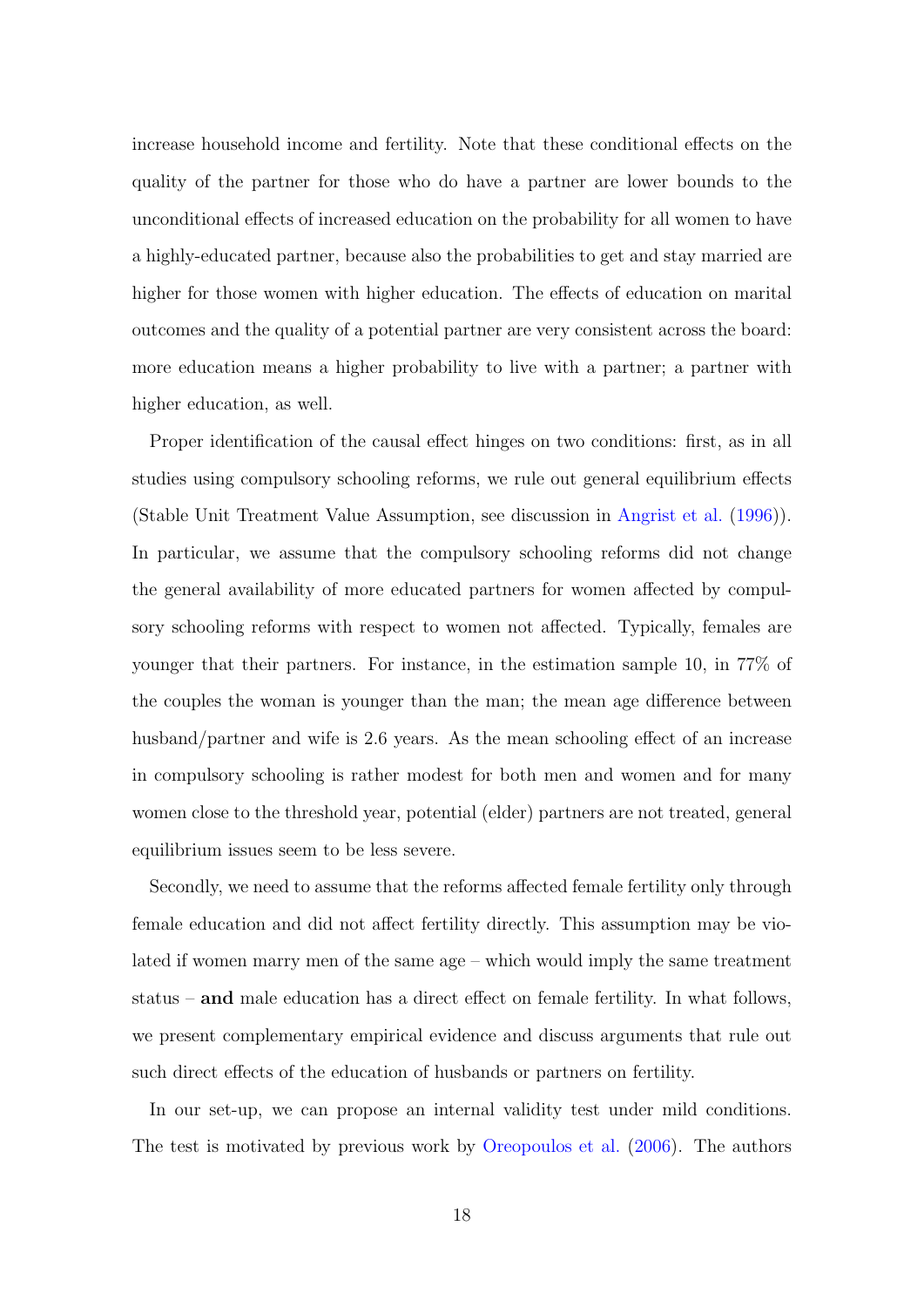assess the causal effect of parental education on children's education instrumenting parental education (the sum of father's and mother's education) with compulsory schooling reforms. Following their approach, we can use the subsample of females where we have information about the husband to investigate the total effect of parental education on fertility of the couple. Note that, as discussed above, estimates obtained in the subsample of couples have to be interpreted as a lower bound of the true effect because the effects of education on marriage probability and assortative mating are not included. Moreover, without additional assumptions, such estimates are not directly comparable to the ones reported above because they investigate a different causal parameter: the effect of parental education versus the effect of female education. The main advantage of looking at the causal effect of parental education on couples' fertility is that the estimates of this parameter are internally valid even if male education does directly affect fertility.

In this subsample of couples, we can also estimate the effect of female education on couples' fertility. Again, this would be a lower bound of the true effect, excluding the indirect effect of female education through marriage/divorce and assortative mating. However, this estimate is not internally valid if male education directly affects couples' fertility.

The parental education IV estimator is internally valid if the reforms do not affect couples' fertility directly. The female education IV estimator is internally valid if the reforms do not affect couples' fertility directly and male education does not affect couples' fertility directly. We can compare the estimates delivered by the two estimators in a sensible way under the assumption that a) the reforms do not affect fertility directly in either case and b) father's and mother's education have the same causal effect of education on couples' fertility, on average.

We require the assumption that compulsory schooling reforms do not affect fertility directly – over and above their impact on education – when we compare the causal effects of parental education with those of female education. Assuming that father's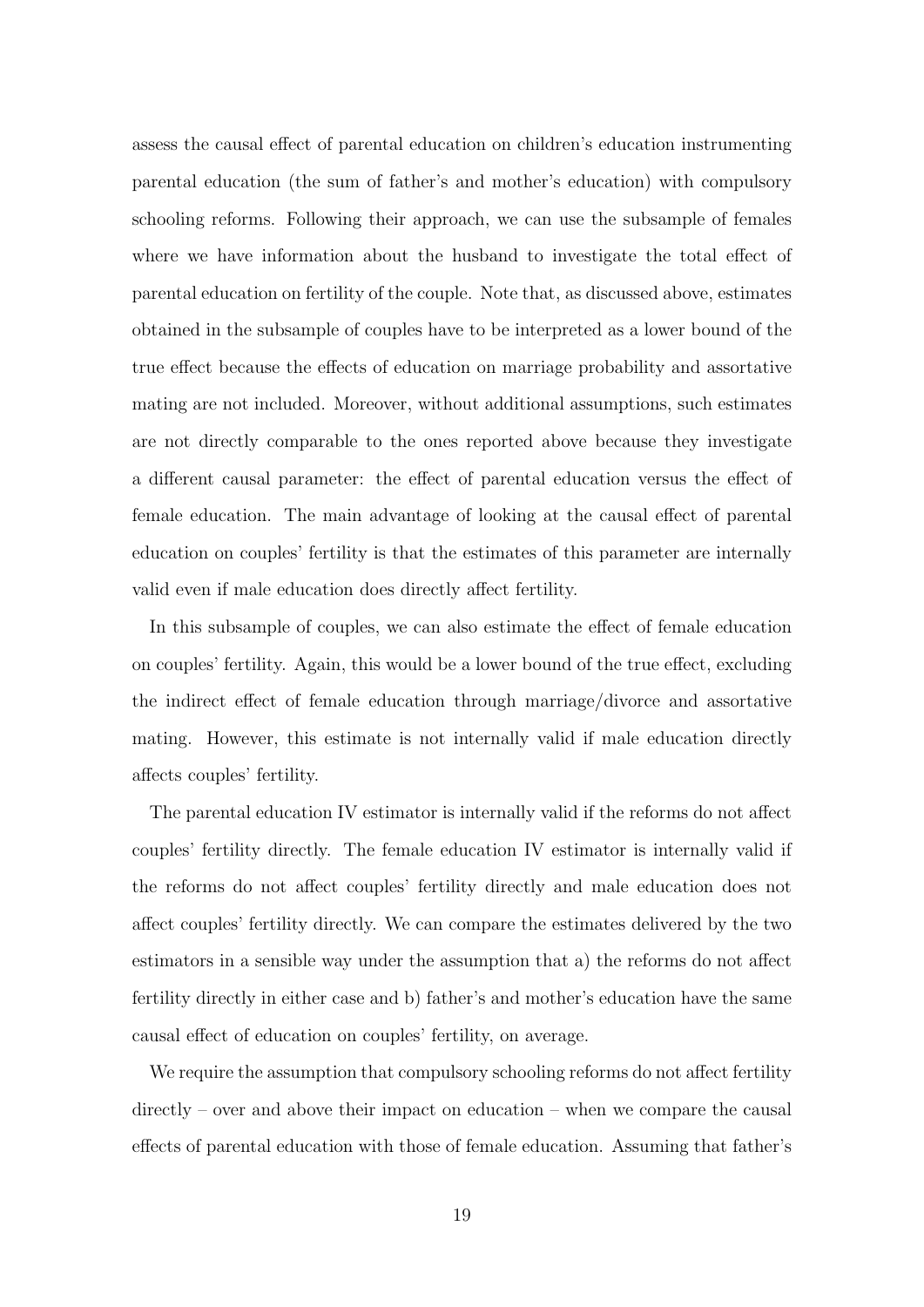and mother's education have the same effect on couples' fertility and that both strategies are internally valid, the two estimators are both consistent and should deliver similar point estimates. In other words, by comparing the point estimate for the causal effect of female education with that of parental education on couples' fertility we can test if male education affects fertility directly. If this would be the case, the two estimates would be significantly different, because only the estimate of the effect of parental education is internally valid.

Results of such tests are reported in Table [5.](#page-23-0) In Panel A we show the estimates of the causal effect of average parental education on fertility when we instrument education with the average compulsory schooling years.<sup>[16](#page-21-0)</sup> We interpret these estimates as Local Average Treatment Effect. Since this interpretation implies that the parameter we can identify is instrument-dependent, we also present estimates where we only use female compulsory schooling laws as instruments for parental education (Panel B); the point estimates are not statistically different to Panel A, but less precise. Panel C reports corresponding estimates for the causal effect of female education on couples fertility. Again, all point estimates have the right sign, are fairly close to and not different from those when we use parental education. This corroborates our claim that male education does not affect fertility directly and supports the causal interpretation of the estimates reported in previous sections. <sup>[17](#page-21-1)</sup> Note that, in our application, the focus on the effect of female education on fertility rather than parental education on couples' fertility has the advantage of including the effect of education on fertility that operates through assortative mating. Indeed,

<span id="page-21-0"></span><sup>16</sup> We also used compulsory schooling years of the woman and man in the couples separately as instruments, with exactly the same results. This suggests that the assumption that the effect of compulsory schooling laws on average parental education is the same for laws affecting the man and laws affecting the woman is valid. Notably, when we use the gender-specific instrument, each instrumental variable attracts a positive and significant coefficient of almost the same magnitude than the one reported in Table 3 in the paper. Results are available on request.

<span id="page-21-1"></span> $17$ As [Oreopoulos et al.](#page-41-4) [\(2006\)](#page-41-4), we do not include each parent's education separately. Indeed, as they noted "when we include each parent's education separately in the same regression, the standard error estimates that are produced are too large to be able to discern differences between the effects of mother's and father's education".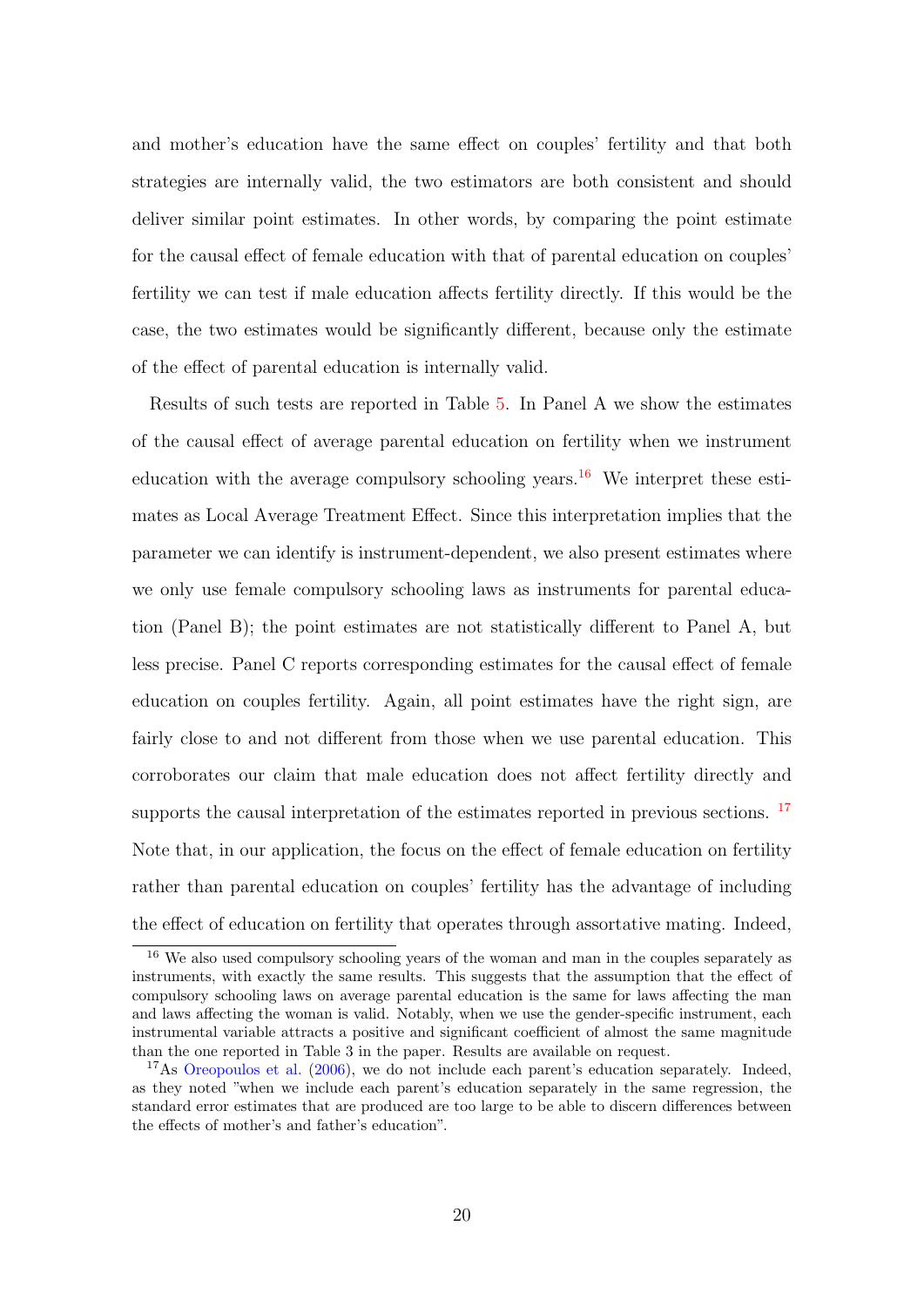this indirect effect of female education on fertility would be neglected by focusing on a sample of couples only.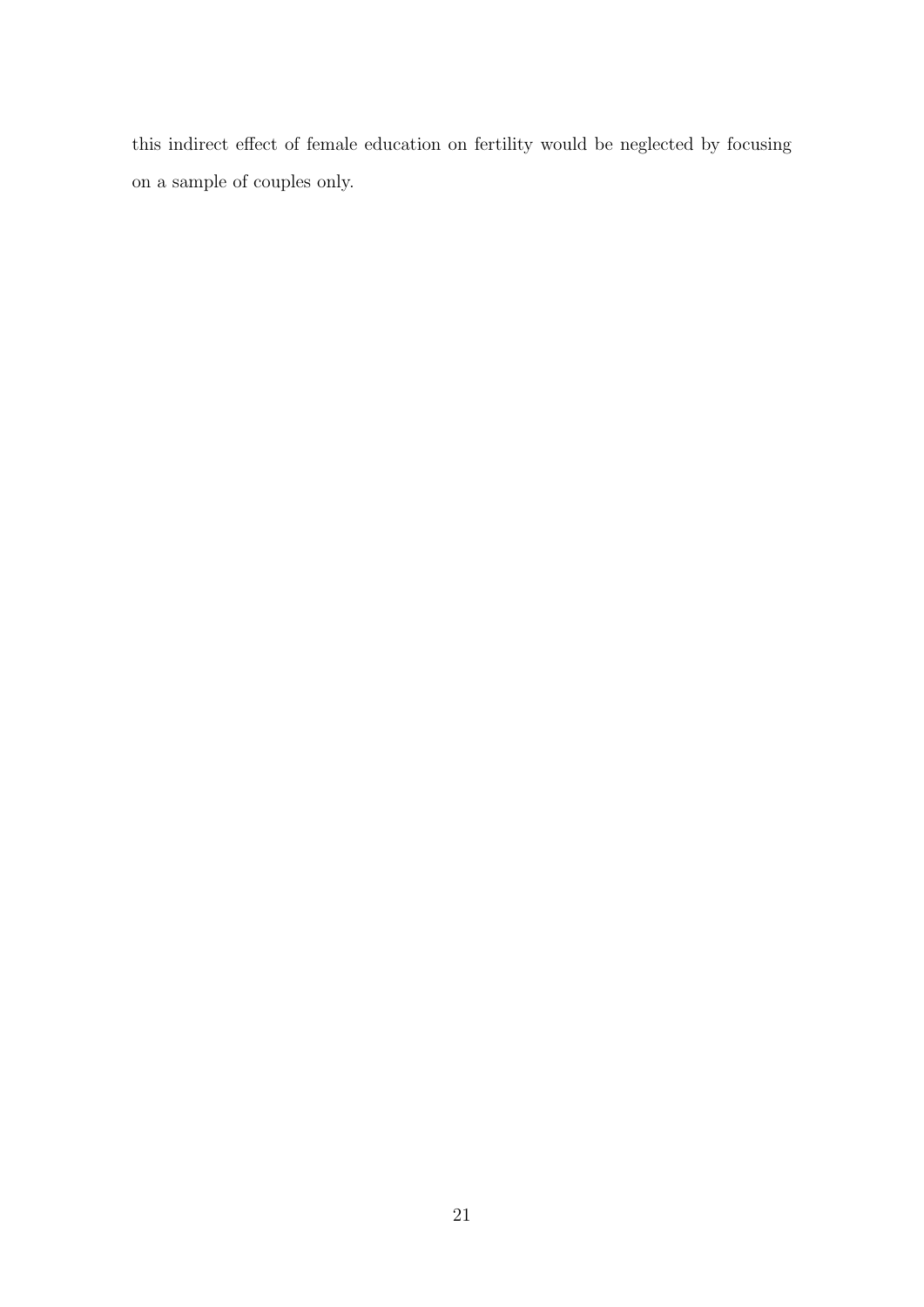<span id="page-23-0"></span>

|                                                                                                                                                                                                                                                                                                                                                                            | $#$ biological kids     |                          |                        | Childlessness                                                                  |                          |                          |
|----------------------------------------------------------------------------------------------------------------------------------------------------------------------------------------------------------------------------------------------------------------------------------------------------------------------------------------------------------------------------|-------------------------|--------------------------|------------------------|--------------------------------------------------------------------------------|--------------------------|--------------------------|
|                                                                                                                                                                                                                                                                                                                                                                            | Sample 10               | $\overline{ }$<br>Sample | IJ<br>Sample           | Sample 10                                                                      | $\overline{ }$<br>Sample | LQ.<br>Sample            |
| A: Couples - average education, instrument: both<br>2SLS                                                                                                                                                                                                                                                                                                                   |                         |                          |                        |                                                                                |                          |                          |
| average years of education                                                                                                                                                                                                                                                                                                                                                 | $(0.088)*$<br>$0.151\,$ | (0.113)<br>0.155         | (0.113)<br>0.158       | $(0.027)$ **<br>$-0.056$                                                       | $(0.038)$ **<br>$-0.079$ | $(0.039)$ **<br>$-0.083$ |
| First Stage                                                                                                                                                                                                                                                                                                                                                                |                         |                          |                        |                                                                                |                          |                          |
| average years of compulsory education                                                                                                                                                                                                                                                                                                                                      | $(0.150)$ ***<br>0.644  | $(0.181)$ ***<br>0.594   | $(0.211)$ ***<br>0.693 | $(0.150)$ ***<br>0.644                                                         | $(0.181)$ ***<br>0.594   | $(0.211)$ ***<br>0.693   |
| F-Statistics                                                                                                                                                                                                                                                                                                                                                               | 18.52                   | 10.84                    | 10.77                  | 18.52                                                                          | 10.84                    | 10.77                    |
| ducation, instrument: females only<br>B: Couples - average e                                                                                                                                                                                                                                                                                                               |                         |                          |                        |                                                                                |                          |                          |
| 2SLS                                                                                                                                                                                                                                                                                                                                                                       |                         |                          |                        |                                                                                |                          |                          |
| average years of education                                                                                                                                                                                                                                                                                                                                                 | (0.107)<br>0.091        | (0.172)<br>0.152         | (0.119)<br>$0.115\,$   | (0.035)<br>$-0.024$                                                            | (0.060)<br>$-0.063$      | (0.039)<br>$-0.036$      |
| First Stage                                                                                                                                                                                                                                                                                                                                                                |                         |                          |                        |                                                                                |                          |                          |
| years of compulsory education female                                                                                                                                                                                                                                                                                                                                       | 0.347                   | 0.268                    | 0.424                  | 0.347                                                                          | 0.268                    | 0.424                    |
|                                                                                                                                                                                                                                                                                                                                                                            | $(0.107)$ ***           | $(0.123)$ **             | $(0.142)$ ***          | $(0.107)$ ***                                                                  | $(0.123)$ **             | $(0.142)$ ***            |
| F-Statistics                                                                                                                                                                                                                                                                                                                                                               | 10.49                   | 4.76                     | 8.95                   | 10.49                                                                          | 4.76                     | 8.95                     |
| sample<br>couples'<br>C: Females -<br>2SLS                                                                                                                                                                                                                                                                                                                                 |                         |                          |                        |                                                                                |                          |                          |
| years of education of female                                                                                                                                                                                                                                                                                                                                               | 0.067                   | 0.157                    | 0.128                  | $-0.024$                                                                       | $-0.076$                 | $-0.048$                 |
|                                                                                                                                                                                                                                                                                                                                                                            | (0.091)                 | (0.165)                  | (0.121)                | (0.031)                                                                        | (0.061)                  | (0.041)                  |
| First Stage                                                                                                                                                                                                                                                                                                                                                                |                         |                          |                        |                                                                                |                          |                          |
| years of compulsory education female                                                                                                                                                                                                                                                                                                                                       | $(0.079)$ ***<br>0.418  | $(0.084)$ ***<br>0.309   | $(0.095)$ ***<br>0.470 | $(0.079)$ ***<br>0.418                                                         | $(0.084)$ ***<br>0.309   | $(0.095)$ ***<br>0.470   |
| F-Statistics                                                                                                                                                                                                                                                                                                                                                               | 27.79                   | 13.47                    | 24.41                  | 27.79                                                                          | 13.47                    | 24.41                    |
| Observations                                                                                                                                                                                                                                                                                                                                                               | 3,710                   | 2,787                    | 2,125                  | 3,710                                                                          | 2,787                    | 2,125                    |
| in birth cohorts of both partners (panels $A-B$ ) $/$ females (panel C) as well as indicators for interview year, foreign born and proxy interview<br>Heteroscedasticity and cluster-robust standard errors in parentheses (clusters are country*cohort-female*cohort-<br>NOTES: Each coefficient represents a separate linear regression.<br>included in all regressions. |                         |                          |                        | Country-fixed effects, cohort-fixed effects and country-specific linear trends |                          |                          |
| cohort-female (panel C). ***, ** and * indicate statistical significance at the 1-percent, 5-percent and 10-percent<br>male (panel $A-B$ ), country*<br>level.                                                                                                                                                                                                             |                         |                          |                        |                                                                                |                          |                          |

Table 5: Couples' fertility Table 5: Couples' fertility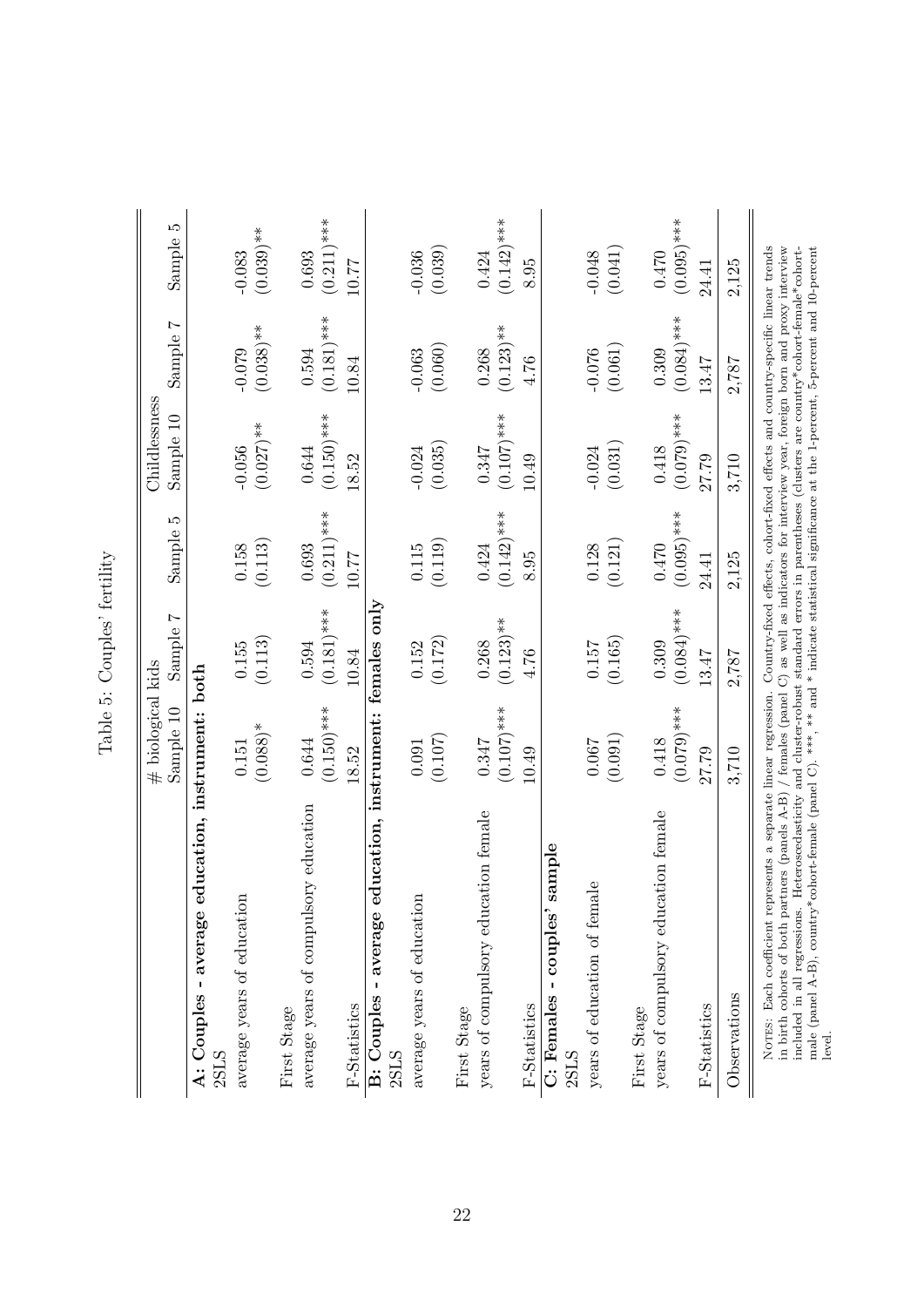## 5 Sensitivity analysis

This section presents several sensitivity checks and falsification tests. We will show that our estimates are not confounded with any selection biases. In [5.1,](#page-24-0) we deal with the potential confounder of selective mortality of the respondents themselves and their children. Furthermore, section [5.2](#page-28-0) present the robustness of our estimates to placebo reforms. We relax the assumptions on the functional form of the relationship between education and fertility by applying Count-data and Tobit models in [5.3](#page-30-0) and finally, we investigate the robustness of our estimates with respect to the selected reforms, countries and samples [\(5.4\)](#page-33-0).

#### <span id="page-24-0"></span>5.1 Fertility and mortality

One potential confounder may be selective mortality of the respondents themselves and their children. We start with discussing this issue for the respondents.

The older cohorts in our sample may be positively selected with respect to their health, since these individuals are still alive and able to participate in the SHARE and ELSA interviews. One concern is that these individuals might be selected with respect to fertility as well. If mortality is related to fertility in the way that childless women and women with fewer biological kids live longer, our estimates might reflect these patterns. This would mean that in our "control" group (older cohorts with fewer years of compulsory education) the less fertile women might be over-represented.

One big advantage of our estimation strategy is that we are able to control for cohort-fixed effects. A large part of a potential mortality-related selectivity should thus already be eliminated. However, to eliminate any further biases, we pursue three different strategies: (i) we review the literature on the relationship between fertility and mortality, (ii) we restrict our analysis to younger cohorts and (iii) we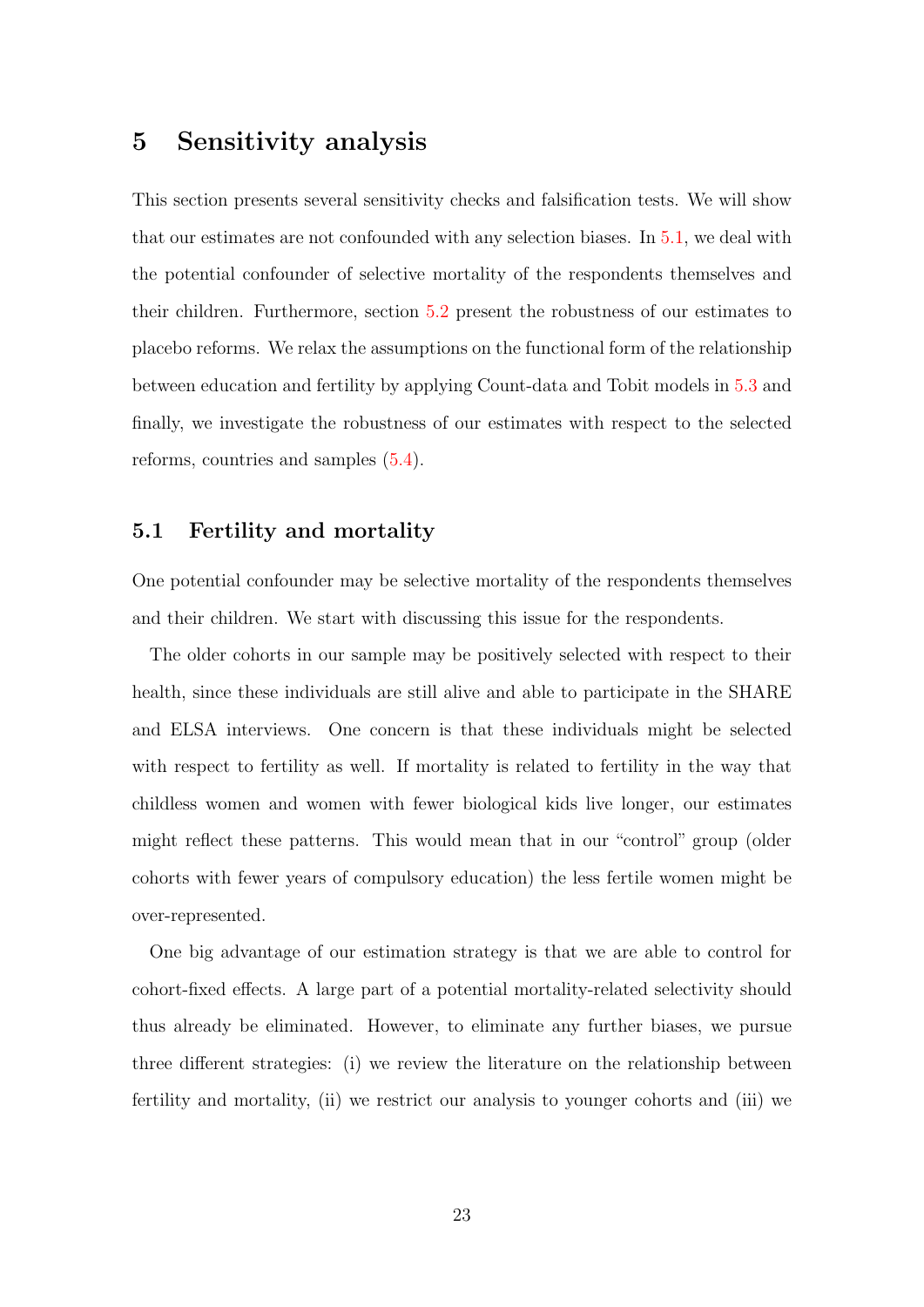|                     | <b>Baseline</b> | Recent        | Life-expectancy |               |
|---------------------|-----------------|---------------|-----------------|---------------|
|                     | (see Table 3)   | cohorts       | control         | weight        |
| $#$ biological kids | 0.205           | 0.236         | 0.202           | 0.254         |
|                     | $(0.075)$ ***   | $(0.089)$ *** | $(0.075)$ ***   | $(0.094)$ *** |
| Childlessness       | $-0.075$        | $-0.095$      | $-0.073$        | $-0.098$      |
|                     | $(0.025)$ ***   | $(0.031)$ *** | $(0.025)$ ***   | $(0.033)$ *** |
| Observations        | 6,728           | 3,518         | 6,728           | 6,728         |

<span id="page-25-1"></span>Table 6: Selective mortality

NOTES: Each coefficient represents a separate 2SLS linear regression based on Sample 10. Recent cohorts are those born 1940–56, the Czech-Republic, England and the Netherlands are dropped from this regression. Country-fixed effects, cohort-fixed effects, country-specific linear trends in birth cohorts, indicators for interview year, foreign born and proxy interview are included in all regressions. Heteroscedasticity and cluster-robust standard errors in parentheses (clusters are country-cohorts). \*\*\*, \*\* and \* indicate statistical significance at the 1-percent, 5-percent and 10-percent level.

estimate our models by controlling for differences in the life-expectancy of individuals born in different years and countries.

The literature on the relation between the number of children a wife has born and mortality is unclear; there are some papers showing correlation but no causal studies. Studies for previous centuries find a positive correlation between parity and mortality [\(Doblhammer and Oeppen](#page-39-2) [\(2003\)](#page-39-2) looking at English peers starting from 1500 onwards as well as [Smith et al.](#page-41-5) [\(2002\)](#page-41-5) using Utah couples from 1860-1899). This might be due to medical risks directly related to childbirth. Studies using more recent data are inconclusive: while [Hank](#page-39-3) [\(2010\)](#page-39-3) finds no effect for Germany, [Hurt,](#page-39-4) [Ronsmans and Thomas](#page-39-4) [\(2006\)](#page-39-4) in a meta-study find generally no relation between parity and mortality, if ever mortality risk is highest for women without children and those with more than four children.<sup>[18](#page-25-0)</sup>

In Table [6](#page-25-1) we present several regressions that take care of a potential selective mortality bias. The first column replicates the baseline 2SLS results for Sample 10 (with the linear country-specific trend in cohorts). The coefficients in column 2 are based on a restricted sample of younger cohorts, those born  $1940-1956$  $1940-1956$ .<sup>19</sup> For this

<span id="page-25-2"></span><span id="page-25-0"></span><sup>18</sup>See also [Doblhammer](#page-39-5) [\(2000\)](#page-39-5) and [Grundy and Tomassini](#page-39-6) [\(2005\)](#page-39-6).

<sup>&</sup>lt;sup>19</sup>This restriction also takes care of the argument, that our sample persons might be hampered by wartime effects: for these women, schooling started after World War 2.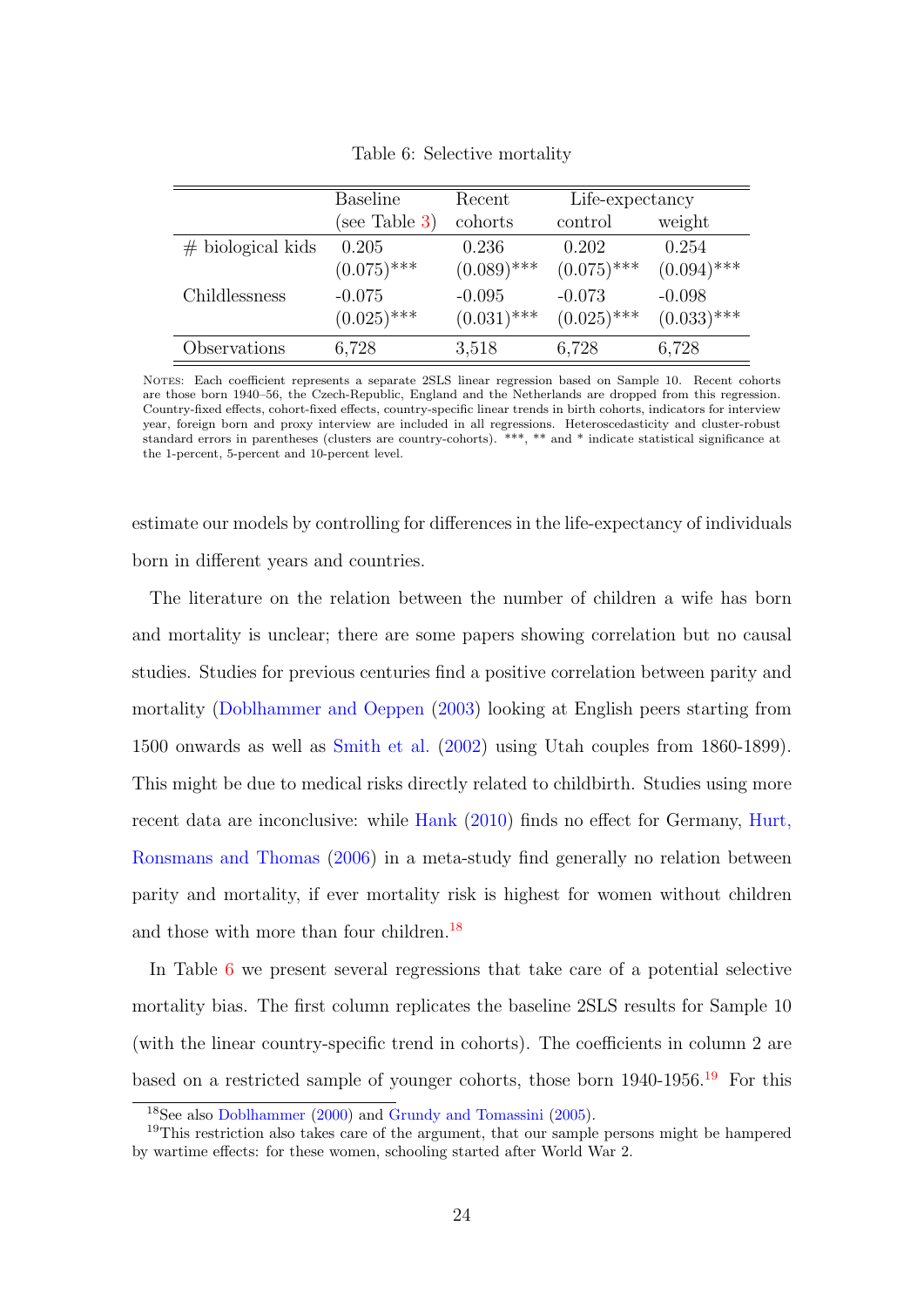sample we had to exclude countries with early reforms (the Czech-Republic, England and the Netherlands). We argue that these cohorts are younger and selectivity on the basis of mortality differences is less severe. If our baseline results of a positive effect of education on fertility were driven by a selectivity bias, the estimates for recent cohorts should be significantly smaller than the baseline results. The estimated coefficients show that this is not the case; on the contrary: the numerical coefficients are somewhat higher.

For a further test, we collected data on life-expectancy at birth from the Hu-man Mortality & Human Life-Table Databases.<sup>[20](#page-26-0)</sup> While younger cohorts in our sample are generally aged below their life-expectancy, the older cohorts are above. In column 3, we added this variable to our regression. The coefficients do not change. Column 4 presents 2SLS estimates of a weighted regression, with *weight*  $=$  $1/(age - life-expectancy)$  if  $age > life-expectancy, 1 otherwise, i.e. individuals that$ are aged above their life-expectancy get less weight in the regression. The 2SLS coefficients are, again, very similar to the baseline results.

All results presented in Table [6](#page-25-1) are not sensitive to the specification (linear or quadratic trend) and the sampling window. Overall, the analysis suggests that the results are not driven by selective mortality of the respondents.

As described above, we only observe the children of the respondents if they are still alive at the time of the interview. The older cohorts in our sample might have had more children who are not alive anymore and therefore not counted in the dependent variable. Thus, we have a measurement error problem, with the measurement error being very likely to be correlated with explanatory variables, the cohorts and most importantly our instrument, years of compulsory schooling. This problem is very similar to the selective mortality of the respondents themselves and

<span id="page-26-0"></span><sup>&</sup>lt;sup>20</sup>The databases are provided by the Max Planck Institute for Demographic Research (www.demogr.mpg.de). The information is missing for some cohorts in Austria and Germany. We linearly predicted the life-expectancy for these cohorts. We use period-measures of life-expectancy at birth since cohort measures of life-expectancy at birth are currently not available for the cohorts we consider.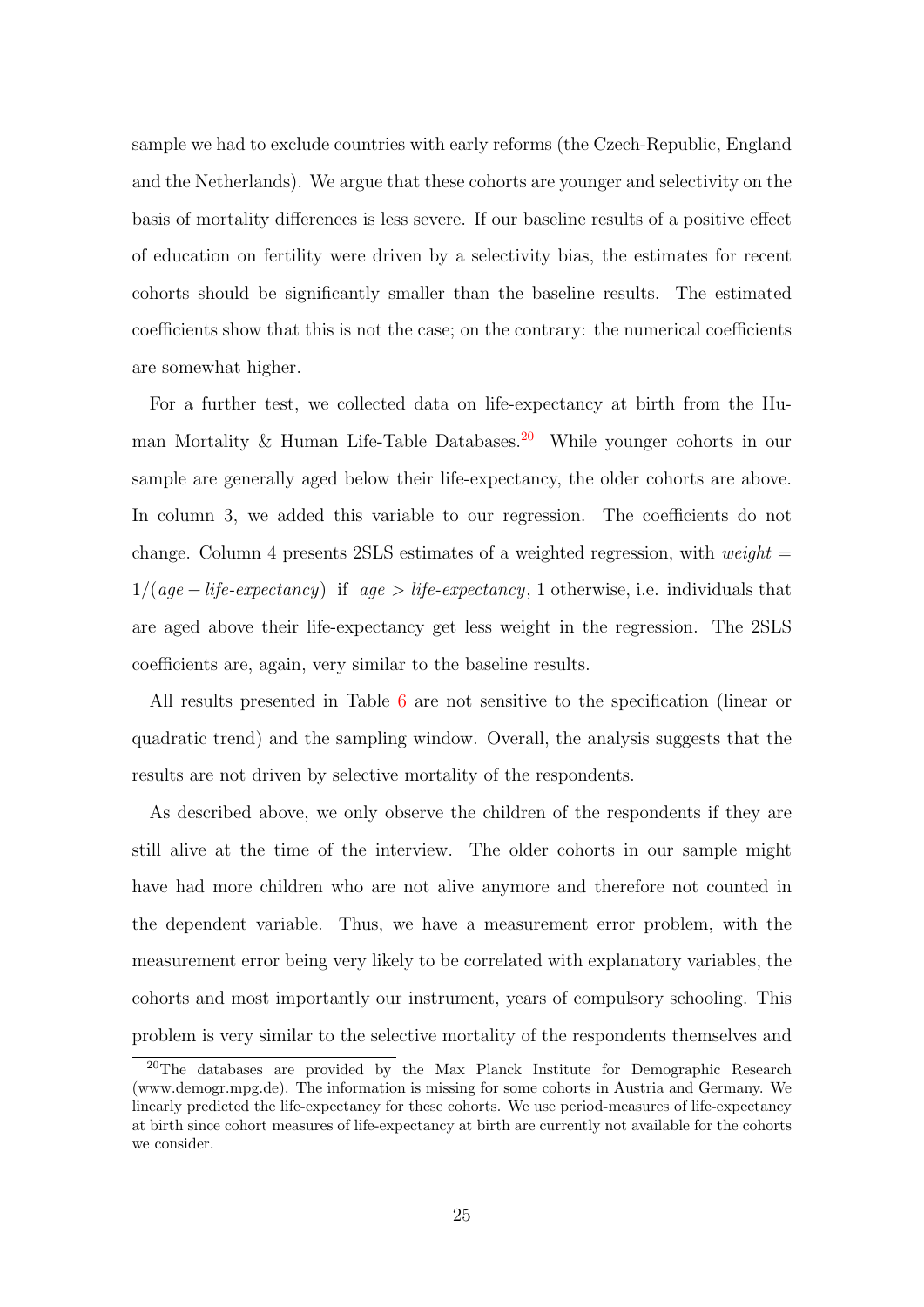the same sensitivity analysis apply. If our results would stem from selective mortality of the children of the respondents, the magnitude of the coefficients would get smaller if only recent cohorts are used for the analysis (for whom the measurement error should be smaller) or if life-expectancy is accounted for. As Table [6](#page-25-1) shows, this is not the case. Furthermore, the average age at first birth of women in our sample is nearly 25 and their age at the time of the interview is 65 on average. Thus, their oldest child should only be aged 40 at the time of the interviews.

However, this sensitivity analysis does not apply if education reduces child mortality – compared to general mortality at older ages. Education might not influence fertility behavior as such but might increase the probability that the child is still alive at the time of the interview. More educated women might behave more healthy during pregnancy or invest more in their children's health due to better knowledge or income effects. For the U.S., there are two studies focusing on the effect of maternal education on infant health. While [McCrary and Royer](#page-40-4) [\(2011\)](#page-40-4) use age at school entry as instrument for maternal education and find no significant effects, [Currie](#page-38-5) [and Moretti](#page-38-5) [\(2003\)](#page-38-5) use college openings and find significant effects on birth weight, the incidence of a premature birth and prenatal care. Comparing the results of these two studies suggests that education has a positive effect on the health of the child only at higher levels of education.

If education reduces child mortality, the results obtained above may stem from these effects rather than from labor or marriage market effects as discussed in Section [4.2.](#page-14-0) There is one feature of the SHARE and ELSA data that helps us to reject this hypothesis. At the time of the third wave (2008/09 in SHARE and 2007 in ELSA), retrospective life-interviews have been conducted and the respondents were asked: Have you had another (ever had) a biological child - even one who only lived for a short time? Using this information we construct an indicator variable of whether a person never had a biological child.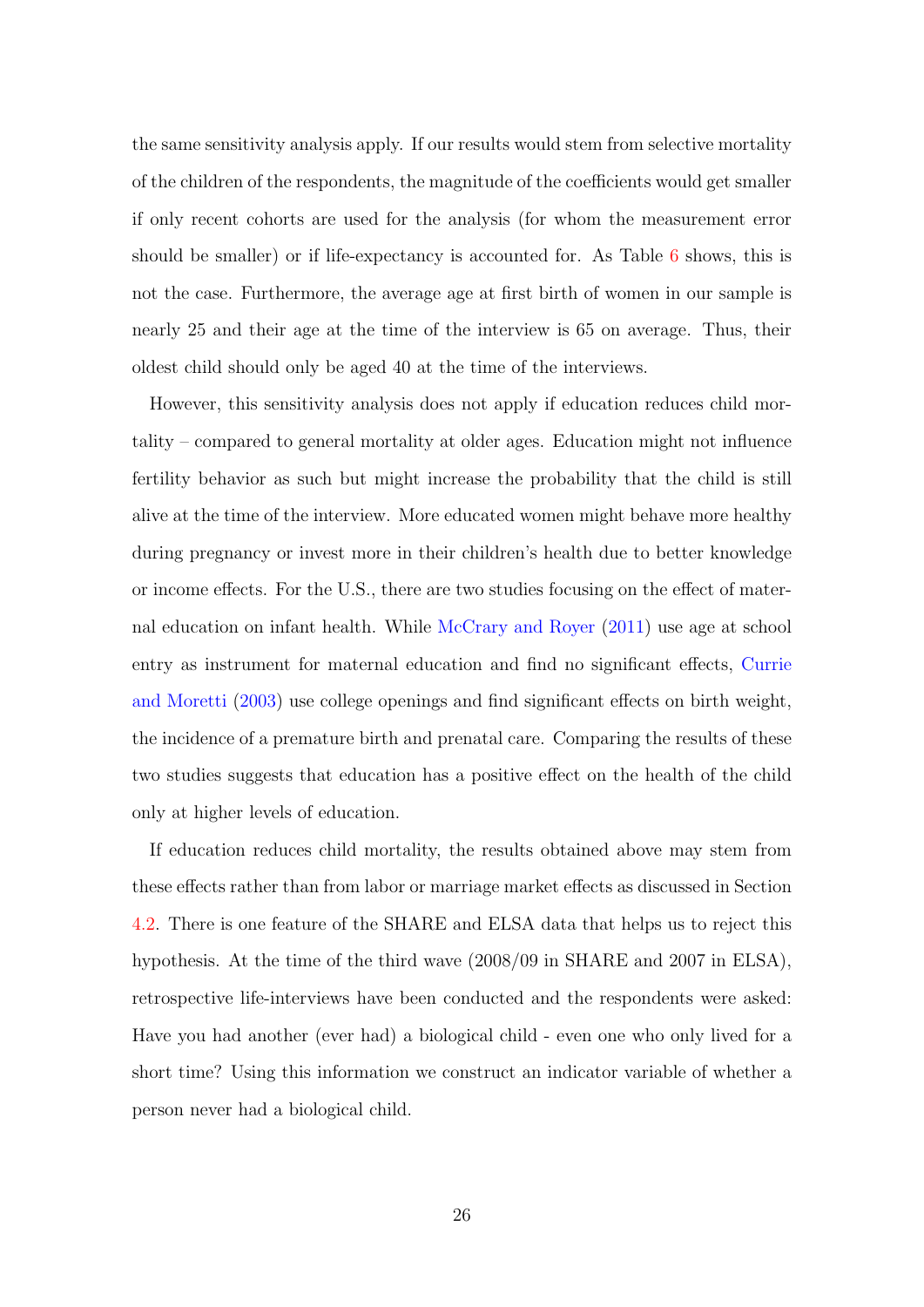|                                             | Sample 10     | Sample 7      | Sample 5      |
|---------------------------------------------|---------------|---------------|---------------|
| A: All individuals                          |               |               |               |
| Childless at time of interview              | $-0.075$      | $-0.137$      | $-0.090$      |
|                                             | $(0.025)$ *** | $(0.039)$ *** | $(0.025)$ *** |
| Observations                                | 6,728         | 5,118         | 3,923         |
| B: Individuals with retrospective interview |               |               |               |
| Childless at time of interview              | $-0.077$      | $-0.140$      | $-0.114$      |
|                                             | $(0.035)$ **  | $(0.069)$ **  | $(0.058)$ **  |
| Mean                                        | [0.124]       | [0.119]       | [0.115]       |
| Never had biological kids                   | $-0.081$      | $-0.142$      | $-0.126$      |
|                                             | $(0.038)$ **  | $(0.072)^*$   | $(0.065)^*$   |
| Mean                                        | [0.115]       | [0.111]       | [0.106]       |
| First Stage                                 | 0.284         | 0.213         | 0.232         |
|                                             | $(0.087)$ *** | $(0.090)$ **  | $(0.101)$ **  |
| F-Statistics                                | 10.510        | 5.551         | 5.241         |
| Observations                                | 4,470         | 3,379         | 2,596         |

#### <span id="page-28-1"></span>Table 7: Selective mortality of children

Notes: Each coefficient represents a separate linear regression. Country-fixed effects, cohort-fixed effects, country-specific trends in birth cohorts (linear), indicators for interview year, foreign born and proxy interview are included in all regressions. Heteroscedasticity and cluster-robust standard errors in parentheses (clusters are country-cohorts). \*\*\*, \*\* and \* indicate statistical significance at the 1-percent, 5-percent and 10-percent level.

Table [7](#page-28-1) presents the results of this sensitivity check. Panel A shows the baseline estimates for childless (at the time of the interview). Since only about 66% of our sample respondents were still in the panel at the time of the third wave, we replicate our estimates on childlessness for those individuals who took the retrospective interview (Panel B). While the estimates are very stable, the first stage turns out to be weaker for the smaller samples. The estimates, furthermore, are very stable when children that are not alive anymore at the time of the interview are taken into account. We interpret these results as evidence that potential child mortality is not biasing our basic results, which turn out to be very robust, indeed.

#### <span id="page-28-0"></span>5.2 Placebo treatments

As compulsory schooling reforms affect cohorts differently we might be concerned that our school reform variables pick up some unspecified time trend in the countries. To test for this, we are using a placebo reform exercise. Similar to [Black et al.](#page-38-3)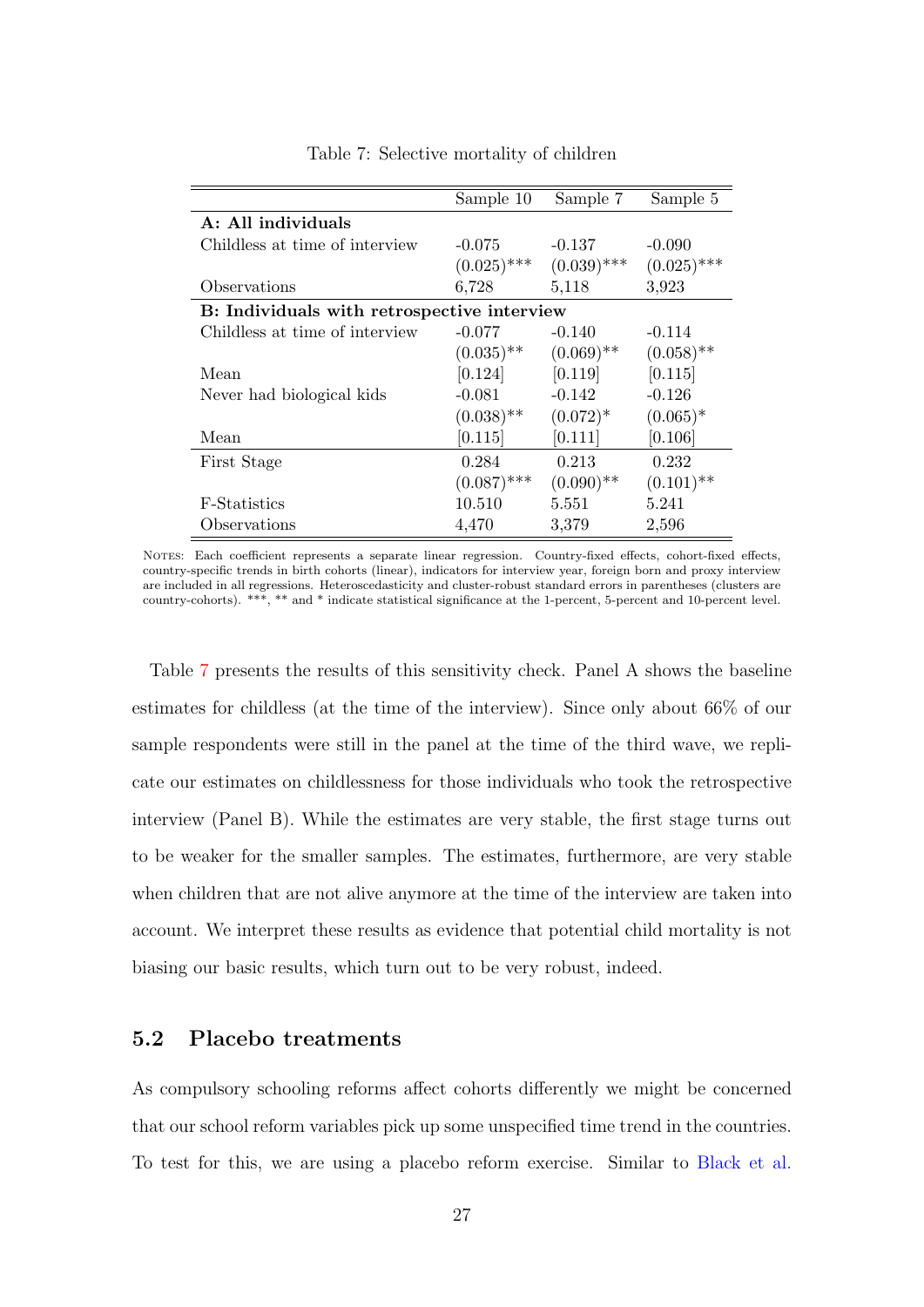|                             | Reduced Form  | Reduced Form       | Reduced Form       |
|-----------------------------|---------------|--------------------|--------------------|
|                             | (see Table 3) | $+3$ yrs in future | $+5$ yrs in future |
| $#$ biological kids         |               |                    |                    |
| Compulsory schooling reform | 0.064         | 0.065              | 0.060              |
|                             | $(0.018)$ *** | $(0.018)$ ***      | $(0.019)$ ***      |
| Placebo reform              |               | 0.004              | $-0.010$           |
|                             |               | (0.017)            | (0.025)            |
| <b>Childlessness</b>        |               |                    |                    |
| Compulsory schooling reform | $-0.023$      | $-0.023$           | $-0.024$           |
|                             | $(0.005)$ *** | $(0.005)$ ***      | $(0.005)$ ***      |
| Placebo reform              |               | 0.005              | $-0.000$           |
|                             |               | (0.007)            | (0.010)            |

<span id="page-29-0"></span>Table 8: Placebo treatments

Notes: Each column and panel represents a separate regression based on Sample 10. Country-fixed effects, cohort-fixed effects, country-specific linear trends in birth cohorts, indicators for interview year, foreign born and proxy interview are included in all regressions. Heteroscedasticity and cluster-robust standard errors in parentheses (clusters are country-cohorts). The number of observations in all specifications is 6,728. \*\*\*, \*\* and \* indicate statistical significance at the 1-percent, 5-percent and 10-percent level.

[\(2008\)](#page-38-3), we introduce a placebo treatment where we add a hypothetical compulsory schooling reform for each of our countries, either three or five years in the future. This placebo reform should not have any impact on fertility. If we find an impact, our results might be driven by other unobserved mechanisms (like selective mortality or time trends). As the placebo reform should have no impact on attended years of schooling, we can only use the reduced form estimates to test for a placebo effect.

Table [8](#page-29-0) shows the reduced form estimates for the number of biological kids and childlessness (again for sample 10 with linear time trends). In both panels, the reduced form of the baseline model is given in column 1. In columns 2 and 3, the results of the placebo tests are given. Adding placebo schooling reforms three years in future (column 2) and five years in future (column 3) does not alter the reduced form estimates of the original reforms. Furthermore, none of the future laws has any impact on fertility. The same results are obtained with sample 7 and with the quadratic specification of the time trends.<sup>[21](#page-29-1)</sup>

<span id="page-29-1"></span> $^{21}$ Note that we have to include the real compulsory schooling reforms in the regressions as well. as for some cohorts placebo and real reform overlap.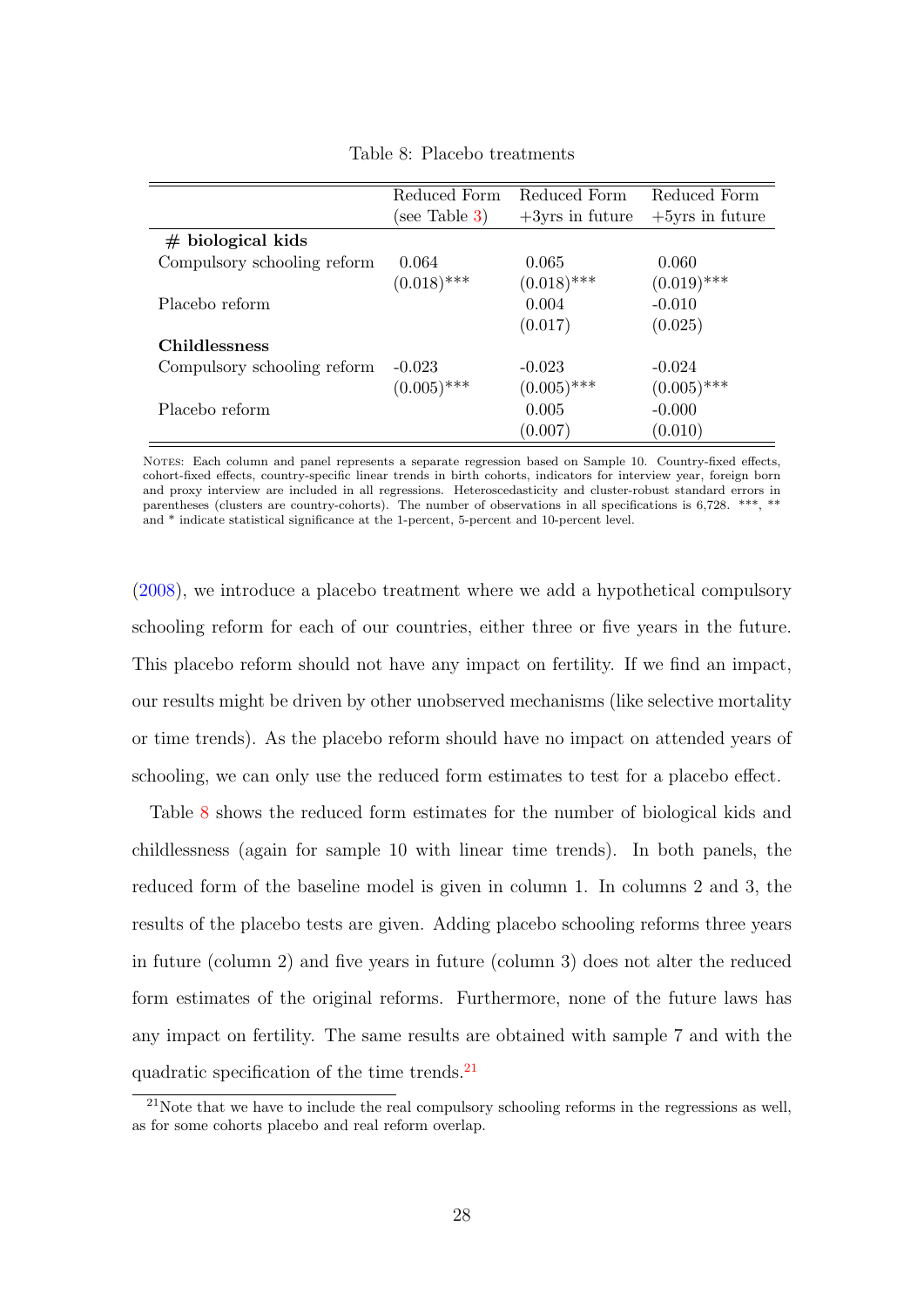|             |                 | No censoring      |                   |                 | Right censoring $(4)$ |                   |
|-------------|-----------------|-------------------|-------------------|-----------------|-----------------------|-------------------|
|             |                 | $\left( 2\right)$ | $\left( 3\right)$ | (4)             | (5)                   | $\left( 6\right)$ |
|             | edu             | $edu^a$           | $resid^a$         | edu             | $edu^a$               | $resid^a$         |
| Coefficient | $-0.018***$     | $0.125**$         | $-0.142**$        | $-0.020***$     | $0.132**$             | $-0.152**$        |
|             | $[-0.02,-0.01]$ | [0.02, 0.35]      | $[-0.37,-0.04]$   | $[-0.03,-0.01]$ | [0.01, 0.39]          | $[-0.41,-0.03]$   |
| $APE^b$     | $-0.034***$     | 0.182             | $-0.208*$         | $-0.033***$     | 0.171                 | $-0.197*$         |
|             | $[-0.04,-0.02]$ | [0.00, 0.56]      | $[-0.59, 0.00]$   | $[-0.04,-0.02]$ | [0.00, 0.52]          | $[-0.55, 0.00]$   |

<span id="page-30-1"></span>Table 9: Poisson regression models results

NOTES: 95 percent confidence intervals (CI) are in brackets. Each column and panel represents a separate regression based on Sample 10. Country-fixed effects, cohort-fixed effects, country-specific linear trends in birth cohorts, indicators for interview year, foreign born and proxy interview are included in all regressions.\*\*\*, \*\* and \* indicate statistical significance at the 1-percent, 5-percent and 10-percent level.

<sup>a</sup> Average estimates over 500 bootstrap replications.

b APE stands for Average Partial Effect on the average number of children at mean values of covariates in the sample. Columns (1) and (4): education treated as exogenous. Columns (2) and (5): education treated as endogenous. CI in columns (1) and (4) are based on standard errors estimated by Delta-method and normal approximation. CI in columns  $(2)$ ,  $(3)$  and  $(5)$ ,  $(6)$  are based on the estimator's empirical c.d.f..

### <span id="page-30-0"></span>5.3 Functional form

In previous sections, we presented results based on the estimation of linear regression models. However our data present two characteristics that may be relevant for the choice of the regression model: first, the number of children in a family takes only non-negative integer values, so that count data regression models would be more appropriate choices; second, our data on the number of biological children are (right) censored at four, thus we should consider regression models that allow for censoring. This section is devoted to present evidence on the robustness of our results to different modeling choices. We consider in turn: (i) Poisson regression models (estimated by maximum likelihood); Poisson regression models that allow for right censoring [\(Raciboski](#page-41-6) [\(2011\)](#page-41-6)); tobit regression models and discuss results in turn.

Table [9](#page-30-1) reports results of Poisson regression models estimated by maximum likelihood. The left panel presents the coefficient estimates and average partial effects on the average number of children for a simple Poisson regression model, while the right panel presents estimates of a model that allows for right-censoring at four. In Columns (1) and (4) education is treated as exogenous: the average partial effects can be compared with OLS marginal effects in the first column of Table [3.](#page-15-0)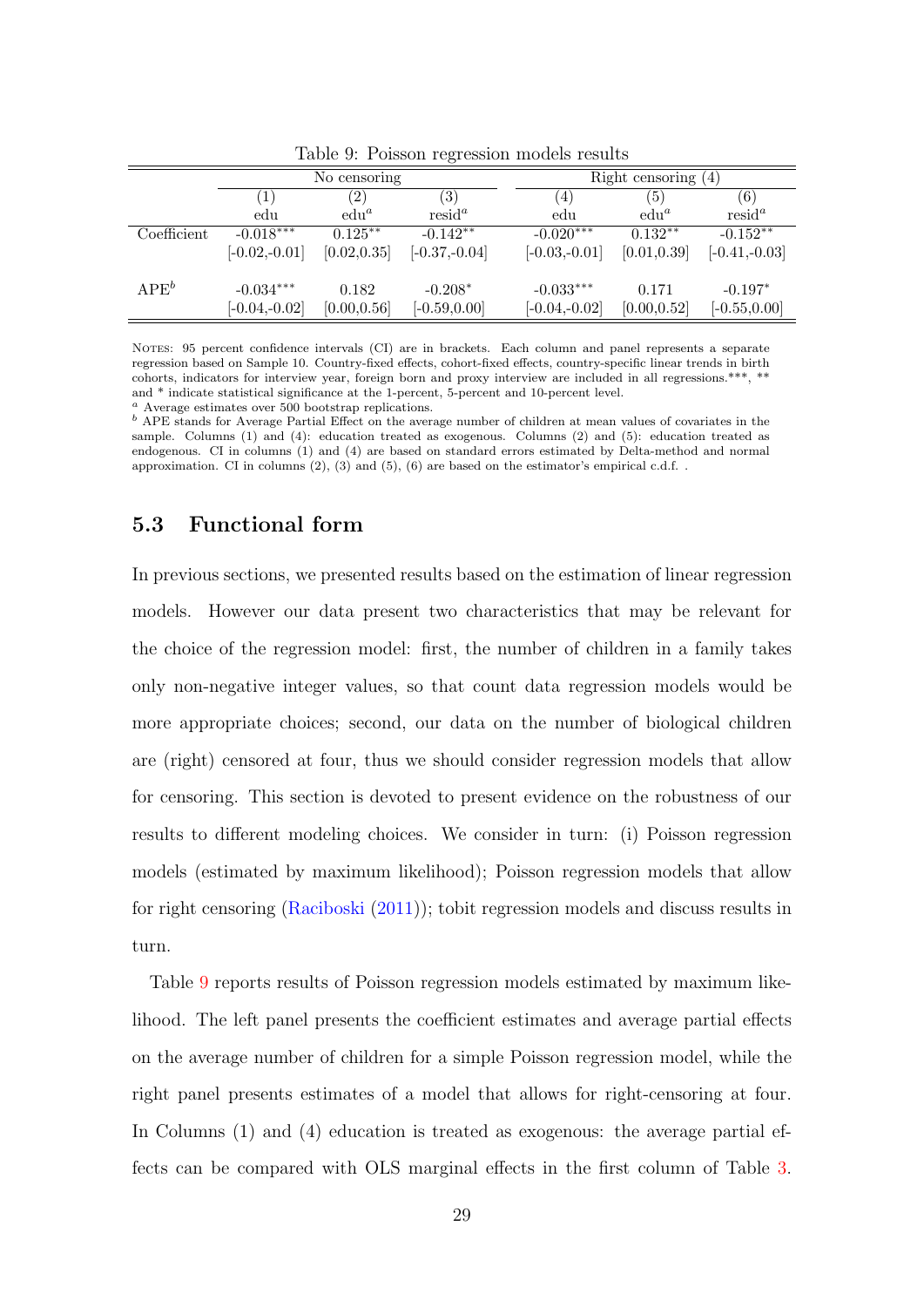In columns (2) and (5) education is endogenous (compare with the 2SLS results in the first column of Table [3\)](#page-15-0). In Poisson regression models, instrumental variable estimation is based on a control function approach. In practice, we proceed in two steps. In the first step, we generate the residuals from the first stage regression, i.e. the regression of years of education on years of compulsory schooling. In the second step, the generated residual is added as a regressor in the outcome equation. This allows to isolate - in the outcome equation - the variation in education that is exogenous, i.e. driven only by compulsory schooling reforms. Table [9](#page-30-1) reports also the coefficient of the generated regressor: rejecting the null hypothesis that the coefficient of the residual is zero can be interpreted as evidence of endogeneity. Since the outcome equation in the second step includes generated regressors, we use bootstrap with 500 replications and base our confidence intervals on the resulting empirical cumulative distribution function of the estimator.

As in previous sections, when we do not take endogeneity of education into account we find a negative relationship between years of schooling and the number of children, with the magnitude of this correlation being essentially the same s the one delivered by OLS regressions. When we isolate the exogenous variation in years of education driven by compulsory schooling laws, the sign of the relationship is reversed: the average partial effect on the average number of children is around 0.18, very similar to our 2SLS estimates albeit less precise (Columns (1) and (2)). The same holds when we allow for censoring (see columns  $(4)$  and  $(5)$  in Table [9\)](#page-30-1). In addition, the null hypothesis that the residual coefficient is zero is always rejected, pointing to endogeneity of education in the fertility equation.

Since the distribution of the number of births is approximately normal (see Figure [3](#page-42-0) in the Appendix), we also estimate Tobit regression models by maximum likelihood (Table [10\)](#page-32-0). By estimating a Tobit model, we model jointly the decision on whether to enter motherhood and the decision on the actual number of children, allowing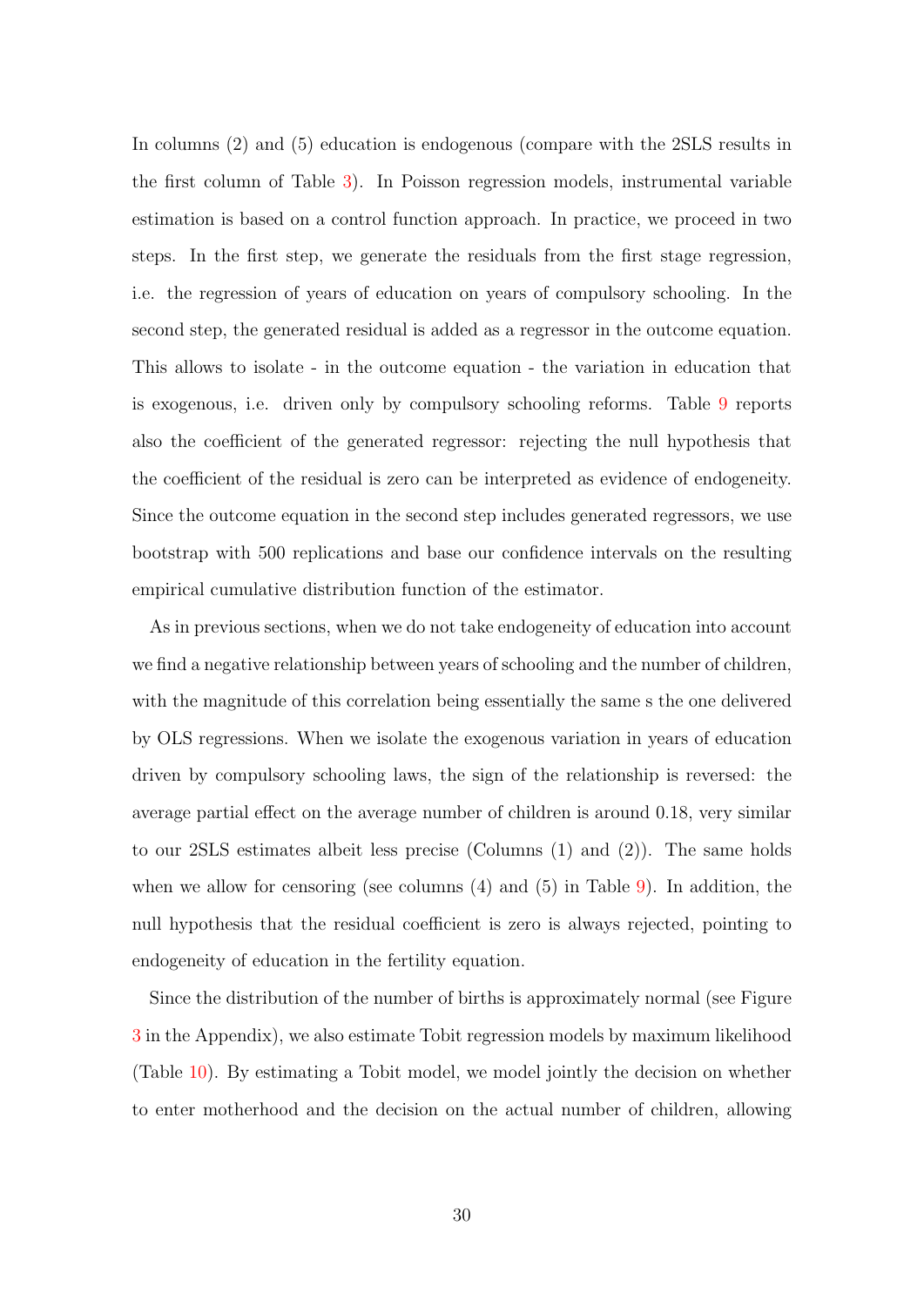|                | Right censoring $(4)$ |                         | Right censoring $(4)$     |               |
|----------------|-----------------------|-------------------------|---------------------------|---------------|
|                |                       |                         | $&$ Corner solution $(0)$ |               |
|                | $\left(1\right)$      | 2)                      | 3)                        | 4)            |
| Coefficient    | $-0.037$              | 0.217                   | $-0.043$                  | 0.274         |
|                | $(0.005)$ ***         | $(0.082)$ ***           | $(0.006)$ ***             | $(0.098)$ *** |
|                |                       |                         |                           |               |
|                |                       | Average Partial Effects |                           |               |
| $APEa$ on      |                       |                         |                           |               |
| $Prob[Y=0]$    | 0.003                 | $-0.026$                | 0.005                     | $-0.036$      |
|                | $(0.001)$ ***         | $(0.011)$ ***           | $(0.001)$ ***             | $(0.013)$ *** |
| E[Y Y>0]       | $-0.029$              | 0.157                   | $-0.031$                  | 0.180         |
|                | $(0.004)$ ***         | $(0.058)$ ***           | $(0.004)$ ***             | $(0.063)$ *** |
| E[Y 1 < Y < 4] | $-0.015$              | 0.064                   | $-0.014$                  | 0.062         |
|                | $(0.002)$ ***         | $(0.023)$ ***           | $(0.002)$ ***             | $(0.021)$ *** |

<span id="page-32-0"></span>Table 10: Tobit regression models results

NOTES: Each column and panel represents a separate regression based on Sample 10. Country-fixed effects, cohort-fixed effects, country-specific linear trends in birth cohorts, indicators for interview year, foreign born and proxy interview are included in all regressions. Cluster-robust standard errors are in parentheses. \*\*\*, \*\* and \* indicate statistical significance at the 1-percent, 5-percent and 10-percent level. Columns (1) and (3): education treated as exogenous. Columns (2) and (4): education treated as endogenous. <sup>a</sup> APE stands for Average Partial Effect at mean values of covariates in the sample.

for correlation between these choices.<sup>[22](#page-32-1)</sup> We allow alternatively for right censoring (columns  $(1)$  and  $(2)$  in Table  $(1)$ ) and for right censoring and corner solutions at 0 (columns (3) and (4) in Table [10\)](#page-32-0). Using the estimates, we assess the average partial effect of education on the probability to be childless and on the average number of children for women who decide to: (i) have at least one child; (ii) have more than 1 but not more than 4 children. Columns (1) and (3) refer to the estimation results when education is treated as exogenous while in Columns (2) and (4) education is treated as endogenous. We confirm previous results in terms of direction of the effects: the association between education and fertility is negative while the causal effect is positive, i.e. education increases fertility and reduces childlessness. While the magnitude of the effect on the average number of children, conditional on entering motherhood, is similar to those estimated using linear regression models, the magnitude of the effect on childlessness is smaller, around 50 percent lower than

<span id="page-32-1"></span><sup>&</sup>lt;sup>22</sup>This comes at the expense of imposing the same coefficient on education in the equation determining the two choices, as in standard Tobit models. Consider that it is difficult to think about an instrument for education for the motherhood equation than can be excluded from the equation for the number of children, once the woman enters motherhood.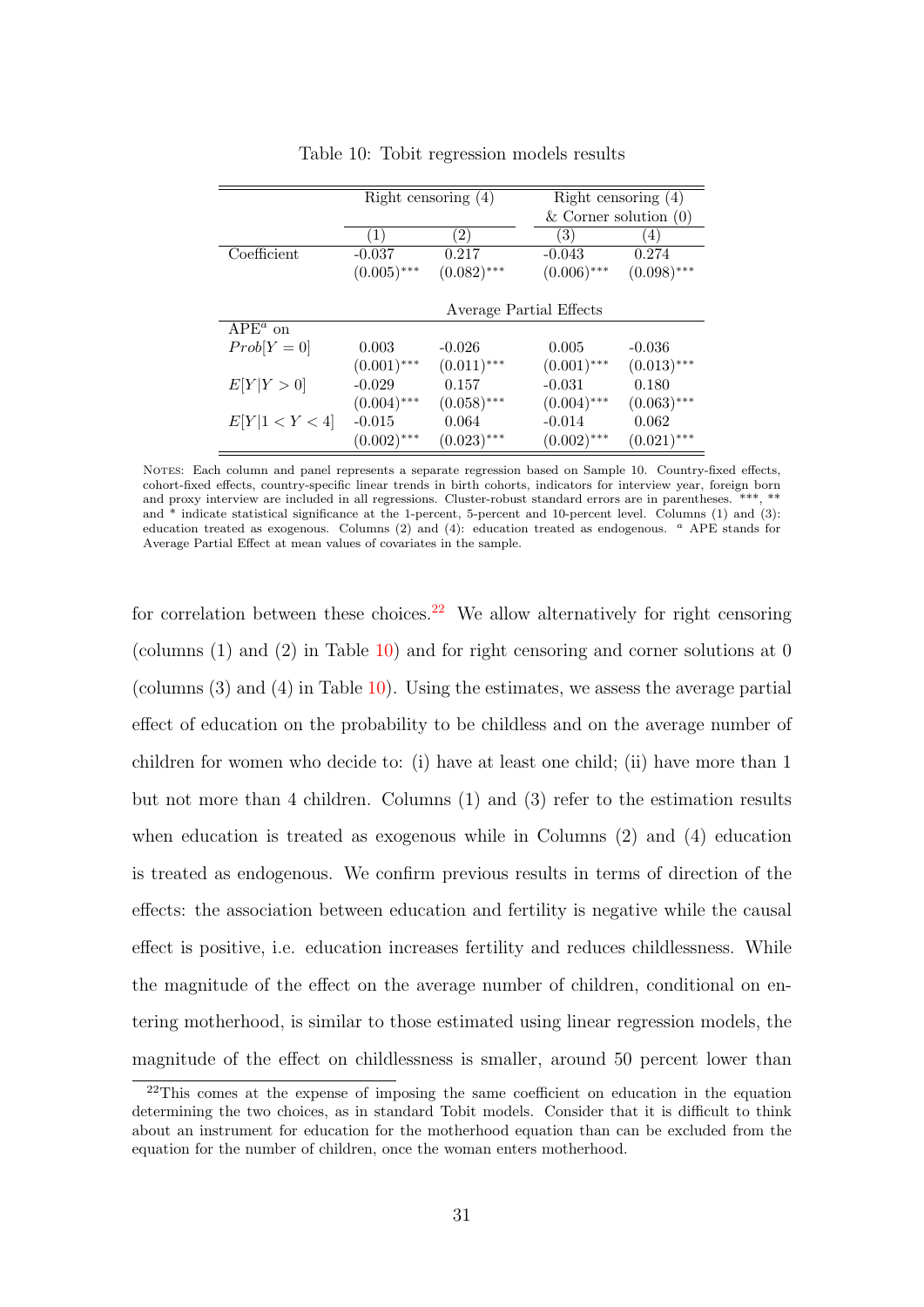the one previously estimated, which might be due to the restriction imposing equal coefficients in the Tobit model.

Overall, our results are robust to the choice of the regression model in terms of direction of the effects on completed fertility and childlessness and also with respect to the magnitude of the effect on the average number of children. This may be due to the fact that the amount of censoring is very small (less than 5 percent of the sample), and that the distribution of the number of births is approximately normal.

#### <span id="page-33-0"></span>5.4 Further robustness

Last but not least, we show that our results are robust to the selection of samples, the choices of reforms and the countries we are analyzing. As described above, our samples are not necessarily symmetric around the pivotal cohort, since in some countries 10, 7 or 5 cohorts before and after the reform are not always available. In some countries, the reform was too early or too late for our sampling period or another reform was implemented early on. Table [11](#page-34-0) shows the 2SLS estimates when we restrict our samples to symmetric windows around the reforms. The results are very robust to that.

In some countries, more than one compulsory schooling reforms were implemented in our observation period. Table [11](#page-34-0) shows the 2SLS estimates when we use all those reforms for our analysis, again the results are very robust.

A further sensitivity check is based on the selection of countries we are using. Table [12](#page-34-1) presents ours results, when we drop one country at a time from the sample. Again, the results are very robust.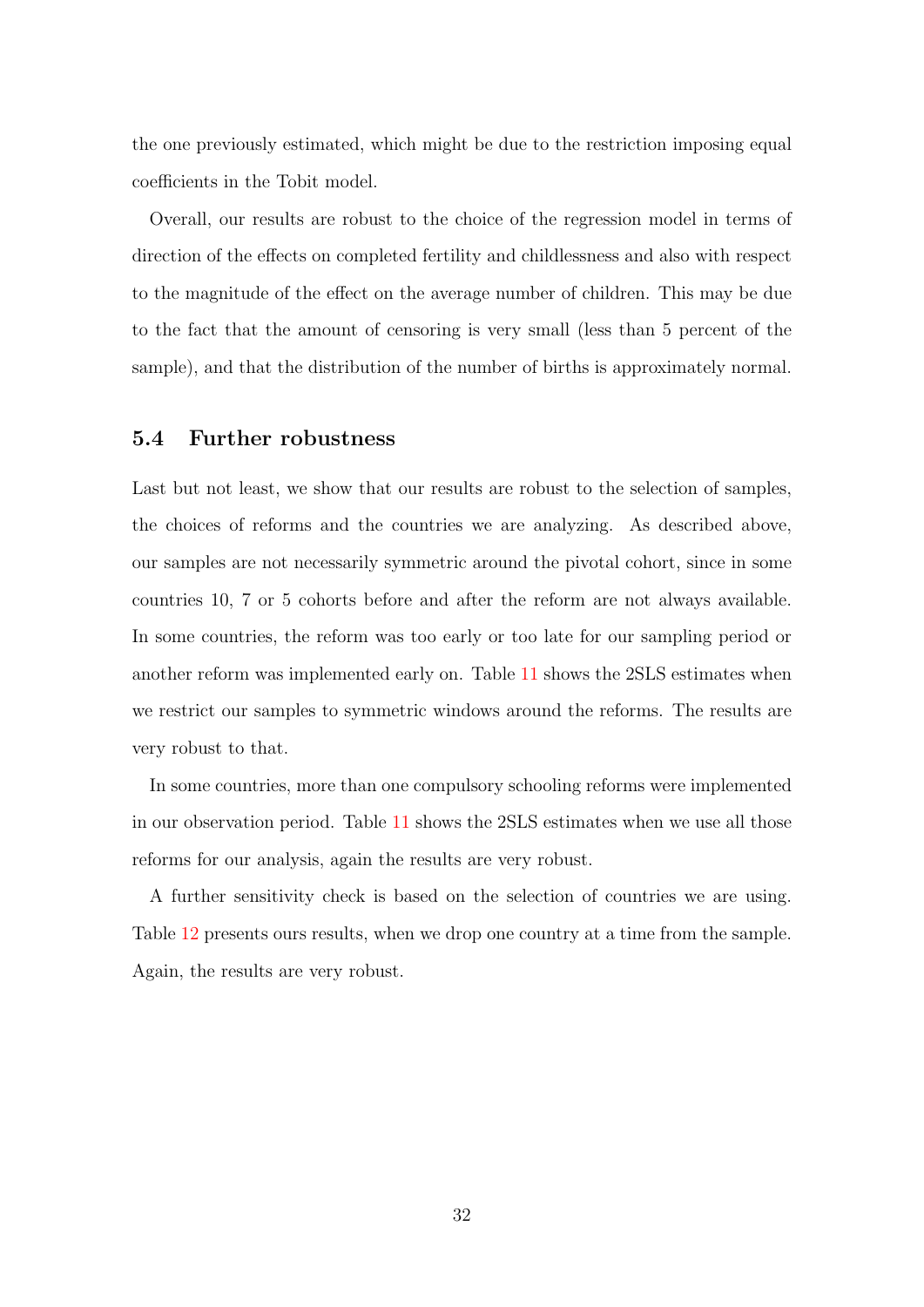|                     |               | Symmetric windows       |                         |               | All reforms   |               |
|---------------------|---------------|-------------------------|-------------------------|---------------|---------------|---------------|
|                     | Sample 10     | Sample 7                | Sample 5                | Sample 10     | Sample 7      | Sample 5      |
| $#$ biological kids | 0.199         | 0.270                   | 0.197                   | 0.145         | 0.214         | 0.214         |
|                     | $(0.096)$ **  | $(0.118)$ <sup>**</sup> | $(0.077)$ <sup>**</sup> | $(0.063)$ **  | $(0.097)$ **  | $(0.097)$ **  |
| Childlessness       | $-0.118$      | $-0.143$                | $-0.102$                | $-0.070$      | $-0.127$      | $-0.098$      |
|                     | $(0.038)$ *** | $(0.047)$ ***           | $(0.031)$ ***           | $(0.021)$ *** | $(0.033)$ *** | $(0.024)$ *** |
| Observations        | 5.784         | 4,731                   | 3,830                   | 8.733         | 6.683         | 5,206         |

<span id="page-34-0"></span>Table 11: Sensitivity to samples and reforms

Notes: Each coefficient represents a separate 2SLS regression. All reforms include additional reforms in the Czech-Republic (1953/1960), France (1936) and the Netherlands (1947/1950). Country-fixed effects, cohortfixed effects, country-specific linear trends in birth cohorts, indicators for interview year, foreign born and proxy interview are included in all regressions. Heteroscedasticity and cluster-robust standard errors in parentheses (clusters are country-cohorts). \*\*\*, \*\* and \* indicate statistical significance at the 1-percent, 5-percent and 10-percent level.

<span id="page-34-1"></span>

|  |  | Table 12: Sensitivity to countries |  |  |
|--|--|------------------------------------|--|--|
|--|--|------------------------------------|--|--|

|                    |                     | One reform per country |       | All reforms         |               |       |  |
|--------------------|---------------------|------------------------|-------|---------------------|---------------|-------|--|
|                    | $#$ biological kids | Childlessness          | Obs   | $#$ biological kids | Childlessness | Obs   |  |
| $w/o$ AUT          | 0.205               | $-0.073$               | 6,303 | 0.141               | $-0.069$      | 8,308 |  |
|                    | $(0.079)$ ***       | $(0.026)$ ***          |       | $(0.067)$ **        | $(0.022)$ *** |       |  |
| $w/\mathrm{o}$ CZE | 0.197               | $-0.077$               | 6,337 | 0.146               | $-0.085$      | 7,335 |  |
|                    | $(0.074)$ ***       | $(0.026)$ ***          |       | $(0.074)$ **        | $(0.027)$ *** |       |  |
| $w$ /0 DNK         | 0.306               | $-0.092$               | 5,760 | 0.202               | $-0.085$      | 7,765 |  |
|                    | $(0.112)$ ***       | $(0.035)$ ***          |       | $(0.074)$ ***       | $(0.027)$ *** |       |  |
| $w/o$ ENG          | 0.222               | $-0.089$               | 4,329 | 0.173               | $-0.074$      | 6,334 |  |
|                    | $(0.083)$ ***       | $(0.029)$ ***          |       | $(0.060)$ ***       | $(0.022)$ *** |       |  |
| $w$ /o FRA         | 0.206               | $-0.089$               | 5,912 | 0.092               | $-0.071$      | 7,531 |  |
|                    | $(0.087)$ **        | $(0.029)$ ***          |       | (0.070)             | $(0.022)$ *** |       |  |
| $w/o$ GER          | 0.180               | $-0.067$               | 6,378 | 0.121               | $-0.063$      | 8,383 |  |
|                    | $(0.069)$ ***       | $(0.023)$ ***          |       | $(0.061)$ **        | $(0.020)$ *** |       |  |
| $w/\mathrm{o}$ ITA | 0.195               | $-0.069$               | 5,619 | 0.105               | $-0.066$      | 7,624 |  |
|                    | (0.153)             | (0.056)                |       | (0.097)             | $(0.036)^*$   |       |  |
| w/o NLD            | 0.224               | $-0.082$               | 6,458 | 0.199               | $-0.066$      | 7,851 |  |
|                    | $(0.081)$ ***       | $(0.027)$ ***          |       | $(0.066)$ ***       | $(0.022)$ *** |       |  |

Notes: Each coefficient represents a separate 2SLS regression based on sample 10. Country-fixed effects, cohortfixed effects, country-specific linear trends in birth cohorts, indicators for interview year, foreign born and proxy interview are included in all regressions. Heteroscedasticity and cluster-robust standard errors in parentheses (clusters are country-cohorts). \*\*\*, \*\* and \* indicate statistical significance at the 1-percent, 5-percent and 10-percent level.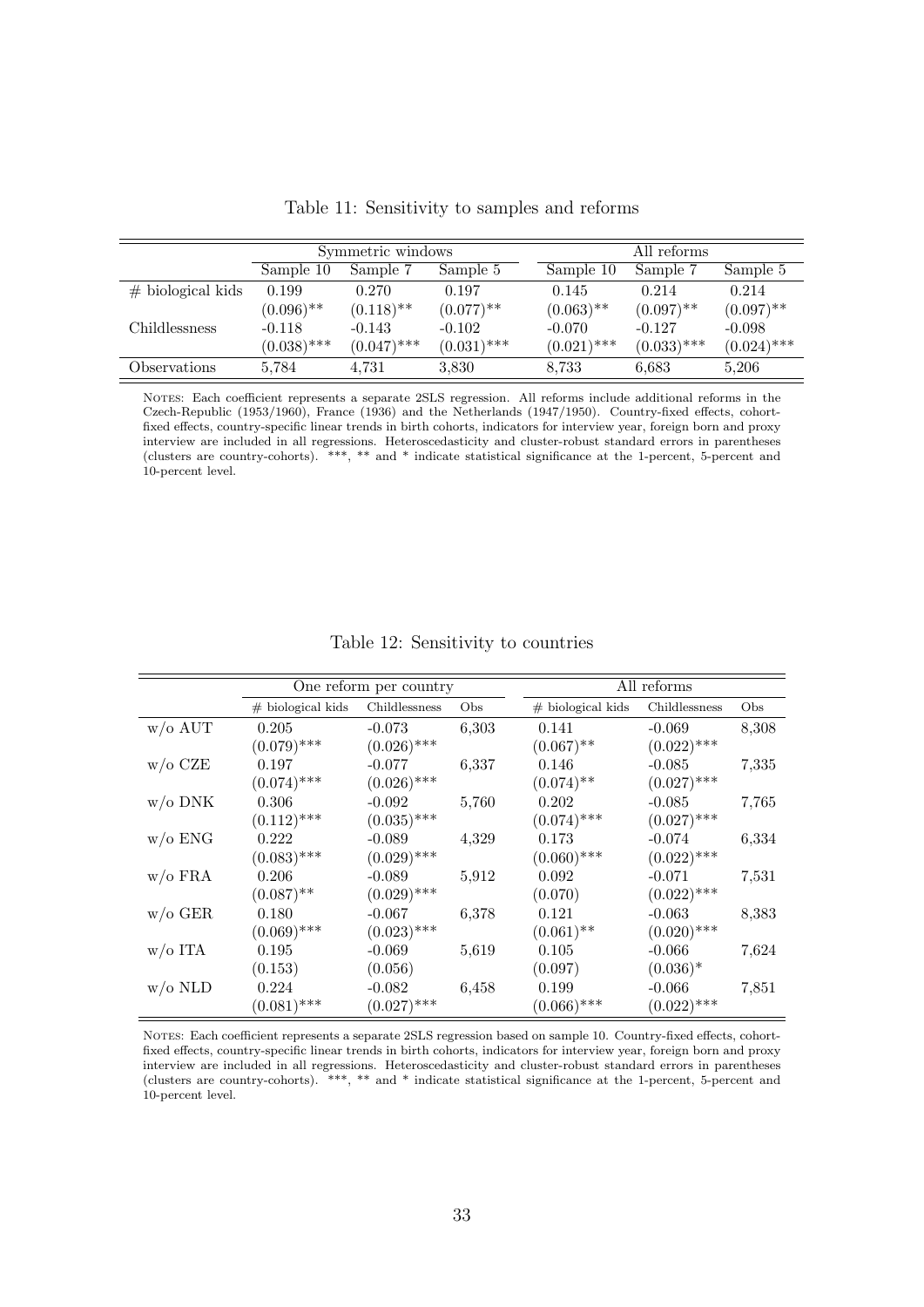## 6 Concluding remarks

We study the effects of education on fertility for women in 8 European countries using exogenous variation in education brought along by mandatory schooling reforms in the 1930s-60s. Contrary to conventional wisdom, we show that more schooling can lead, in fact, to higher fertility. Using our instrumental variables estimates, we find that one additional year of schooling increases the number of children by  $0.2 - 0.3^{23}$  $0.2 - 0.3^{23}$  $0.2 - 0.3^{23}$ , whereas the probability to remain childless falls by 7.5 - 13 percentage-points with somewhat smaller numbers in the Tobit specification. A number of falsification and robustness tests, like placebo reforms, tests for functional form or selective mortality in the sample strongly corroborates these findings.

What are the mechanisms behind these results? We argue that compulsory schooling reforms target a specific group in the population: those at the lower end of the educational distribution. For these women the income effect of increased schooling may outweigh the substitution effect on the labor market and thus higher education will result in higher fertility rates.<sup>[24](#page-35-1)</sup>

Moreover, we find that compliers to compulsory schooling reforms are more likely to have grown up in larger and also poorer families relative to the average woman in the sample. Growing up in a large family might generate a positive attitude towards family and having kids.

Next to these labor market effects, the marriage market may also play a role in shaping fertility. We present evidence that additional schooling leads to i) a higher probability to get married, ii) a lower divorce/separation rate and iii) a potential partner who is better educated and, thus, more able to access financial resources

<span id="page-35-0"></span> $^{23}$ [Braakmann](#page-38-2) [\(2011\)](#page-38-2) finds an effect of 0.27 for Britain using the same source of exogenous variation in education.

<span id="page-35-1"></span> $^{24}$ Using a slightly different set of countries and reforms than we use in this study, [Brunello,](#page-38-6) [Fort and Weber](#page-38-6) [\(2009\)](#page-38-6) find that education increases earnings of both, males and females, with the largest effects for females and at the lower part of the income distribution for both genders. The causal effect of one additional year of education amounts ranges between 4% and 7% and for males and between 5% and 10% for females for each additional year of schooling.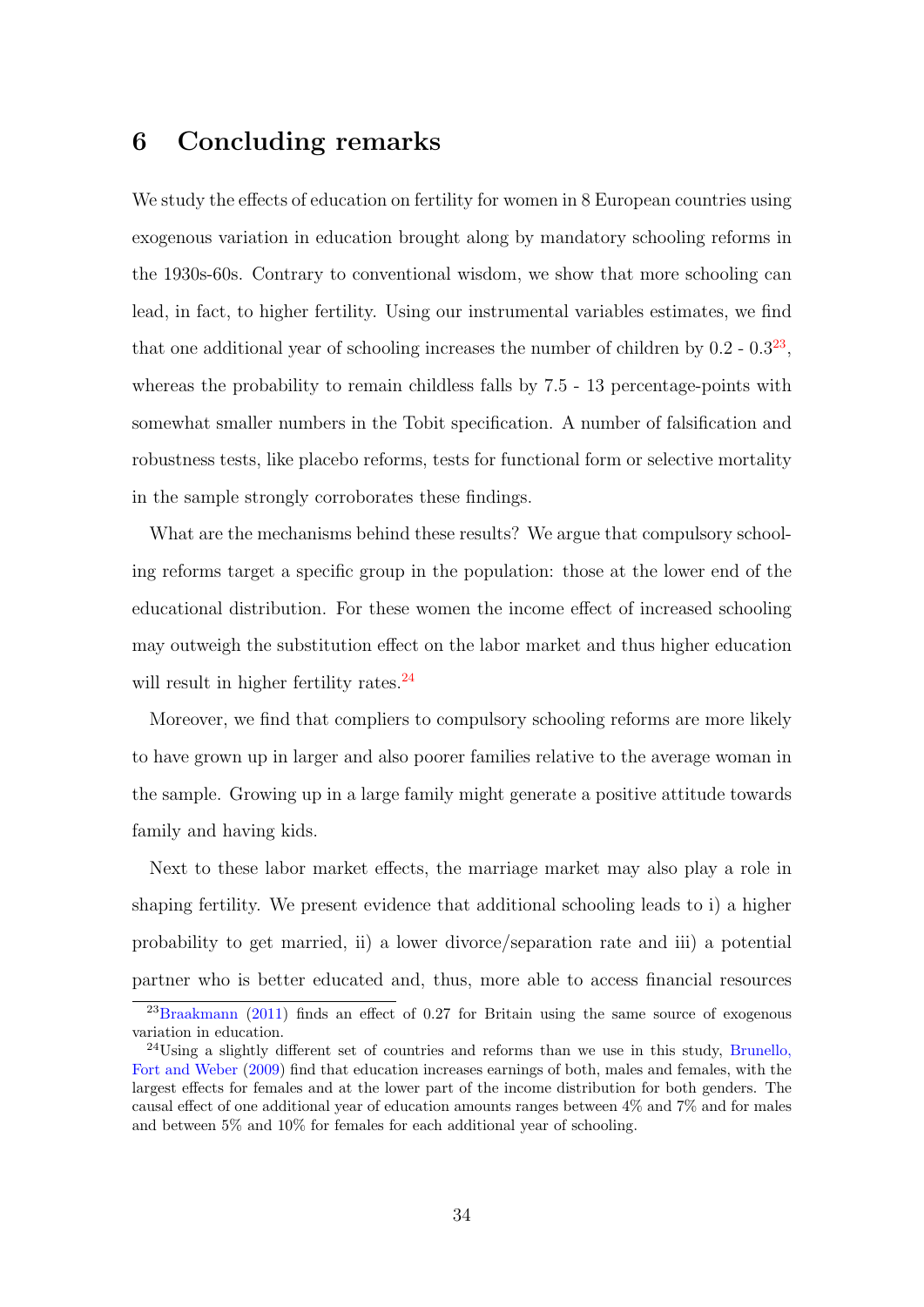himself. We discuss the internal validity of our results in detail and provide complementary evidence on the absence of a direct effect of male education on fertility.

Research on non-monetary effects of education has expanded enormously in recent years [\(Oreopoulos and Salvanes,](#page-40-1) [2011\)](#page-40-1). Assessing the impact on fertility – in particular at the lower end of the educational distribution – is an important part of it. Our research shows that previously assumed socio-economic gradients may be invalid; a fact, which may have long-lasting impacts on the structure of society in the future with wide-ranging consequences.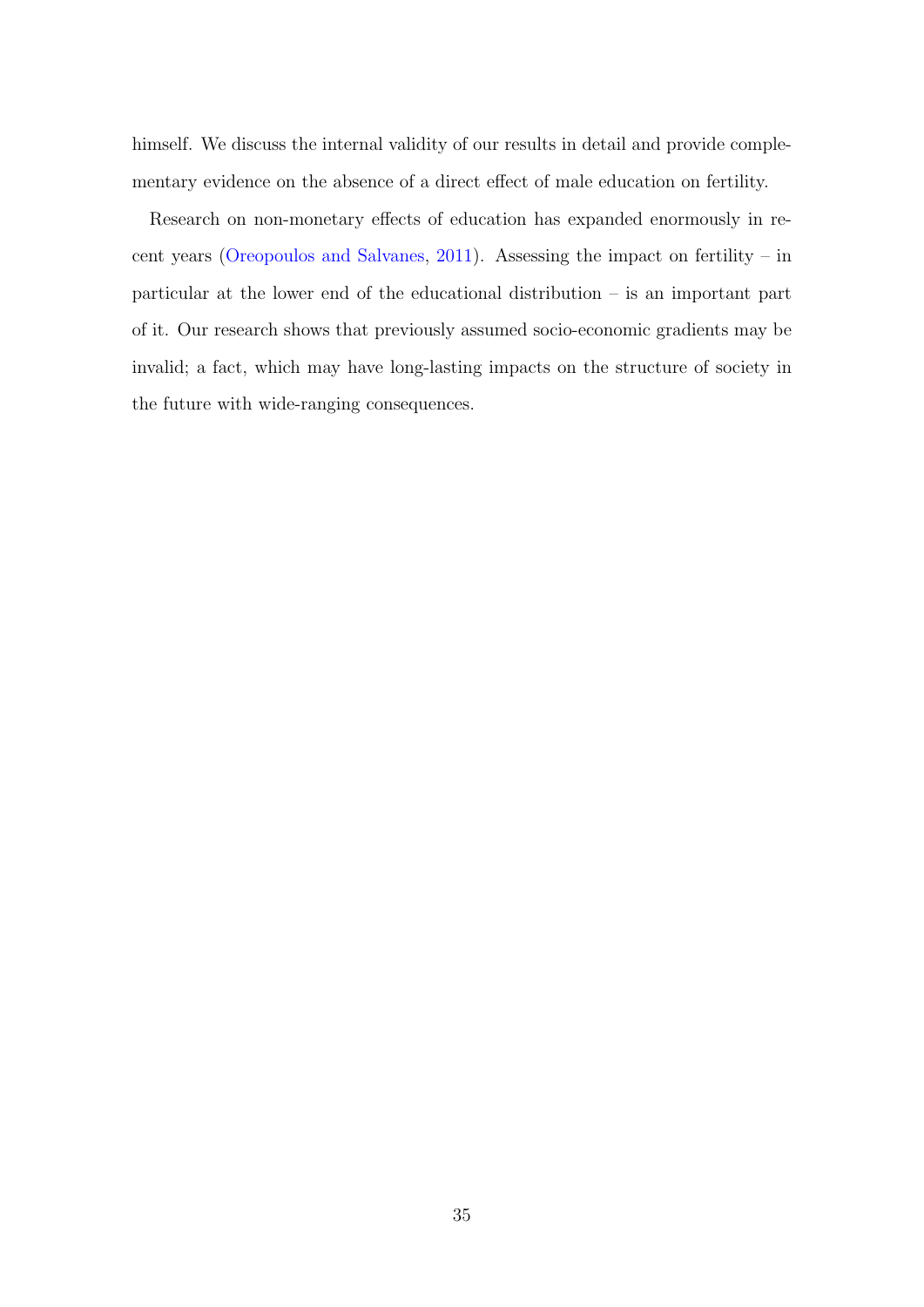## References

- <span id="page-37-3"></span>Adsera, Alicia (2005), 'Vanishing children: From high unemployment to low fertility in developed countries', American Economic Review Papers and Proceedings 95, 189–193.
- <span id="page-37-4"></span>Ahn, Namkee and Pedro Mira (2002), 'A note on the changing relationship between fertility and female employment rates in developed countries', Journal of Population Economics 15, 667–682.
- <span id="page-37-5"></span>Amin, Vikesh and Jere R. Behrman (2011), Do more-schooled women have fewer children and delay childbearing? evidence from a sample of u.s. twins. mimeo, University of Pennsylvania.
- <span id="page-37-7"></span>Angrist, J. (2004), 'Treatment effect heterogeneity in theory and practice', The Economic Journal 114, C52–C83. Issue 494.
- <span id="page-37-6"></span>Angrist, Joshua and Alan Krueger (1991), 'Does compulsory school attendance affect schooling and earnings?', Quarterly Journal of Economics 106, 979–1014.
- <span id="page-37-8"></span>Angrist, Joshua D., Guido W. Imbens and Donald B. Rubin (1996), 'Identification of causal effects using instrumental variables', Journal of the American Statistical *Association* **91**, 444–455.
- <span id="page-37-0"></span>Becker, Gary (1965), 'A theory of the allocation of time', *Economic Journal* 75, 493– 517.
- <span id="page-37-1"></span>Becker, Gary and H. G. Lewis (1973), 'On the interaction between quantity and quality of children', Journal of Political Economy 81, S279–S288.
- <span id="page-37-2"></span>Behrman, Jere R. and Mark R. Rosenzweig (2002), 'Does increasing women's schooling raise the schooling of the next generation?', American Economic Review 92/1, 323–334.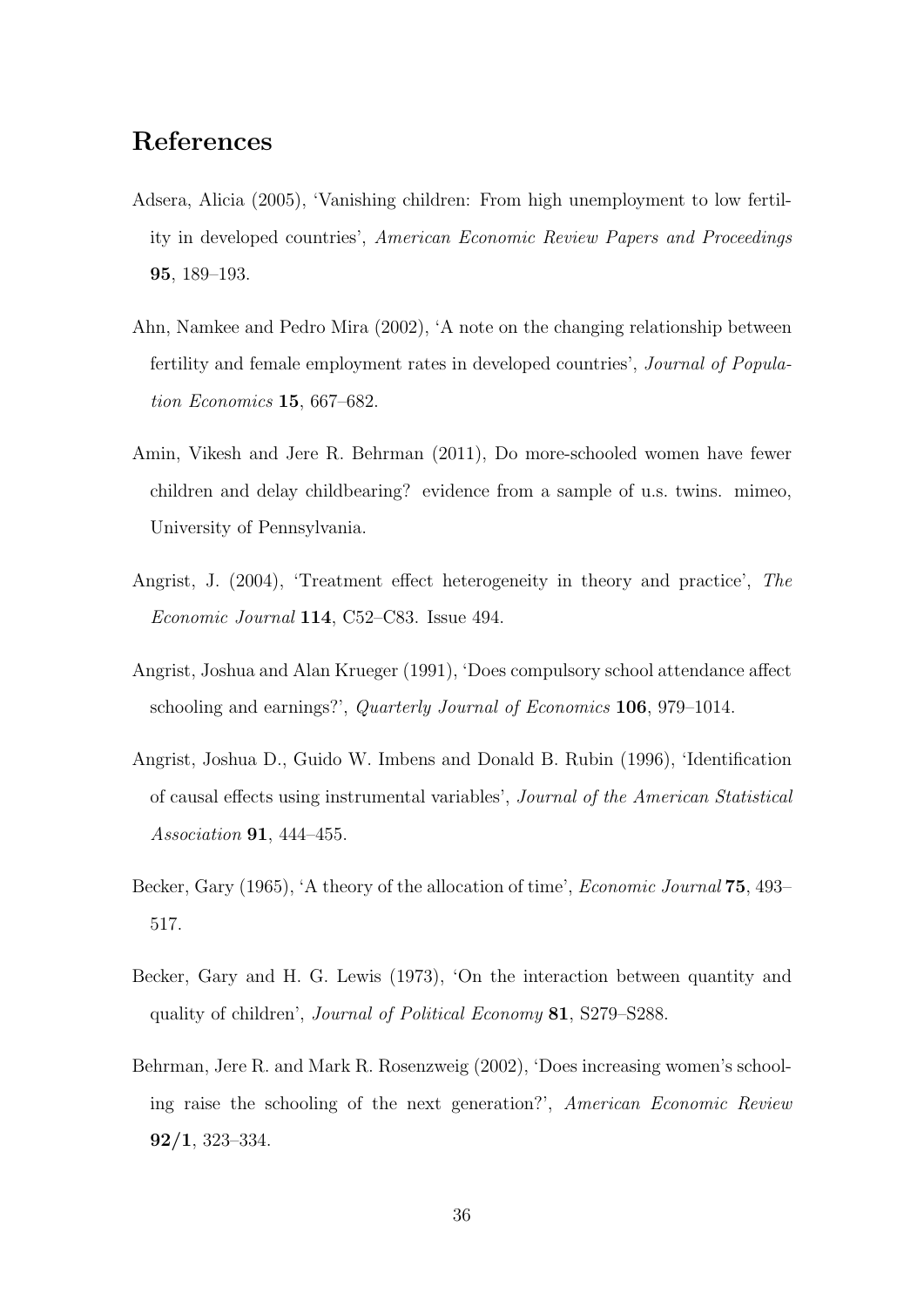- <span id="page-38-3"></span>Black, Sandra E., Paul J. Devereux and Kjell G. Salvanes (2008), 'Staying in the classroom and out of the maternity ward? The effect of compulsory schooling laws on teenage births', Economic Journal 118(July), 1025–1054.
- <span id="page-38-2"></span>Braakmann, Nils (2011), Female education and fertility - Evidence from changes in British compulsory schooling laws, Discussion Paper 2011/05, Newcastle Discussion Papers in Economics.
- <span id="page-38-4"></span>Breierova, Lucia and Esther Duflo (2004), The impact of education on fertility and child mortality: Do fathers really matter less than mothers?, Working Paper 10513, NBER.
- <span id="page-38-7"></span>Brunello, Giorgio, Daniele Fabbri and Margherita Fort (2012, forthcoming), 'The causal effect of education on the body mass: Evidence from Europe', Journal of Labor Economics .
- <span id="page-38-6"></span>Brunello, Giorgio, Margherita Fort and Guglielmo Weber (2009), 'Changes in compulsory schooling, education and the distribution of wages in Europe', Economic Journal **119**(March), 516–539.
- <span id="page-38-5"></span>Currie, Janet and Enrico Moretti (2003), 'Mother's education and the intergenerational transmission of human capital: Evidence from college openings', Quarterly Journal of Economics 118(4), 1495–1532.
- <span id="page-38-0"></span>Dehejia, Rajeev and Adriana Lleras-Muney (2004), 'Booms, busts, and babies' health', *Quarterly Jorunal of Economics* **119**, 1091–1130.
- <span id="page-38-1"></span>Del Bono, Emilia, Andrea Weber and Rudolf Winter-Ebmer (2011), Fertility and economic instability: The role of unemployment and job displacement. University of Linz, Working Paper 1101.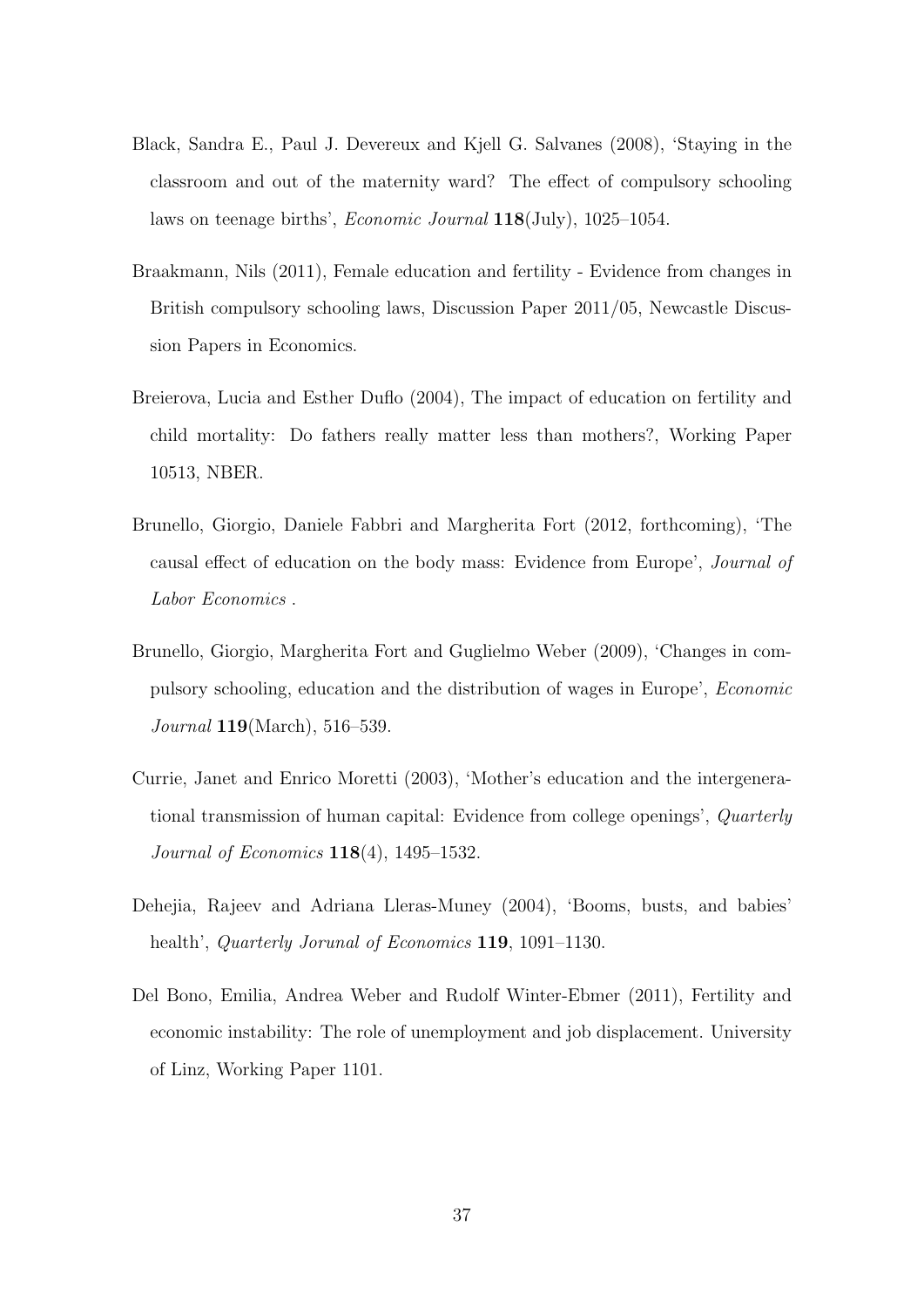- <span id="page-39-5"></span>Doblhammer, Gabriele (2000), 'Reproductive history and mortality later in life: A comparative study of England and Wales and Austria', Population Studies 54, 169–176.
- <span id="page-39-2"></span>Doblhammer, Gabriele and Jim Oeppen (2003), 'Reproduction and longevity among the British peerage: The effect of frailty and health selection', Proceedings of the Royal Society of London. Series B: Biological Sciences 270(1524), 1541–1547.
- <span id="page-39-1"></span>Duflo, Esther, Pascaline Dupas and Michael Kremer (2010), Education and fertility: Experimental evidence from Kenya. MIT Working Paper.
- <span id="page-39-7"></span>Fort, Margherita (2006), 'Education reforms across Europe: A toolbox for empirical research'. Paper version: May 11, 2006, mimeo.
- <span id="page-39-0"></span>Fort, Margherita (2009), Evidence on the causal impact of education on fertility, Technical report, University of Bologna. Paper version: February 14, 2009, mimeo. Previously circulated as ISER-WP 2005 n. 20, EUI MWP WP 2007 n. 22.
- <span id="page-39-8"></span>Garrouste, Christelle (2010), 100 years of educational reforms in Europe: A contextual database, European Commission Joint Research Center, Luxembourg: Publications Office of the European Union.
- <span id="page-39-6"></span>Grundy, Emily and Cecilia Tomassini (2005), 'Fertility history and health in later life: A record linkage study in England and Wales', *Social Science*  $\mathcal{C}$  *Medicine* 61(1), 217–228.
- <span id="page-39-3"></span>Hank, Karsten (2010), 'Childbearing history, later-life health, and mortality in Germany', *Population Studies* **64**(3), 275–291.
- <span id="page-39-4"></span>Hurt, Lisa S., Carine Ronsmans and Suzanne L. Thomas (2006), 'The effect of number of births on women's mortality: Systematic review of the evidence for women who have completed their childbearing', *Population Studies*  $60(1)$ , 55–71.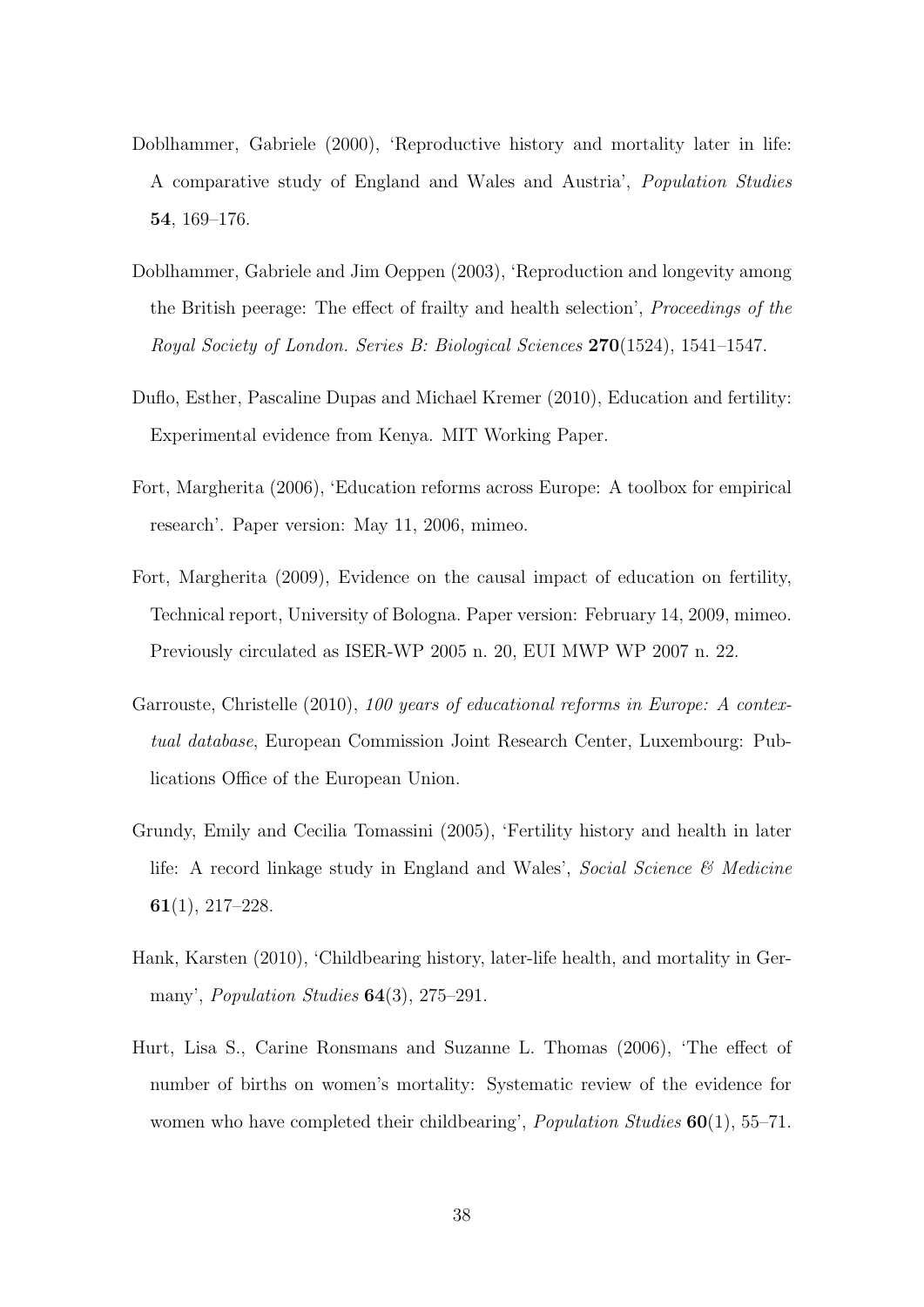- <span id="page-40-6"></span>Kirdar, Murat G., Meltem Dayioglu Tayfur and Ismet Koc (2011), The effect of compulsory schooling laws on teenage marriage and births in turkey. IZA Discussion Paper 5887.
- <span id="page-40-5"></span>Lavy, Victor and Alexander Zablotsky (2011), Mother's schooling, fertility, and children's education: Evidence from a natural experiment. NBER Working Paper 16856.
- <span id="page-40-7"></span>Lefgren, Lars and Frank L. McIntyre (2006), 'The relationship between women's education and marriage outcomes', Journal of Labor Economics 24/4, 787–830.
- <span id="page-40-3"></span>Leon, Alexis (2004), The effect of education on fertility: Evidence from compulsory schooling laws, Technical report, University of Pittsburgh. Paper version: November 24, 2004, mimeo.
- <span id="page-40-8"></span>Levin, Jesse and Erik J. S. Plug (1999), 'Instrumenting education and the returns to schooling in the Netherlands', Labour Economics 6, 521–534.
- <span id="page-40-0"></span>Martin, Teresa Castro (1995), 'Women's education and fertility: Results from 26 demographic and health surveys', Studies in Family Planning 26(4), 187–202.
- <span id="page-40-4"></span>McCrary, Justin and Heather Royer (2011), 'The effect of female education on fertility and infant health: Evidence from school entry policies using exact date of birth', American Economic Review 101/1, 158–195.
- <span id="page-40-2"></span>Monstad, Karin, Carol Propper and Kjell G. Salvanes (2008), 'Education and fertility: Evidence from a natural experiment', Scandinavian Journal of Economics 110(4), 827–852.
- <span id="page-40-1"></span>Oreopoulos, Philip and Kjell G. Salvanes (2011), 'Priceless. The nonpecuniary benefits of schooling', Journal of Economic Perspectives 25/1, 159–184.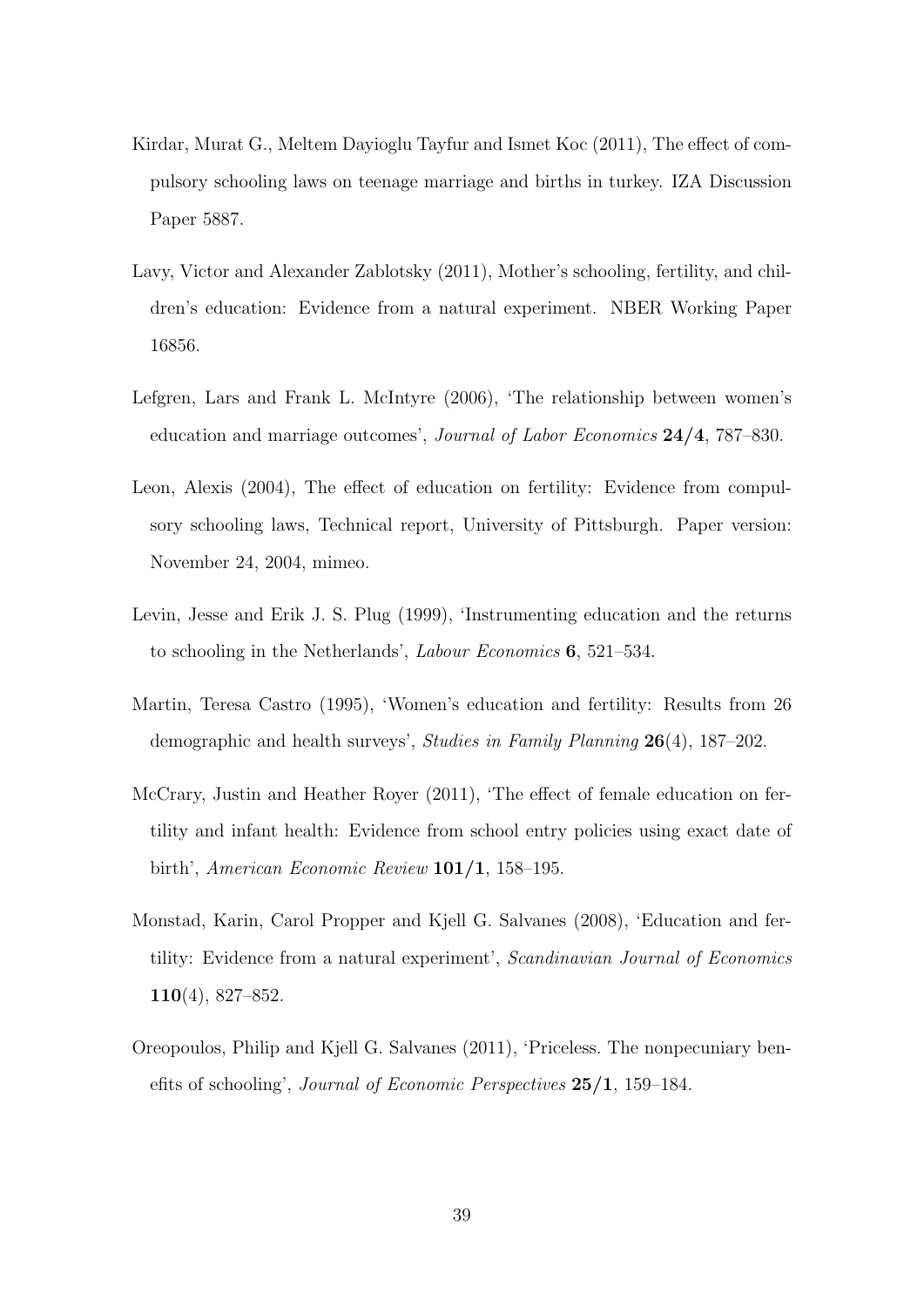- <span id="page-41-4"></span>Oreopoulos, Philip, Marianne E. Page and A. H. Stevens (2006), 'The intergenerational effects of compulsory schooling', Journal of Labor Economics 24/4, 729– 760.
- <span id="page-41-3"></span>Osili, U. and B.T. Long (2008), 'Does female schooling reduce fertility: Evidence from Nigeria', Journal of Development Economics 87, 57–75.
- <span id="page-41-6"></span>Raciboski, Rafal (2011), 'Right-censored poisson regression model', The Stata Journal 1, 95–105.
- <span id="page-41-0"></span>Skirbekk, Vegard (2008), 'Fertility trends by social status', Demographic Research 18(5), 145–180.
- <span id="page-41-5"></span>Smith, Ken R., Geraldine P. Mineau and Lee L. Bean (2002), 'Fertility and postreproductive longevity', Biodemography and Social Biology 49, 185–205.
- <span id="page-41-1"></span>Strauss, John and Duncan Thomas (1995), Human resources: Empirical modeling of household and family decisions, in J.Behrman and T. N.Srinivasan, eds, 'The Handbook of Development Economics', Vol. 3A, Elsevier, pp. 1883–2023.
- <span id="page-41-2"></span>Thomas, Duncan, John Strauss and Maria-Helena Henriques (1991), 'How does mother's educaiton affect child height?', Journal of Human Resources 26/2, 183– 211.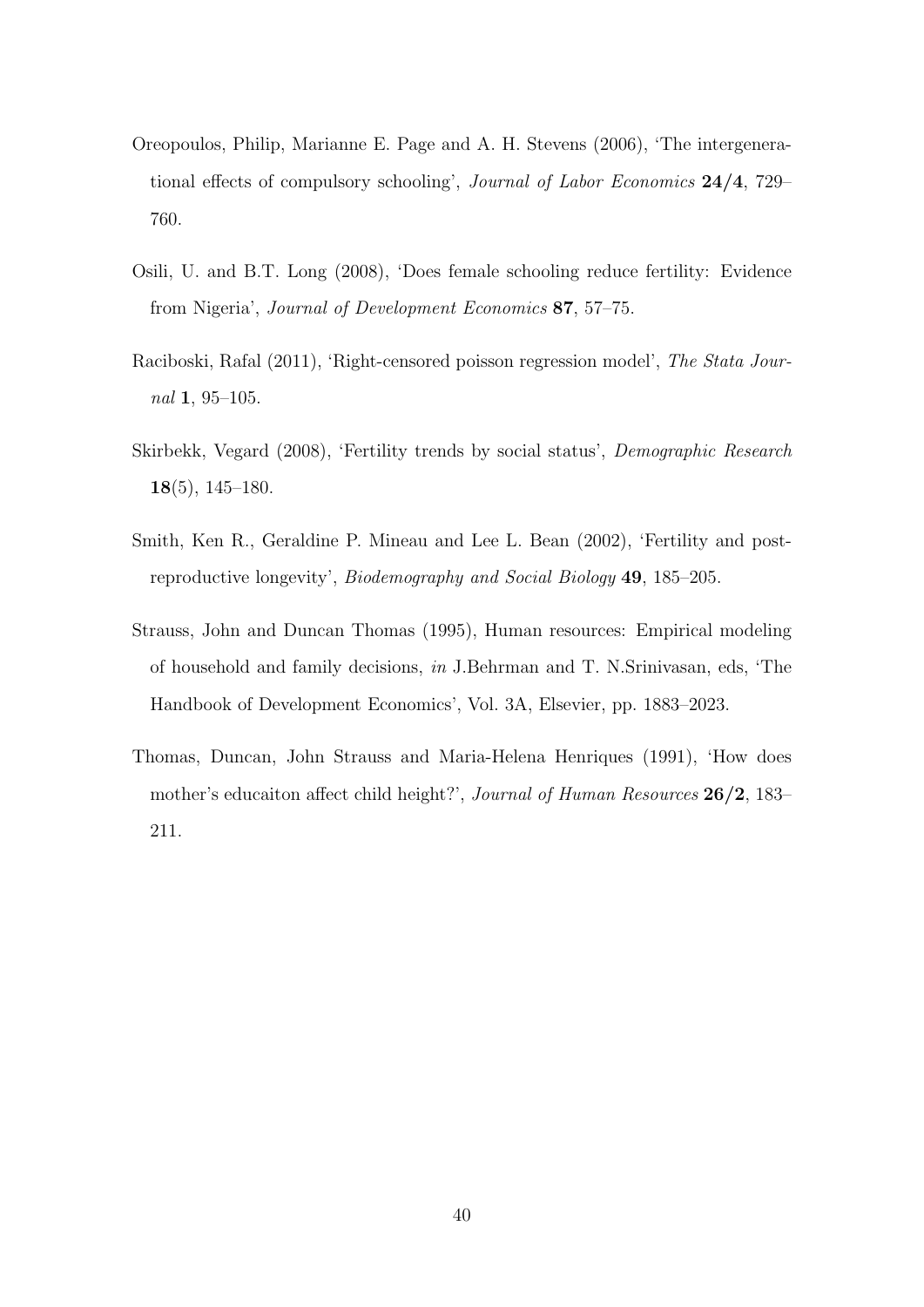## A Appendix: Additional Figures



<span id="page-42-0"></span>Figure 3: Distribution of the number of children in the sample.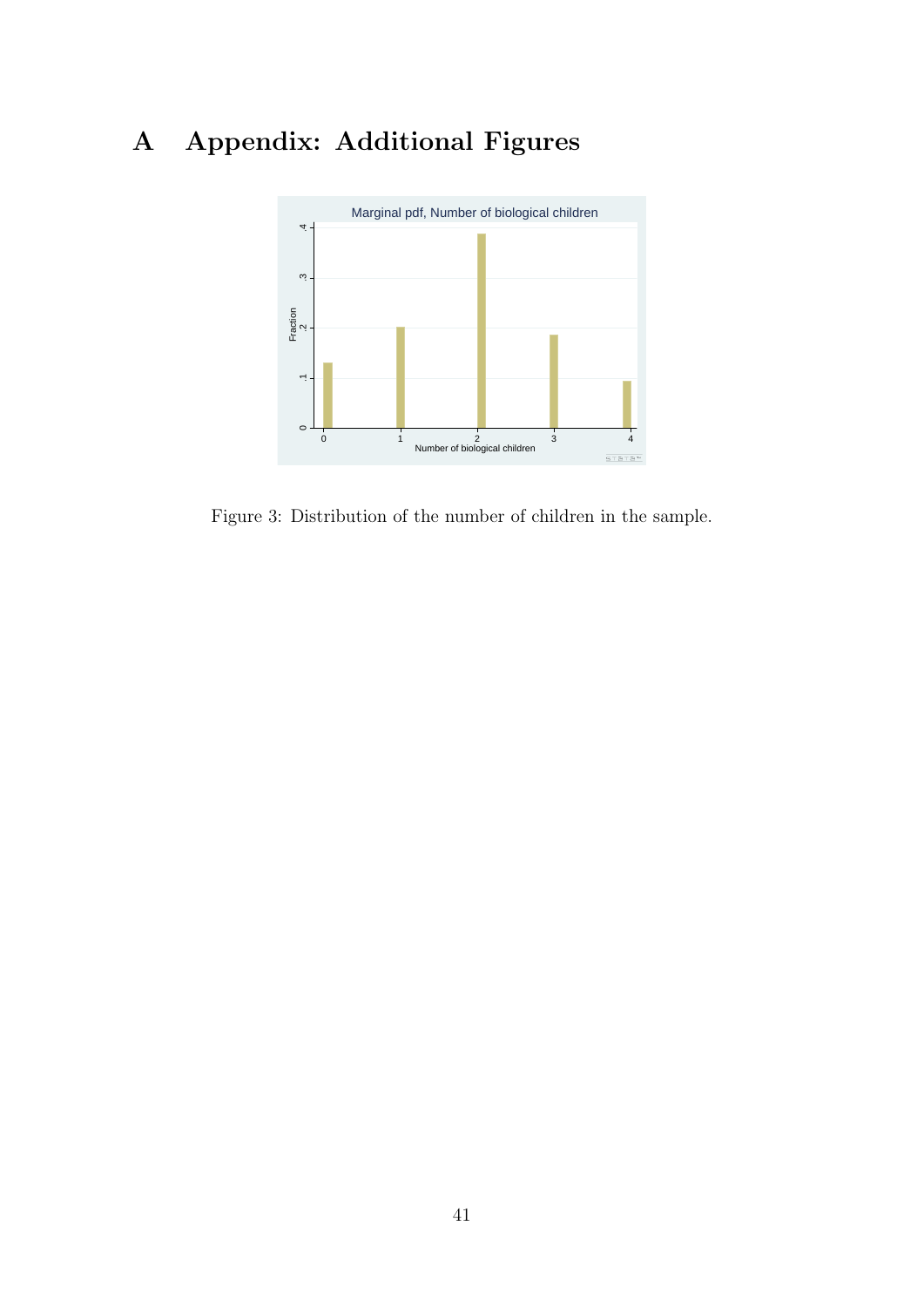## B Appendix: Educational Reforms in Europe

In this section, we briefly describe the compulsory schooling reforms we are using in this study. The choice of reforms differs somewhat from [Brunello et al.](#page-38-7) [\(2012, forthcoming\)](#page-38-7) and [Brunello et al.](#page-38-6) [\(2009\)](#page-38-6) because the individuals in our data-set are of age 50 or older at the time of the interviews in 2004-2007. Thus, we are not able to consider more recent reforms in this study. For further details on educational reforms in Europe see [Fort](#page-39-7) [\(2006\)](#page-39-7).

Austria In 1962 a federal act was passed that increased compulsory schooling from 8 to 9 years. The law came into effect on September 1, 1966. Pupils who were 14 years old (or younger) at that time had to attend school for an additional year. Since compulsory education starts at the age of 6 and the cut-off date for school-entry is September 1, (mostly) individuals born between September and December 1951 were the first ones affected by the reform. Thus, the pivotal cohort is 1951.

**Czech Republic** In the  $20^{th}$  century, compulsory education was reformed several times. In 1948 compulsory schooling was increased from 8 to 9 years (age 6 to 15). It was reduced to 8 in 1953 and increased to 9 again in 1960. Two further changes took place in 1979 and 1990. We consider only the first reform in 1948 for our main analysis. However, for a robustness test, we add the reforms in 1953 and 1960. The pivotal cohorts are 1934 (for the first reform), 1939 (for the second) and 1947 for the reform in 1960. See [Gar](#page-39-8)[rouste](#page-39-8) [\(2010\)](#page-39-8) for more information on compulsory schooling reforms in the Czech Republic.

Denmark In 1958 compulsory education was increased by 3 years, from 4 to 7. In 1971 compulsory schooling was further increased by 2 years, from 7 to 9. Education started at age 7, thus pupils who were 11 years old (or younger) in 1958 were potentially affected by the first reform, i.e. children born in 1947 and after. Since our data only cover individuals 50+ in 2004/2006, we only consider the first reform for this study.

England Two major compulsory schooling reforms were implemented in the UK in 1947 and 1973. The first reform increased the minimum school leaving age from 14 to 15, the second reform from 15 to 16. Since the school-entry age is 5 in the UK, compulsory schooling was increased from 9 to 10 years in 1947 and from 10 to 11 years in 1973. Pupils who were 14 years old (or younger) in 1947 were affected by the first reform, i.e. cohorts born in 1933 and after. Due to the sampling frame of ELSA (individuals  $50+$ ), we only consider the first reform in this study.

France Two education reforms were implemented in France. In 1936, compulsory schooling was increased from 7 to 8 years (age 13 to 14) and in 1959 from 8 to 10 years (age 14 to 16). After a long transition period, the second reform came into effect in 1967. The first reform affected pupils born 1923 (and after) and the second reform pupils born 1953 (and after). For our main analysis we only consider the second reform, however for the